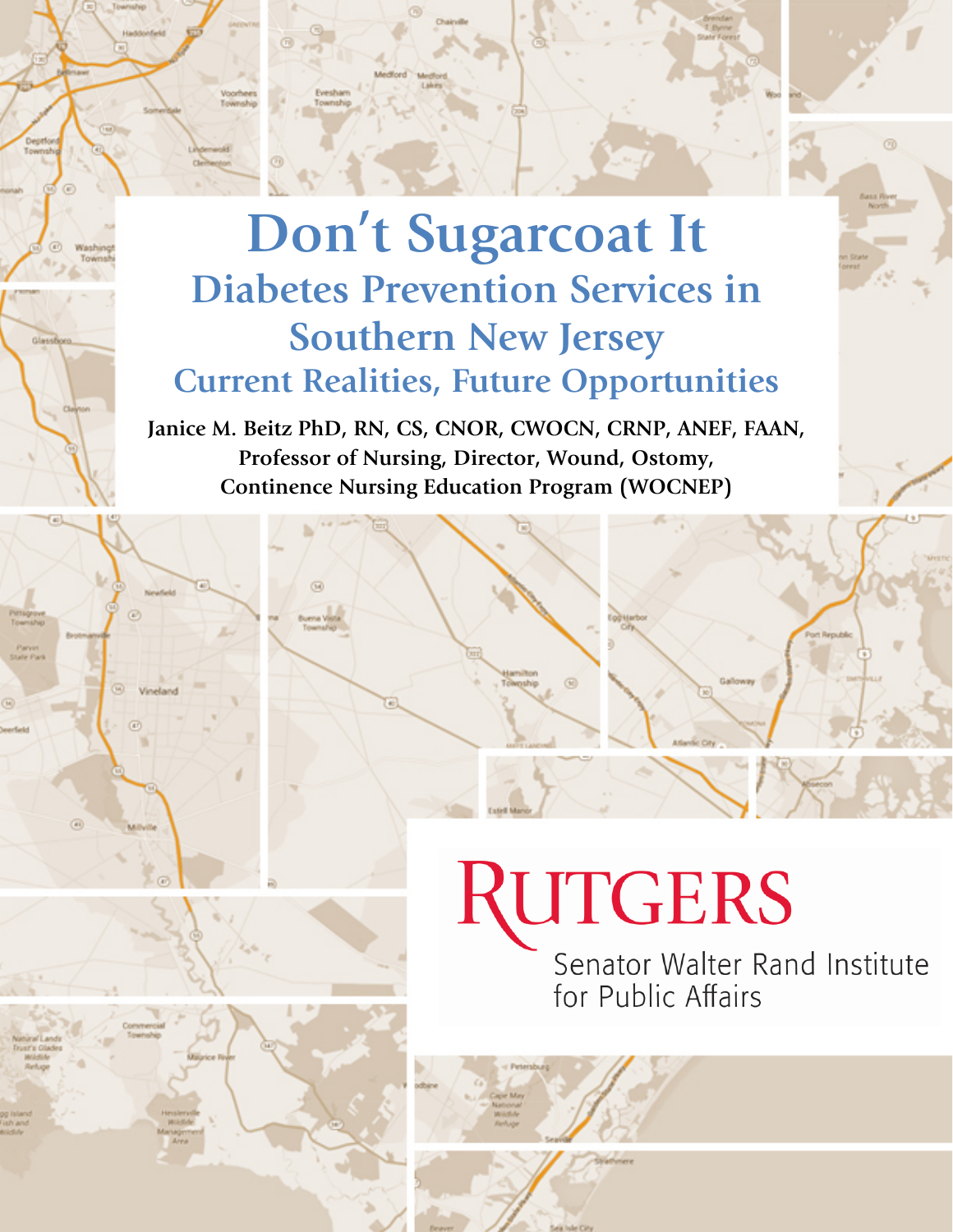# **Acknowledgement**

The author wishes to thank the Senator Walter Rand Institute for Public Affairs of Rutgers University in Camden, NJ for the opportunity to explore this topic. A special thank-you to Dr. Gwendolyn Harris, Executive Director of the Institute, for her support and insights. Thanks also to Luis Gonzalez-Arocho and Darleen Garcia, MUPP for their substantive assistance for this project.

> Janice M. Beitz PhD, RN, APNC, ANEF, FAAN Professor, School of Nursing-Camden Rutgers University 215 North Third Street Camden, NJ 08102 [Janice.beitz@camden.rutgers.edu](mailto:Janice.beitz@camden.rutgers.edu)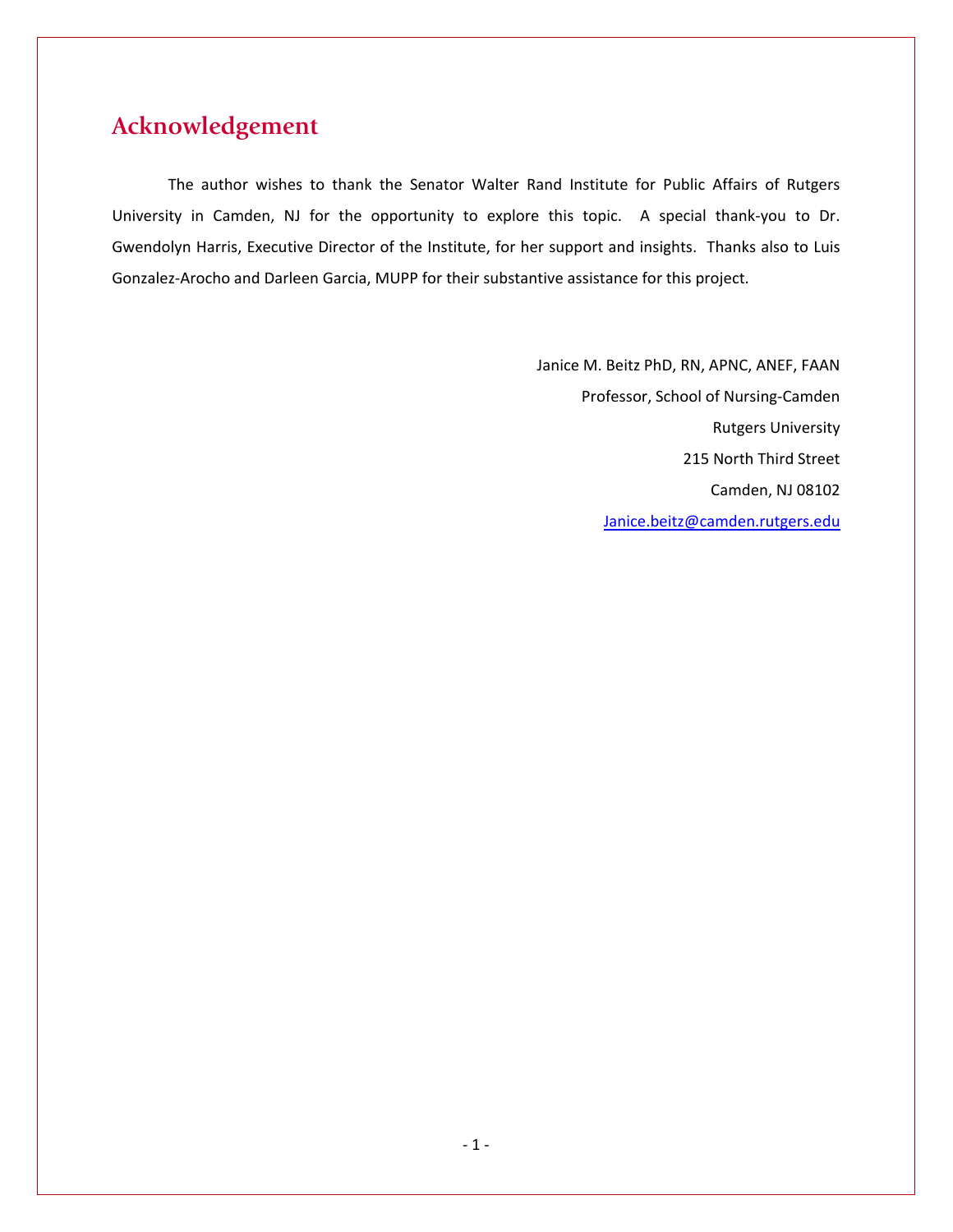# **Executive Summary**

New Jersey, especially Southern New Jersey, and the United States are facing a tsunami of diabetes mellitus type 2 development in the next decade. If preventive strategies are not increased and coordinated in an efficient, meaningful manner, the counties of Southern New Jersey will become a diabetes disaster zone that is out of control and irreparable. Currently, diabetes mellitus and prediabetes in Southern New Jersey are a quiet, deadly, and expensive epidemic.

This Walter Rand Institute sponsored project targeted the identification of diabetes preventive services in the seven counties of South Jersey (Atlantic, Burlington, Camden, Cape May, Cumberland, Gloucester, and Salem) using primarily internet searching strategies. Management services were also identified. A brief review of diabetes occurrence in the 14 northern counties was also included. The project was launched in October 2014 and finished in December 2015 with limited added updates for federal, state, and professional society initiatives. The core of this report is to provide busy primary care providers with a resource via a targeted scrutiny of easily identified diabetes prevention services in the region along with extant management services. It can be used by policy makers and other advocates to target needed planning initiatives. This executive summary provides a review of the report's major findings and strategic recommendations.

Though the services provided for the management of diagnosed diabetics are more available in Southern New Jersey, not all affected persons have access. New federal and pending state legislative initiatives are aiming to improve this ongoing challenge. However the larger, more hidden part of the population is those individuals who are experiencing pre-diabetes, whether it is diagnosed formally or not.

Availability of diabetes prevention services is much less evident and not easily identified by busy primary care clinicians. Though multiple community health assessments have been conducted by Southern New Jersey health systems and community partners, they are not direct prevention services. Prevention services that been identified encompass federal, state, county, healthcare system, and private organizational initiatives.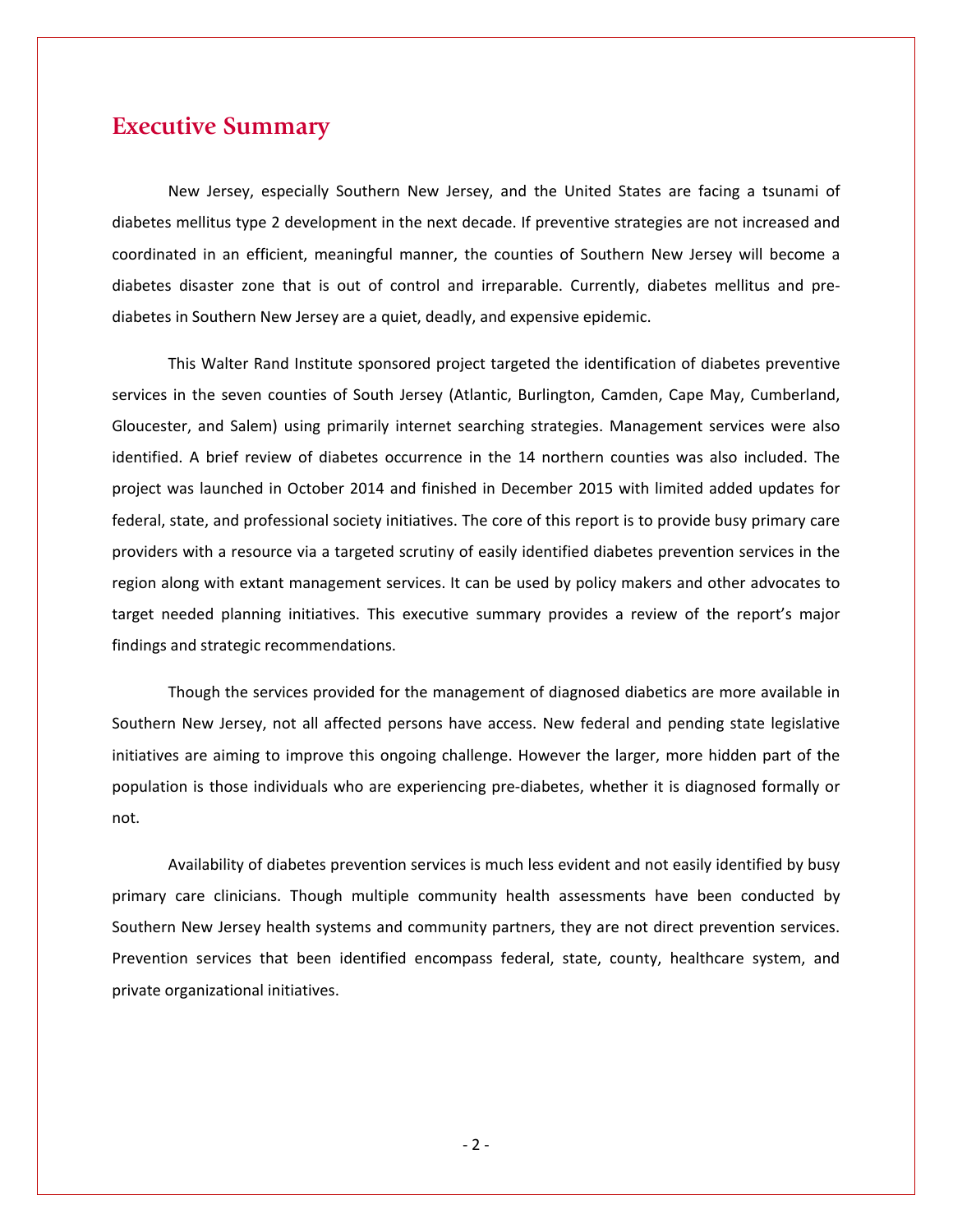#### **Strategic Recommendations**

Given the urgency of the "chronic" epidemic of diabetes and pre-diabetes, several strategies are recommended for short- and long-term improvements:

• Reframe the diabetes mellitus challenge as a true "contagion" emphasizing the critical need for prevention.

• Utilize major marketing public awareness campaigns with greater visibility of the diabetes epidemic in New Jersey, especially the Southern region.

• Incentivize diabetes prevention in traditional health care and alternative settings via grant funding and demonstration projects from federal, state, and private sources.

• Incorporate multiple categories of primary care providers (MDs, NPs, PAs, Pharmacists) removing barriers to full practice for all to augment prevention services.

• Utilize "bundled' approaches linking initiatives on heathy nutrition, physical activity, and health education into integrated programs that are clearly labeled diabetes prevention.

• Create new public health/health services administration along with a regional task force to streamline prevention services across the seven counties of Southern New Jersey.

• Generate an up-to-date database of available and accessible diabetes prevention services for Southern New Jersey that is publicly available.

• Initiate a regional diabetes summit along with county level summits to plan and coordinate both prevention and management needs across the southern region.

• Augment existing Federally Qualified Health Centers (FQHCs) and the Patient-Centered Medical Home (PCMH) movement to boost prevention interventions.

• Incentivize health systems to digitally and structurally link primary care provider systems directly to both prevention and management services.

• Incentivize creative approaches to diabetes prevention services utilizing emerging structures for care such as neighborhood nursing centers and alternative uses of emergency personnel for nonemergency services.

- 3 -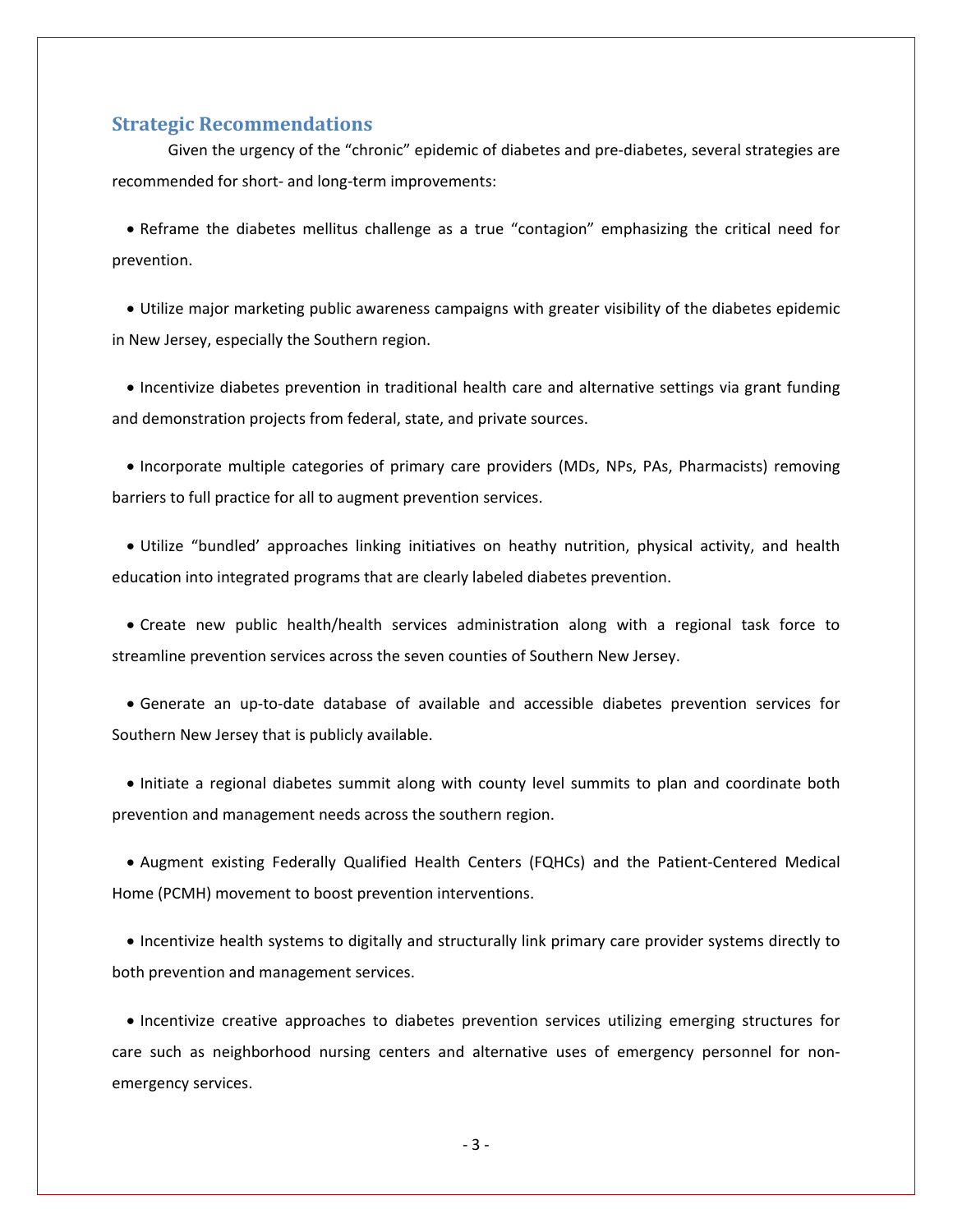• Boost digital communications of health systems and their affiliated providers focus on diabetes prevention incorporating digital coaching programs.

• Integrate resources of private organizations (universities, professional services) to augment awareness of and access to diabetes prevention services.

• Address challenges in travel distances by creating mobile primary care clinics targeting especially the worst counties of Southern New Jersey.

• Integrate schools, pre-schools, and similar sites with diabetes prevention services by incorporating screening, health education, and improved school nutrition for children and adolescents especially in the worst counties of Southern New Jersey.

The goal of this report is to provide support for increasingly overburdened primary care providers by providing a snapshot of current diabetes prevention realities. However, it can inform diabetes care advocates in planning future initiatives and strategies for the seven counties of South Jersey.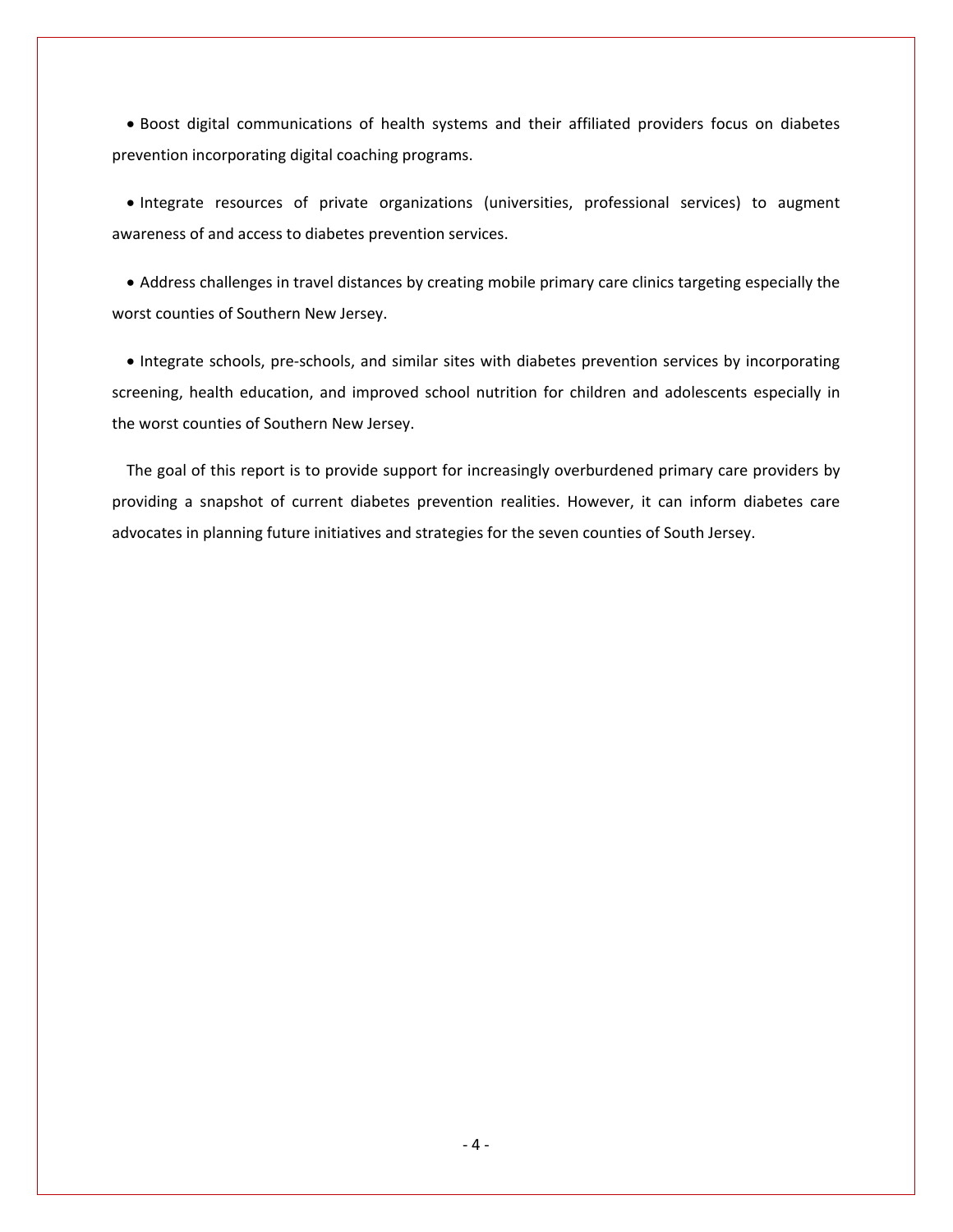# **Introduction**

Diabetes mellitus is both a national and worldwide epidemic. In the United States (U.S.), nearly 30 million Americans are affected with over twice that number (86 million) having pre-diabetes (CDC, 2014; Mezuk & Green, 2015). In 2011 to 2012, the estimated prevalence of diabetes was 14% among United States adults with higher prevalence among non-Hispanic blacks, non-Hispanic Asians, and Hispanics (Menke et al, 2015). Though some authors suggest a possible slowing of growth rates (Herman & Rothberg, 2015), diabetes is on track to become the greatest public health crisis of this next quarter century as one in three American adults are diabetic or pre-diabetic. Diagnosed Type 2 diabetes has tripled in the U.S. in the last 30 years (CDC, 2014). New Jersey's health mirrors that of the U.S. as nearly 700,000 New Jersey residents have diabetes (Healthy New Jersey 2020, 2015; Katzen & Condra, 2014). The national crisis has reached nightmare-like dimensions with estimates of direct and indirect costs of diabetes at a staggering \$245 billion annually in 2012 (up from 2010) and the incidence continues to rise (American Diabetes Association, 2013, 2014, 2016).

Diabetes mellitus is a progressive metabolic disease characterized by hyperglycemia resulting from inadequate insulin secretion, defective insulin action, or both (Buysschaert & Bergman, 2011). Uncontrolled hyperglycemia is associated with microvascular complications like retinopathy and nephropathy as well as cardiovascular disease (Ratner & Sathasivam, 2011). The growing prevalence of obesity (a major type 2 diabetes risk factor) among American children and adolescents, especially African-American individuals, raises great concerns about metabolic consequences and the need to stop conversion to the actual disease, type 2 diabetes. (Fitzpatrick, Lai, Brancati, Golden, Hill-Briggs, 2013).

Diabetes is currently diagnosed via several approaches. Tests used include Fasting Plasma Glucose (FPG), a blood study called Hemoglobin A1C (AIC) and Oral Glucose Tolerance Test (OGTT). Diabetes is diagnosed as a FPG above 126 mg/dl, as an A1C above 6.5%, or a OGTT above 200 mg/d.

Pre-diabetes is prodromal condition in which blood glucose levels are higher than normal but not high enough for glucose diagnosis. Pre-diabetes is diagnosed as a FPG of 100 to 125mg/dl, as a A1C of 5.7% to 6.4%, or a OGTT result of 140 to 199 mg/dl (American Diabetes, Association, 2016; Buysschaert & Bergman, 2011). A recent meta-analysis examining progression of pre-diabetes to diabetes was 35.6 for 1,000 person years (Morris, Khunti, Achana, Srinivasan, Gray, Davies, Webb,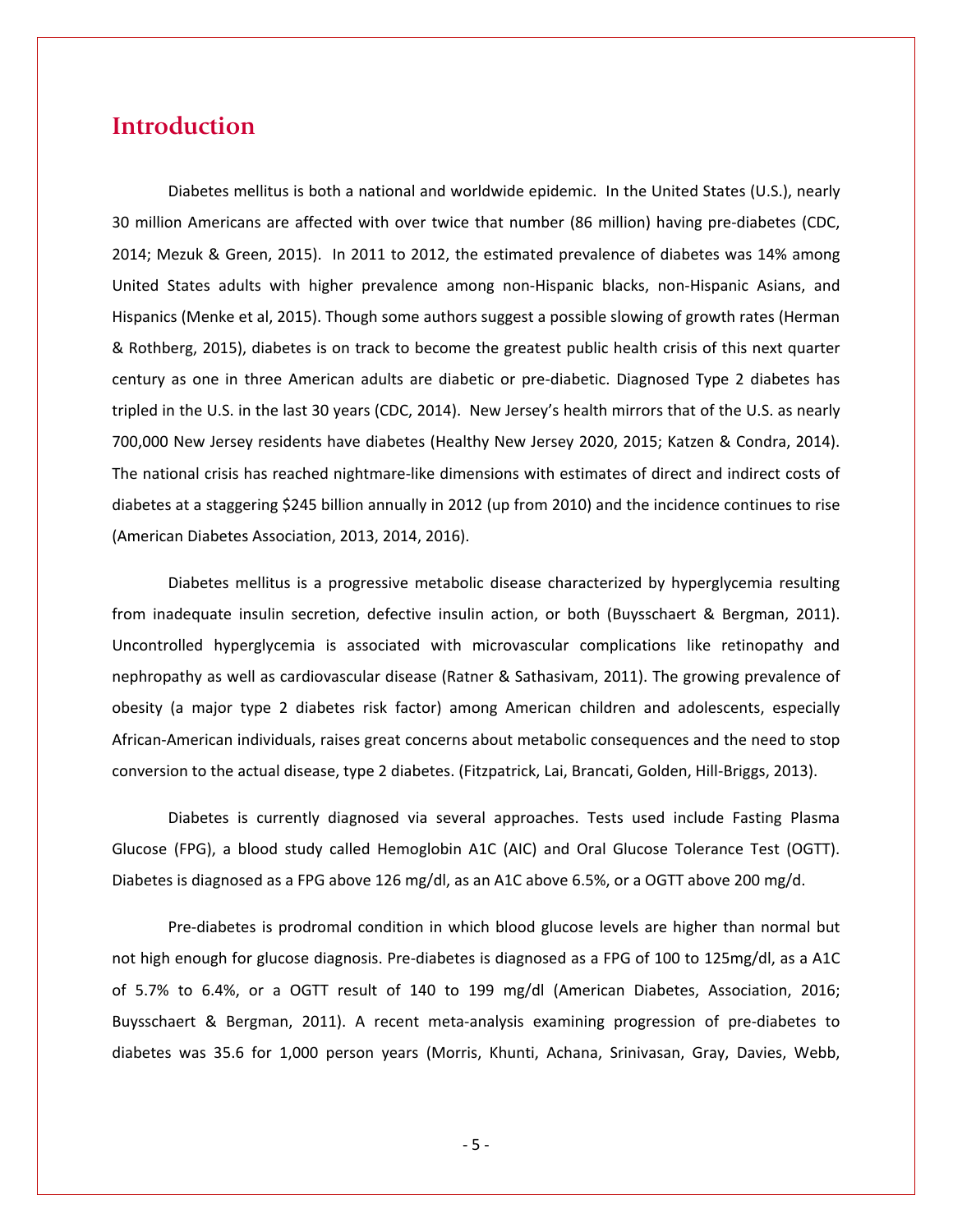2013). Another study suggested an 11% per year incidence of diabetes in persons with pre-diabetes (Knowler et al, 2002).

Historically New Jersey had a low diabetes prevalence rate of 4.5% in 1994. By 2013 the incidence and prevalence had risen to 7.5 and 8.9% respectively, with a predicted increase in prevalence to approximately 13% in 2015 (Diabetes 2025, 2012). Pennsylvania is the only regional neighbor with a worse rate (+9%). Increasing rates will continue unless preventive measures are enacted. Persons who are over 45 years old, obese, and minorities are at highest diabetes risk. New Jersey's population is aging, increasing in obesity, and becoming increasingly diverse. For all New Jerseyans, diabetes is the sixth most common cause of death (New Jersey Health Assessment Data, 2015). For Hispanics and African-Americans in New Jersey, diabetes is the fourth leading cause of death (Healthy New Jersey 2020, 2015).

Given the expanding challenge of diabetes prevalence in New Jersey, the author proposed an initiative to examine the state of diabetes services and preventive care in New Jersey with a focus on the seven counties of South Jersey. They include Atlantic, Burlington, Camden, Cape May, Cumberland, Gloucester, and Salem counties. The author proposed to engage the following areas of focus:

- 1. Assess the state of South Jersey diabetes prevalence statistics
- 2. Compare the prevalence statistics to North Jersey
- 3. Investigate available diabetes preventive services in the seven listed counties
- 4. Investigate state of diabetes support (treatment or management) services available to primary care providers
- 5. Examine opportunities for regional planning of diabetes services
- 6. Compile information in one accessible source, a scholarly paper on the Walter Rand Institute website

Internet-searching strategies included seeking information about state and county level diabetes statistics, preventative and treatment diabetes services available in South Jersey, and an analysis of Southern New Jersey county webpages for public health diabetes-related information. An anonymous brief survey of attendees participating in a Rand Institute conference was conducted. Phone contact was made by project assistants with selected employees of the seven South Jersey counties identified on web pages to clarify information posted on webpages.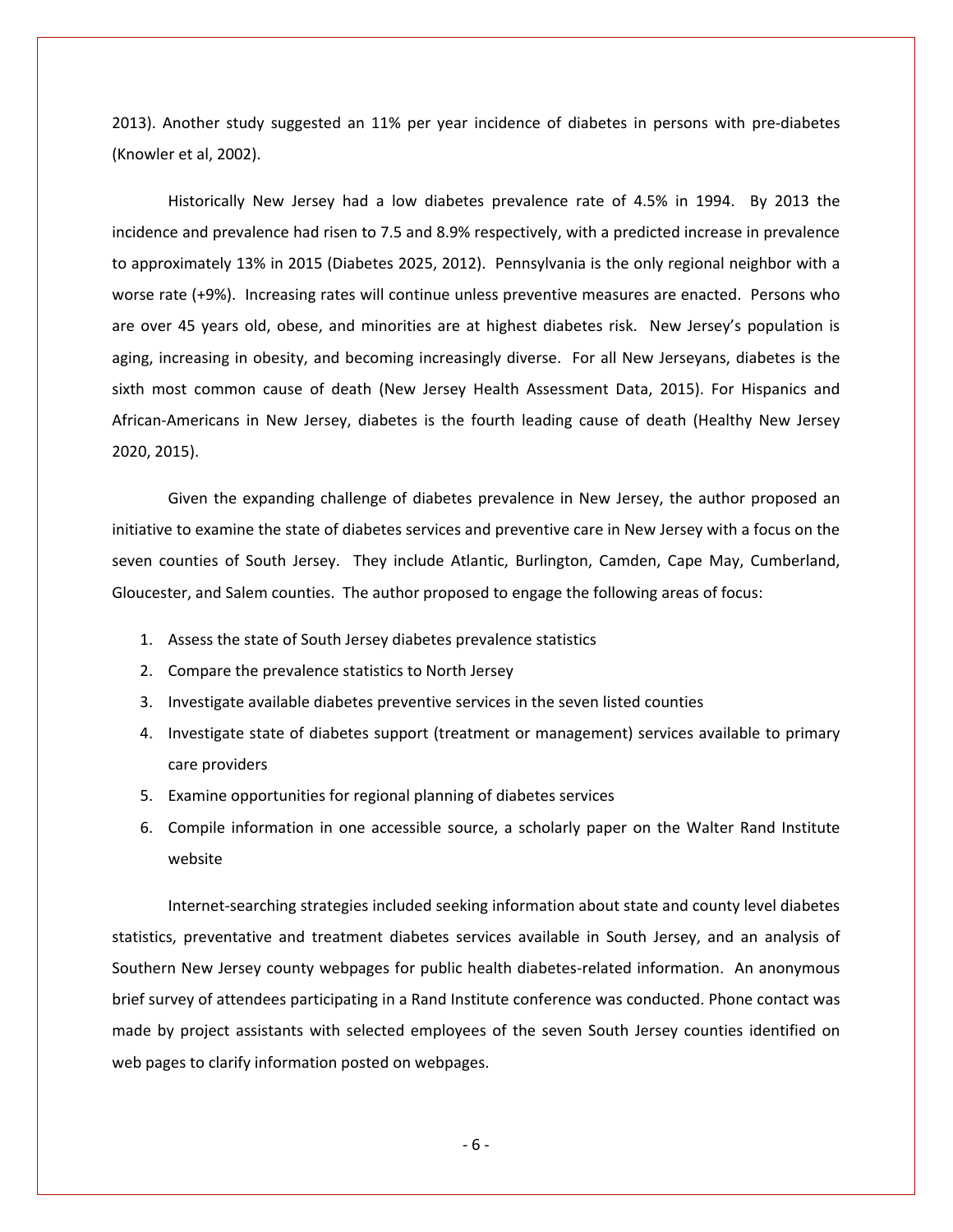The brief survey was provided to 76 participants. Eleven responded (14% response rate). The focus of this survey was to obtain information on diabetes mellitus prevention/activities in the seven counties of South Jersey including Atlantic, Burlington, Camden, Cape May, Cumberland, Gloucester and Salem. The five questions were:

- What diabetes prevention services or activities are occurring in these counties? Please specify county if known.
- What diabetes prevention services or activities would you like to see in these counties?
- What are some factors or activities that are occurring that are helping prevent diabetes?
- In your opinion, what are the greatest challenges you see to diabetes prevention in these counties and/or South Jersey?
- Please offer suggestions for improving current deficiencies or situations where diabetes prevention services are lacking.

#### **What is Prevention?**

Because diabetes exerts a tremendous individual and societal burden, and because effective interventions are in existence, diabetes needs an aggressive coordinated approach. Key to populationbased models of health is the concept of prevention. Prevention has three levels:

- Primary prevention: Strategies designed to prevent a disease or condition (e.g., diabetes type 2). Examples include regular physical activity and healthy nutrition.
- Secondary prevention: Attempts to identify a disease at its earliest stage so appropriate management can be implemented. Blood glucose screening is an example.
- Tertiary prevention: Strategies reducing or minimizing the consequences of a disease once it has developed. A diabetes self-management program is an example

Though all three levels are needed, prevention experts say that the farther "upstream" one is from a negative health outcome, the likelier it is that prevention will be effective (Institute for Work and Health, 2016). Hence, the need for primary preventive action on the diabetes and pre-diabetes epidemic.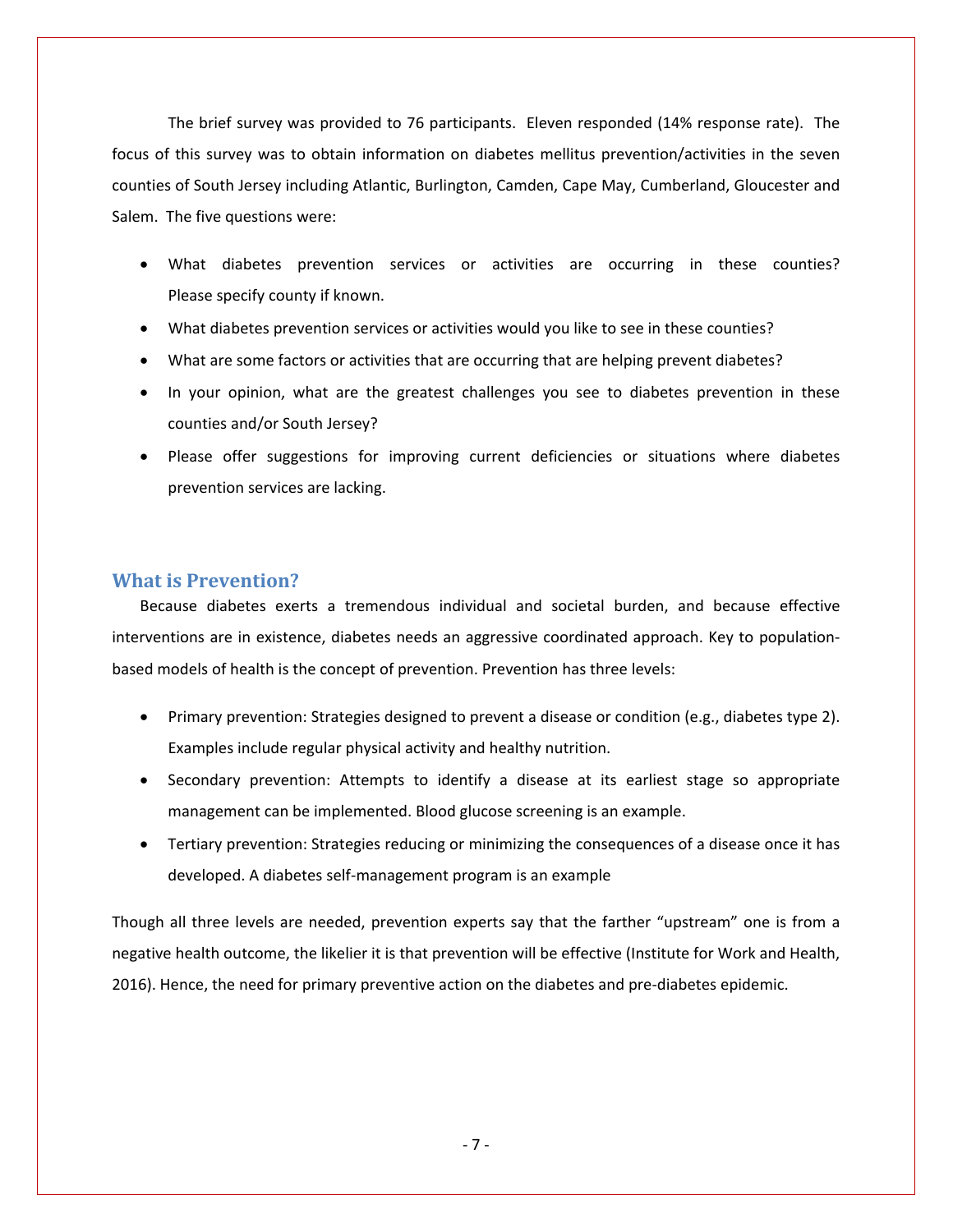#### **Background of Project**

In summer of 2014, Dr. Janice Beitz was selected as a Rutgers University-Camden Walter Rand Institute Faculty Fellow after she proposed a primary care-related project examining diabetes prevention services and capabilities in South Jersey. Dr. Beitz was interested in the topic as she has been an adult primary care provider and wound care specialist. In the latter role, she had interacted with multiple people with diabetic foot ulcers and some with subsequent amputations. In addition, her primary care practice had exposed her to the challenges presented by the disorder. For example, diabetes is so widespread a burden to primary care (PC) providers that given current trends, a PC practice with 100,000 patients that has a high racial/ ethnic diversity rate among its participants could have as many as 66,000 patients with diagnosed diabetes or pre-diabetes (Menke et al, 2015). Consequently, diabetes prevention was (and is) a compelling focus. Particular attention targeted services and resources currently available to and *easily identified* by busy primary care providers for diabetes prevention referral. Secondarily, patient access to diabetes management (treatment) support to resources was scrutinized. The goal was to ascertain what supports were easily identified via the Internet for busy clinicians.

Diabetes prevention services rather than treatment were the primary focus due to several issues some of which were present at the time of planning and some which have emerged since that time. The reality is that diabetes is still increasing nationally and within the state (New Jersey Department of Health Diabetes Action Plan Report, 2016). Secondly, research supports that diabetes prevention programs especially those that are behaviorally (lifestyle interventions) focused are effective (Nathan, 2015; Pillay et al, 2015). The U.S. Diabetes Prevention Program (DPP) has been demonstrated to prevent or delay diabetes onset (Knowler et al, 2002). Thirdly, the efficacy of diabetes prevention has finally been recognized at federal level as the Centers for Medicare/Medicaid Services (CMS) have formally supported covering the costs of the DPP for Medicare beneficiaries with pre-diabetes (Independent Experts Confirm…., 2016).

In addition, the U.S. Preventive Services Task Force (USPSTF) has formally recommended diabetes prevention referral and provided an accompanying evidence base. "Clinicians should offer or refer patients with abnormal blood glucose to intensive behavioral counseling interventions to promote a healthful diet and physical activity" (Level B) (Siu & USPSTF, 2015, p. 861). Clearly, the future is now.

To assist with project enactment, the Walter Rand Institute which selected Dr. Beitz as the Fellow for 2014-2015 generously provided graduate students as project assistants. Dr. Beitz and the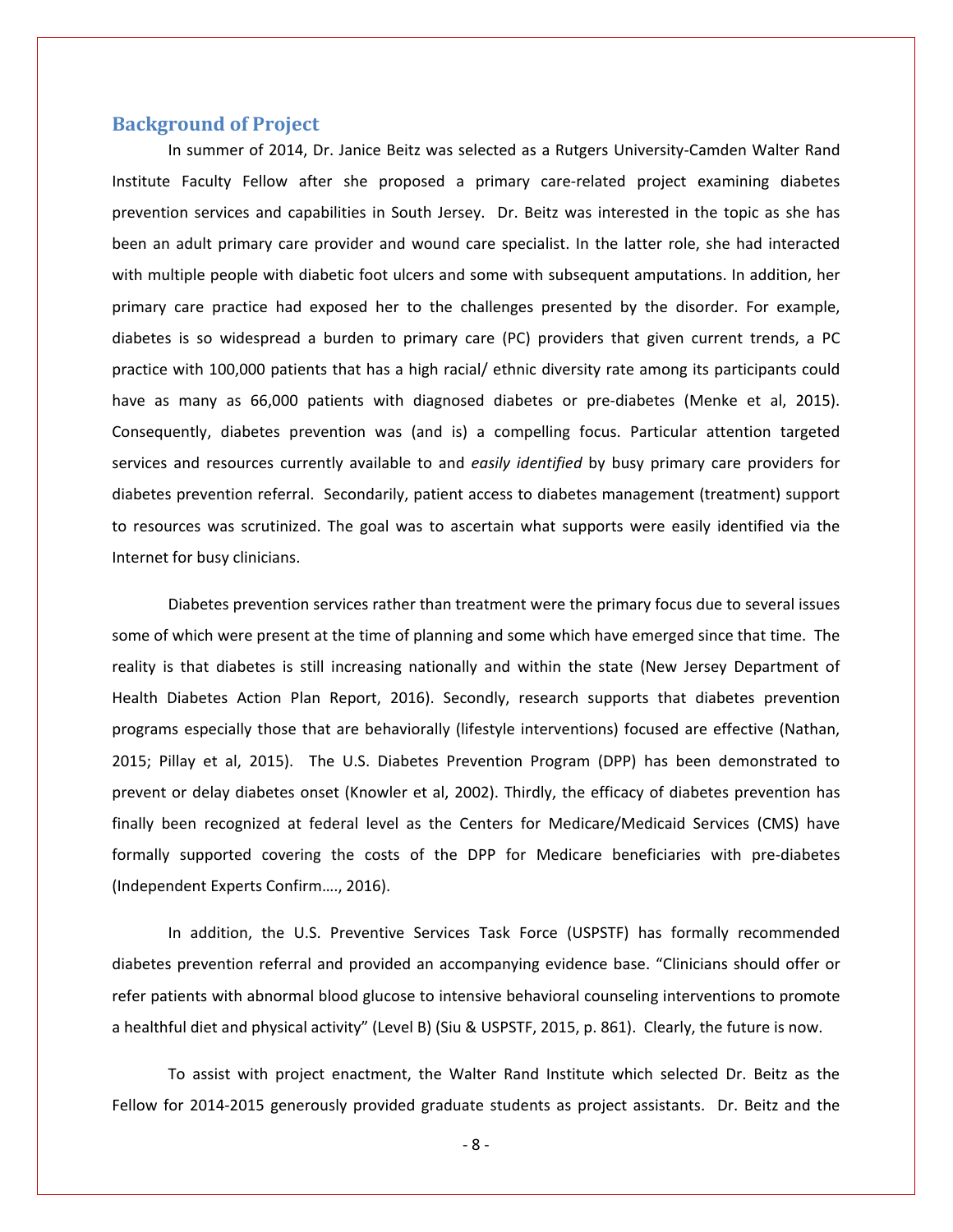graduate project assistants (two over the course of the project) began internet searching to identify diabetes-related services in order to compile them and help direct the rest of the project. The report is written following the format of answering the five major project objectives/questions.

Limitations of the project have to be noted. Dr. Beitz has been a primary care provider and wound care specialist and is neither a public health nurse nor public health expert. The report is written from the perspective of what information is easily available to primary care clinicians. Secondly, financial support provided was modest and limits the extent of information obtained. Thirdly, data collection extended from October 2014 to November 30, 2015. Information after that date was not included except for selected new federal and state initiatives. In addition, diabetes statistics change over time. Results vary as newer data become available. Fourthly, the focus is on diabetes Type 2 services since that diabetes form is the bulk of diagnosed and undiagnosed persons. Fifthly, diabetes and obesity are epidemics that are intertwined. However, obesity-focused initiatives were not markedly emphasized in this report. Sixth, "wellness" initiatives were not included since they did not target diabetes prevention specifically. Finally, the report is not meant to be exhaustive nor "final" but rather illustrative. It is a beginning step to investigate diabetes prevention services in the seven counties of Southern New Jersey. Consequently, selective services may have been overlooked. An apology is offered to those that may have been missed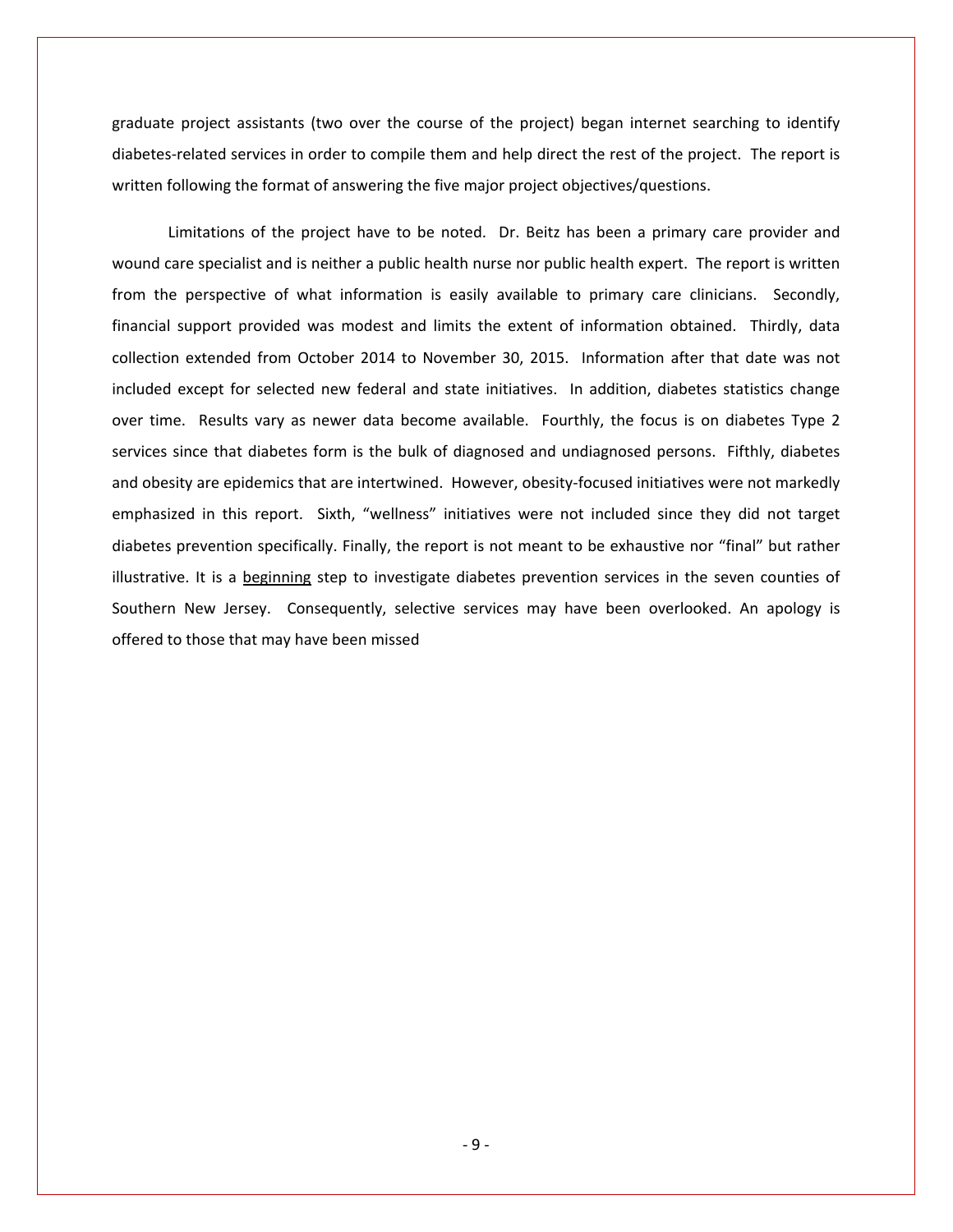# **Assessment of Diabetes Prevalence in South Jersey**

#### **Overall Population Statistics**

An initial review of state level data for New Jersey revealed a total population growth from 8,791,894 in 2010 to 8,938,175 in 2014 (United States Census Bureau, 2014). The South Jersey counties demonstrated a mixed population picture with four counties (Atlantic, Burlington, Cumberland, and Gloucester) showing an increase and three (Camden, Cape May, Salem) showing a slight decrease from 2010 to 2013 (See Table I). County population growth South versus North Jersey (United States Census Bureau, New Jersey Quick Facts, 2014) for 2013 and 2014 are listed in Table 1 and Table 1A.

The seven selected counties of South Jersey are generally diverse. Statistical data from the United States Census Bureau (2014) demonstrated the following distribution of population percentages.

| <b>County</b> | <b>Characteristic</b>            | <b>Percentage</b> |
|---------------|----------------------------------|-------------------|
| Atlantic      | <b>Black or African-American</b> | 17.3%             |
|               | Asian                            | 8.1%              |
|               | Hispanic/Latino                  | 18.2%             |
| Burlington    | <b>Black or African-American</b> | 17.5%             |
|               | Asian                            | 4.8%              |
|               | Hispanic/Latino                  | 7.3%              |
| Camden        | <b>Black or African American</b> | 21.0%             |
|               | Asian                            | 5.6%              |
|               | Hispanic/Latino                  | 15.4%             |
| Cape May      | <b>Black or African American</b> | 5.0%              |
|               | Asian                            | 1.0%              |
|               | Hispanic/Latino                  | 7.0%              |
| Cumberland    | <b>Black or African American</b> | 21.8%             |
|               | Asian                            | 1.4%              |
|               | Hispanic/Latino                  | 28.6%             |
| Gloucester    | <b>Black or African American</b> | 10.6%             |
|               | Asian                            | 2.9%              |
|               | Hispanic/Latino                  | 5.4%              |
| Salem         | <b>Black or African American</b> | 14.7%             |
|               | Asian                            | 1.0%              |
|               | Hispanic/Latino                  | 7.7%              |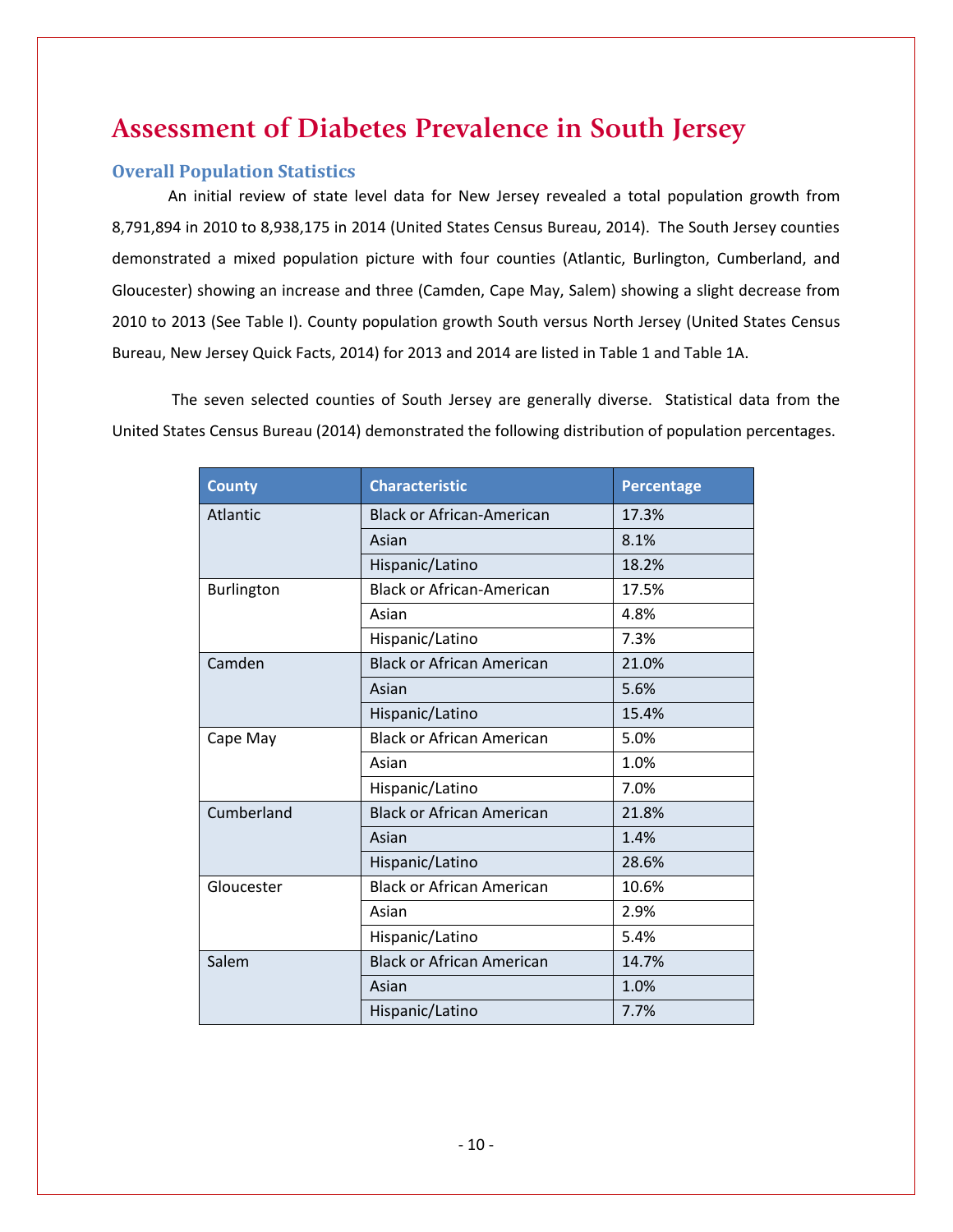The *County Health Rankings* (University of Wisconsin, 2014) have been very revealing as to the health status of South Jersey over recent years. Provided by the Robert Wood Johnson Foundation and the University of Wisconsin Population Health Institute, the *New Jersey 2014 County Rankings* showed a mostly dichotomous state in terms of health outcomes and health factors rankings. With the exception of Essex County (20 of 21 in health outcomes and 17 of 21 in health factors), the counties of the northern half of the state were healthier. Southern New Jersey was not so fortunate. Of the 21 counties in New Jersey, the seven selected southern counties were lower on performance in both health outcomes and factors. Specifically, for 2014 health outcomes they were ranked: Atlantic (19), Burlington (11), Camden (17), Cape May (15), Cumberland (21), Gloucester (13), and Salem (18). For 2014 health factors they were ranked as follows: Atlantic (19), Burlington (7), Camden (16), Cape May (14), Cumberland (21), Gloucester (13), and Salem (20). "Health outcomes represent how healthy a county is while health factors represent what influences the health of the county" (University of Wisconsin, 2014, p. 5). For the most part, the 2014 health status was essentially unimproved from the previous year of 2013 (University of Wisconsin, 2013):

| <b>Health Outcomes 2013</b> |             | <b>Health Factors 2013</b> |             |
|-----------------------------|-------------|----------------------------|-------------|
| <b>County</b>               | <b>Rank</b> | <b>County</b>              | <b>Rank</b> |
| Atlantic                    | 17          | Atlantic                   | 18          |
| Burlington                  | 11          | Burlington                 | 7           |
| Camden                      | 18          | Camden                     | 16          |
| Cape May                    | 16          | Cape May                   | 14          |
| Cumberland                  | 21          | Cumberland                 | 21          |
| Gloucester                  | 13          | Gloucester                 | 13          |
| Salem                       | 20          | Salem                      | 20          |

The pattern of poorer health rankings continued in 2015 with the exception of Burlington County (#11 in health outcomes and #7 in health factors). In 2015, the seven counties of Southern New Jersey were still at, or near, the bottom in health outcomes and health factors (Table 2, Table 3). The New Jersey Health Risk Index (NJHRI) (2011) was also disturbing in 2010 for South Jersey. The NJHRI combines seven indicators from the Centers for Disease Control (CDC) Behavioral Risk Factor Surveillance System (BRFSS): Health status, exercise, diabetes, flu vaccination, current smoking, binge drinking, and obesity. Based on a scale up to 100 (best "healthiest" score), South Jersey counties were worse in health indices than North Jersey: Atlantic (39), Burlington (48), Camden (33), Cape May (42), Cumberland (42),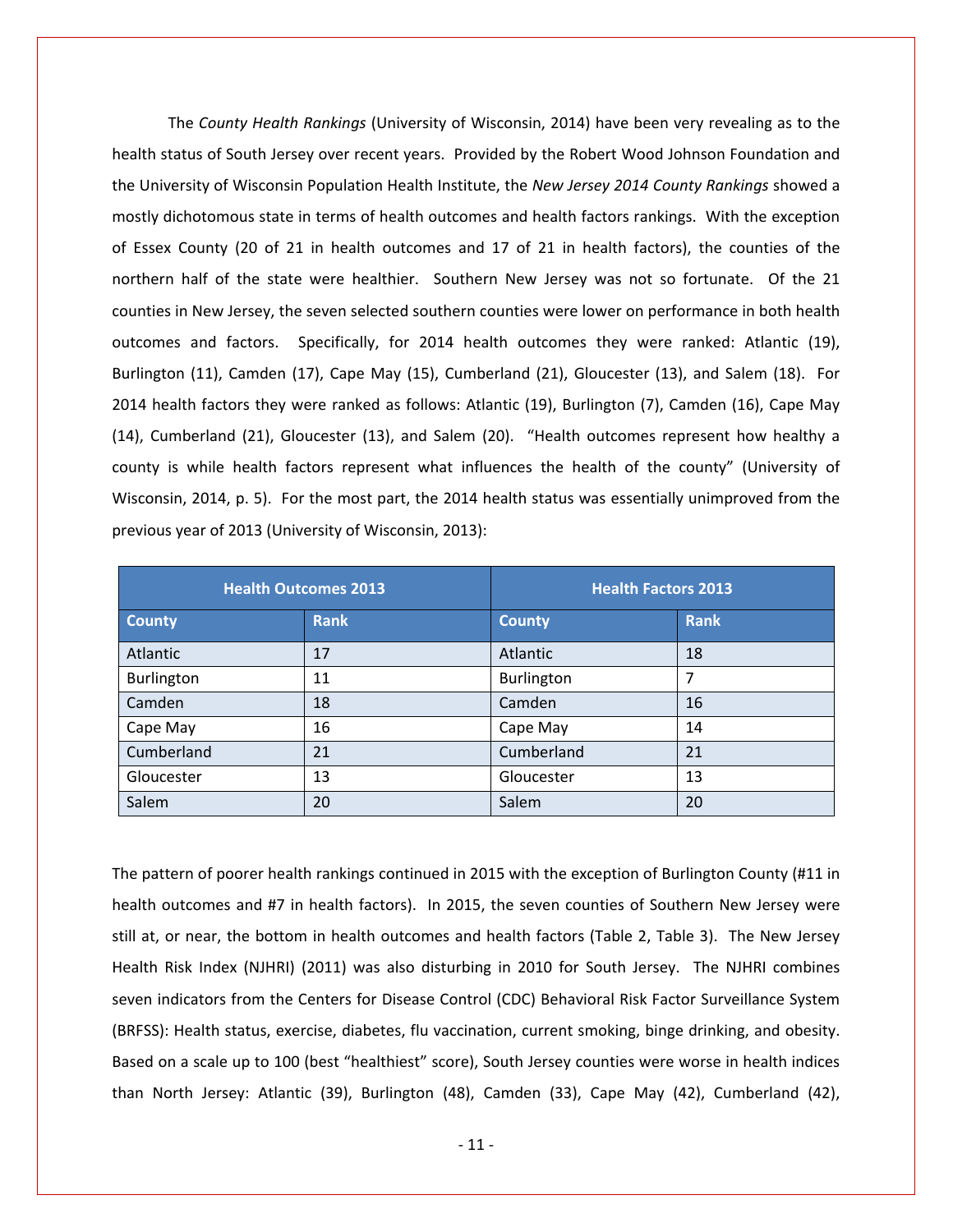Gloucester (40), and Salem (41). (New Jersey Data Bank, Rutgers University School of Public Affairs and Administration, 2011). The 2015 *County Health Rankings* and further investigations by West (2014) also showed disturbing health indicator trends in the seven counties of South Jersey. While some items stayed the same or improved, multiple significant indications worsened including poverty, unemployment, uninsured status, and adult obesity (Table 4). Sadly, the same pattern of greater problems in South Jersey counties is again evident in the 2016 *County Health Rankings* (University of Wisconsin, 2016) (See Tables 2A and 3A).

#### **Diabetes Statistics in South Jersey**

Diabetes prevalence in the seven selected counties of South Jersey reflects pertinent populations, with higher rates in counties with higher diversity. This is unsurprising given higher rates of diabetes in people of color (CDC, National Diabetes Statistics Report, 2014).

Currently, nearly 30 million Americans (or nearly 10% of the population) are diabetic with 86 million pre-diabetic individuals nationally. Rates of diagnosed diabetes in people 20 and older vary by race/ethnicity. In 2010-2012, the following groups had associated rates: Non-Hispanic Whites (7.6%, Asian-Americans (9.0%), Hispanics (12.8%), Non-Hispanic Blacks (13.2%), and American Indian/Alaska Natives (15.9%). Specifically for Hispanics, diagnosed diabetes rates also varied. For Central and South Americans the rate was 8.5% with other groups having differing rates: Cubans (9.3%), Mexican-Americans (13.9%), and Puerto-Ricans (14.8%) (CDC, 2014, p.2).

Given the diversity of the South Jersey counties, the diabetes death rate by county reveals a related clear pattern. Of the top 10 counties in New Jersey by diabetes death rate, five are South Jersey counties: (#2) Cumberland (36.93), (#4) Salem (31.91), (#6) Camden (31.36), (#9) Atlantic (27.33) and (#10) Gloucester (26.75) (World Life Expectancy: New Jersey Life Expectancy, 2014). In November 2013, New Jersey had a total diabetes-affected population of 479,800 (National Council of State Legislators, 2013) and which has now risen above 700,000 (Healthy New Jersey 2020, 2015; Katzen and Condra, 2014).

Mortality is not the only critical outcome in New Jersey. Adult diabetes prevalence estimates are highest for black residents. Compared to other racial/ethnic groups, diabetes complications (Diabetes hospitalizations, end-stage renal disease, and lower extremity amputations) are higher in black adults (New Jersey Department of Health, 2014). Poverty is also playing a role. Diabetes complications like lower extremity amputation and shortened re-hospitalizations are higher in areas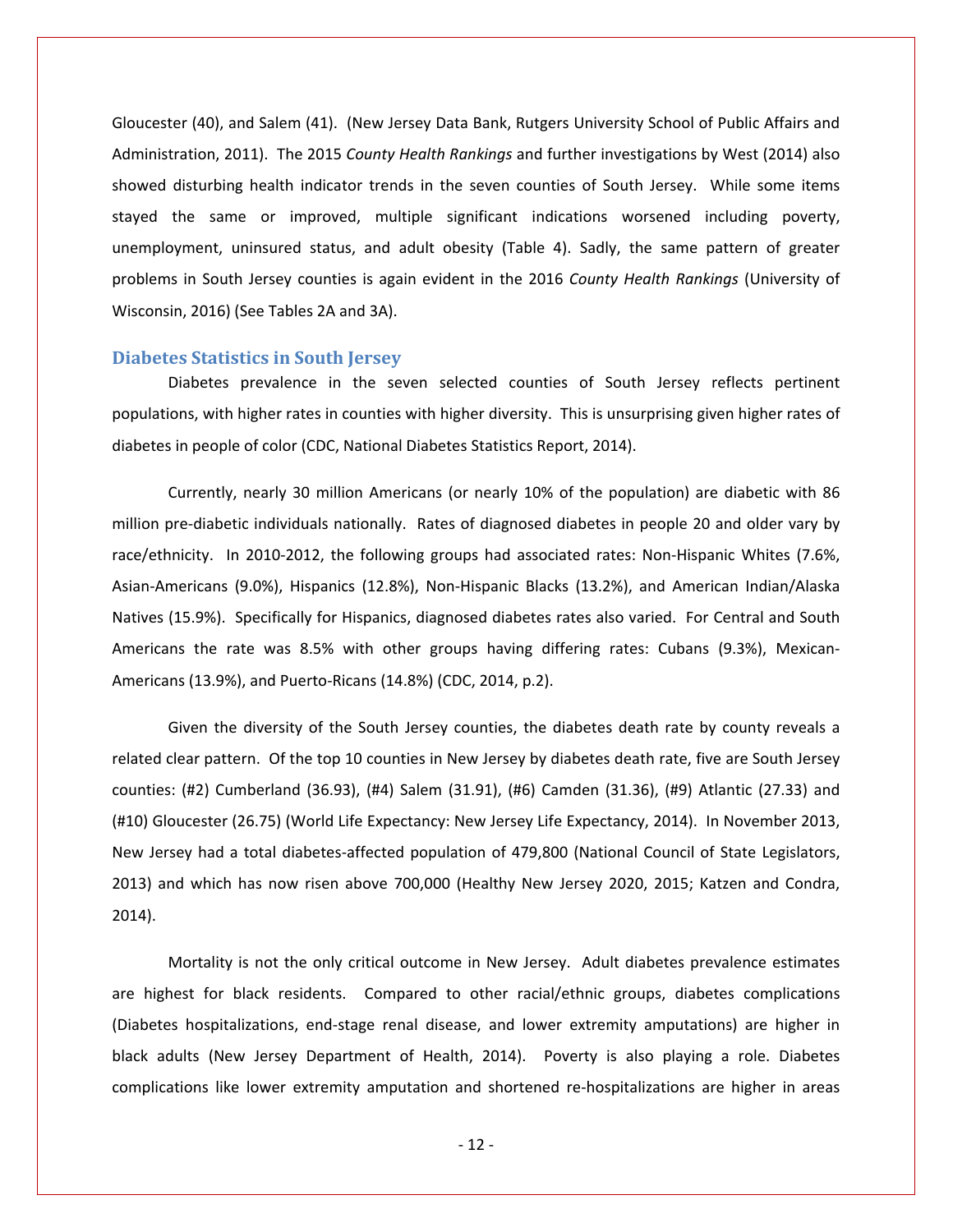both nationally and locally with higher poverty rates (New Jersey Department of Health Chronic Disease Prevention and Program Plan 2013-2015, 2013; Stevens et al, 2014)

| <b>County</b> | Incidence (2011) | Prevalence (2011) | Prevalence (2013) |
|---------------|------------------|-------------------|-------------------|
| Atlantic      | 8.6              | 9.0               | 10.6              |
| Burlington    | 8.5              | 8.6               | 9.5               |
| Camden        | 9.0              | 9.0               | 10.0              |
| Cape May      | 8.5              | 8.6               | 11.4              |
| Cumberland    | 11.4             | 11.3              | 11.6              |
| Gloucester    | 10.1             | 9.8               | 10.9              |
| Salem         | 10.3             | 10.1              | 11.6              |

Diabetes incidence/ prevalence rates reflect a geographical distribution. For the most part, the highest incidence (2011) and prevalence rates (2011, 2013) were in the most southern counties:

> *South Jersey Counties Diabetes Incidence (2011)/Prevalence Rates (2011 and 2013) (Age-Adjusted Percentages) (CDC Diabetes Data and Statistics, 2015; NJDOH Diabetes Action Plan, 2016)*

An interesting phenomenon occurs in New Jersey related to its population status. No New Jersey counties are "rural" per the federal description of fewer than 2,500 people per square mile. Yet agriculture is a major component of New Jersey Industry. The New Jersey State Office of Rural Health developed an alternate definition of "rural," that is, if there are fewer than 750 residents per square mile. In South Jersey, Atlantic, Burlington, Cape May, Cumberland, Gloucester, and Salem meet this definition. The challenges of rural health (e.g., travel distances to care; epidemiological exposures) are quite different from dense urban settings as are more common in North Jersey (Katzen & Condra, 2014). Based on current and emerging statistics, prevalence rates of diabetes in South Jersey counties are of great concern and are generally not continually improving or even stabilizing.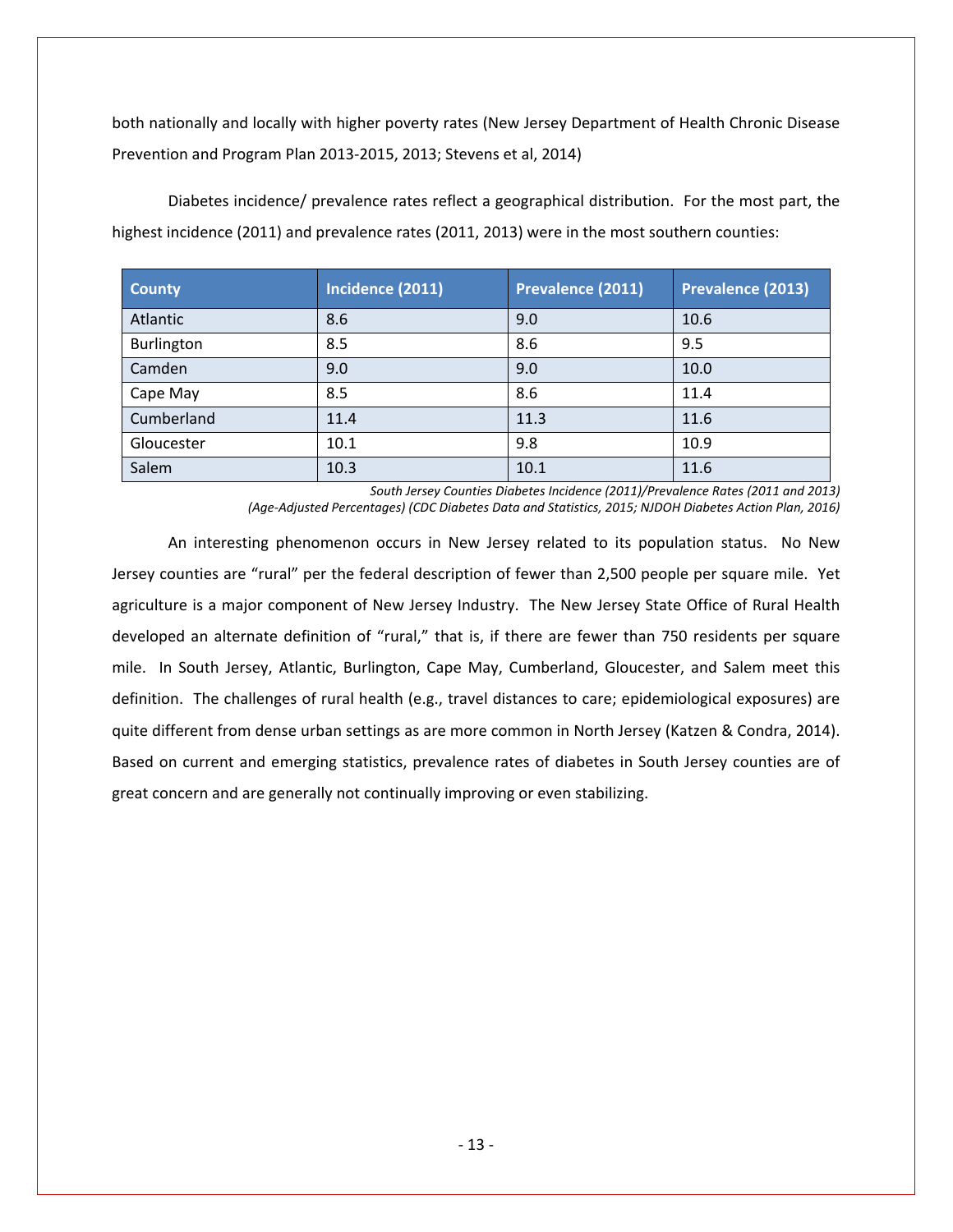# **Comparison of North & South Jersey's Diabetes Prevalence**

Overall North Jersey population statistics reveal a mix of county growth and minor population loss. Of the total 21 counties in New Jersey, 14 are located in North Jersey. As noted by the *2014 New Jersey County Health Rankings*, Northern New Jersey counties ranked higher (better) in terms of health outcomes and factors. The exception was Essex County (University of Wisconsin, 2014) which was near the bottom rank (20) in health outcomes and health factors (17). In 2015, Essex County remained near the bottom (See Tables 2 and 3). A similar pattern emerges in the 2016 rankings for the North Jersey counties (See Tables 2A and 3A).

For Diabetes particularly, the Centers for Disease Control (2014) provide information on New Jersey county diabetes incidence and prevalence rates. The latest available data are from 2011 and 2013. The age adjusted incidence rates for North Jersey are generally lower than South Jersey with the exception of Essex and Mercer Counties.

| County    | Incidence (2011) | Prevalence (2011) | Prevalence (2013) |
|-----------|------------------|-------------------|-------------------|
| Bergen    | 5.8              | 6.3               | 7.6               |
| Essex     | 9.6              | 9.5               | 10.2              |
| Hudson    | 8.4              | 8.4               | 7.4               |
| Hunterdon | 5.2              | 5.7               | 6.4               |
| Mercer    | 9.1              | 9.1               | 9.6               |
| Middlesex | 8.4              | 8.4               | 9.5               |
| Monmouth  | 7.1              | 7.5               | 8.8               |
| Morris    | 6.6              | 6.9               | 7.6               |
| Ocean     | 8.7              | 9.0               | 10.9              |
| Passaic   | 8.4              | 8.5               | 9.0               |
| Somerset  | 6.7              | 7.0               | 8.3               |
| Sussex    | 7.3              | 7.6               | 8.2               |
| Union     | 7.9              | 8.2               | 7.9               |
| Warren    | 7.7              | 8.0               | 8.7               |

*North Jersey Counties Diabetes Incidence (2011)/Prevalence Rates (2011 and 2013) (Age-adjusted percentage) (CDC Diabetes Data and Statistics, 2015; NJDOH Diabetes Action Plan, 2016)*

While Northern New Jersey has some diabetes "hot spots" and larger numbers of people are affected in northern counties due to population size (NJDOH New Jersey Action Plan Report, 2016), overall the issue of the diabetes epidemic is concerning but less immediate.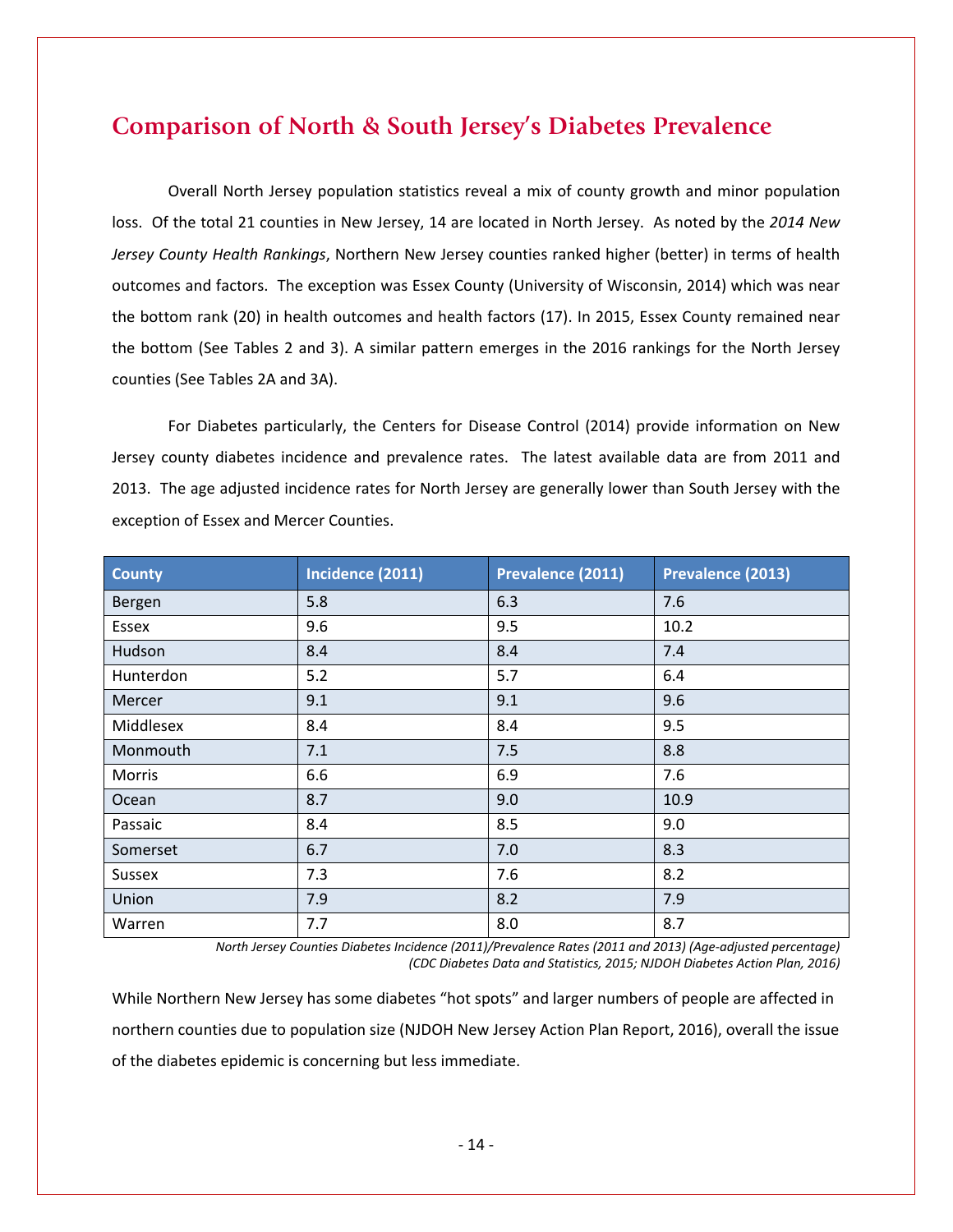# **Diabetes Preventative Services in South Jersey**

Diabetes *prevention* services (See Table 5) are available in South Jersey but in a much more limited way than *treatment* (management) services (Table 6). Prevention services and resources are in a state of development in some instances (e.g., pending legislation) and more fully developed in others. The majority of information obtained was by internet analysis.

In general, prevention services are available in several categories of venues. To aid discussion, the resources are listed under private (businesses, professional groups, academia), state, county, federal, and health care system sources. Due to the partnering of support services between state and local organizations, there is some overlapping of categories. The same organizing pattern will be used for discussion of treatment services. The discussion of prevention resources begins with federal sources.

A major strength at national (federal) level is a proposed bill called the Medicare Diabetes Prevention Act of 2015 (H.B. 2102). The bill proposes that eligible individuals would receive Medicare coverage of diabetes prevention services. The bill was referred to the subcommittee on health on May 1, 2015. If enacted, this legislation would expedite availability of prevention services since health systems and qualified providers would be paid for their efforts [\(https://goo.gl/s8Kr0b\)](https://goo.gl/s8Kr0b). Of course younger persons at risk would not be covered. However, diabetes prevention is on the federal "radar" for action.

Other resources at the federal level are available from the Centers for Disease Control (CDC). Multiple educational offerings related to diabetes prevention and diabetes treatment are available on the website and pertinent links. The quality of programming is generally excellent. There is a research supported, evidence-based Diabetes Prevention Program (DPP) available free for use. On the same CDC website, there is a focus on diseases. The third topic down is diabetes. A quick click on <https://goo.gl/TiAPPj> offers a self-assessment "risk" test. The results can be printed out and shared with a primary care provider (PCP) or given by the PCP to the patient in the office for some elucidating conversation.

From a state level perspective, legislation in the New Jersey legislature also targets diabetes prevention. New Jersey House Bill 3460 (Dated 2/5/2015) focuses on diabetes care with provisions for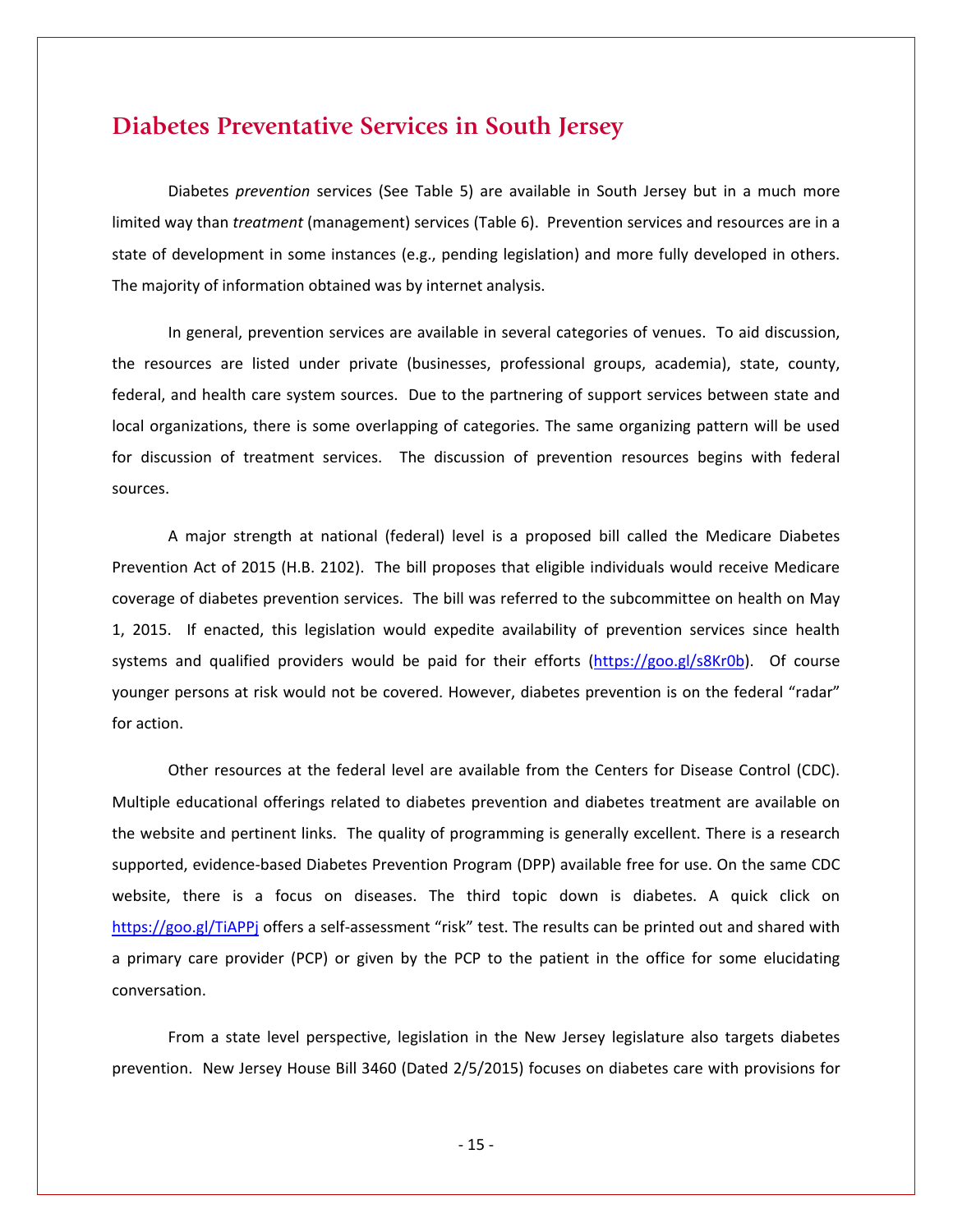diabetes prevention. As of January 19, 2016, the proposed bill was not yet acted on by the Governor though it had been passed by both houses (essentially a pocket veto) [\(https://goo.gl/koUAgg\)](https://goo.gl/koUAgg).

The state also works with the Center for Human Services (in Bridgeton, NJ) in having the latter function as a Diabetes Resources Coordinating Center (DRCC). Multiple diabetes prevention services are offered on its website, [https://goo.gl/ogP1rD.](https://goo.gl/ogP1rD) The original focus of this DRCC was Cumberland County. It has now been expanded to Gloucester and Salem Counties. Another grant for an additional DRCC in Southern Jersey has been funded [\(http://goo.gl/PpW2DO\)](http://goo.gl/PpW2DO) and was awarded to the Camden AHEC and targets Camden and Burlington Counties. No information was posted on the Camden AHEC webpage as of May 2016 but the award was announced at a regional diabetes coordinating meeting at Cumberland College (NJ DOH and Center for Human Services, 2016).

For clinicians who want to know what grant programs related to diabetes are available, the New Jersey Department of Health (NJDOH) has a directory of programs. However, it does clearly not specify what programs have ended. Some programs identified on the internet were contacted by project assistants, were found to be not currently available but still listed on the internet.

The *New Jersey Chronic Disease and Prevention Program Plan (2013-2018)* (NJDOH, 2013) [\(http://goo.gl/Wkh8ym\)](http://goo.gl/Wkh8ym) is a publication available on the Internet that provides an excellent overview of coalitions focused on various chronic disease challenges (one of which is diabetes) and has superb statistics for reference. Goals for the program are listed clearly. The strongest focus is cancer control in many coalitions. In addition to these resources, good data on diabetes and goals for prevention are listed in *Healthy New Jersey 2020* [\(http://goo.gl/5aaNS8\)](http://goo.gl/5aaNS8) and on the webpage of the New Jersey Department of Health called "Diabetes in New Jersey" (NJDOH, 2014).

A recent addition to the state resources is the New Jersey Diabetes Action Plan. The report is completed biennially by the NJ Department of Health, NJ Division of Human Services, and NJ Division of Children and Families (2016). It gives an overview of how diabetes is affecting the state and is designed to offer proposed recommendations for action in addressing the diabetes epidemic.

County resources are also available on the topic of diabetes prevention. In Camden County "Eating Well" classes are offered and co-sponsored with the Food Bank of South Jersey (See Table 5). The Atlantic County Department of Human Services has web-based information on diabetes and approaches to diabetes prevention (See Table 5). They are easily identified by patients and providers.

- 16 -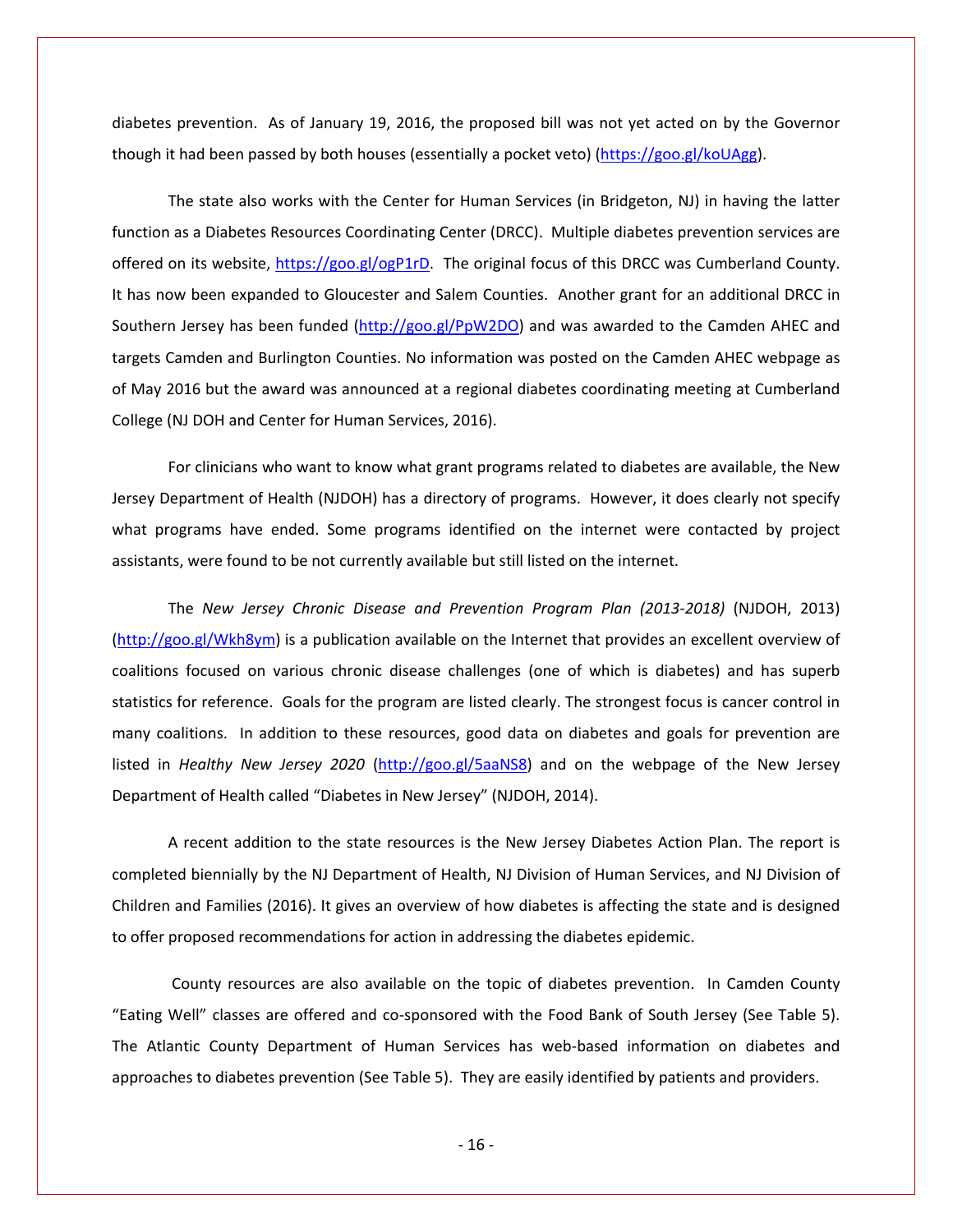Burlington County's Community Health Improvement Plan (CHIP) 2014 (Part of a Tri-County Health Assessment with Camden and Gloucester) also targets diabetes prevention (See Table 5). The cross county perspective is an aspect of a beginning to regional planning.

Health Care Systems offer a selected focus on diabetes prevention with a much greater emphasis on treatment and prevention of diabetes complications in those *already diagnosed* with diabetes rather than active diabetes prevention per se. A review of the Diabetes Programs listed on the hospital or health system webpages were reviewed for "diabetes prevention." Only one source, Our Lady of Lourdes Health System ABC (Achieving Better Control) Diabetes Program, had a digital link that targeted diabetes prevention and linked to primary care providers. (See Table 5 for web locations). The Complete Care Health Network (located heavily in Cumberland County) has education available on the web for diabetes prevention. In addition, patients with pre-diabetes can receive diabetes preventive primary care (See Table 5).

Other health systems have targeted diabetes and diabetes prevention in their community health assessment plans that are required by the Affordable Care Act. The assessments describe the state of diabetes in the county/counties associated with the health system. For brevity's sake and to avoid duplication, the web addresses of these documents are listed in Tables 5 and 6 and in the references list rather than here in the text. These community health assessments include the following: Virtua Community Health Needs Assessment 2013 (completed for Burlington, Camden, and Gloucester Counties), Cooper University Health Care 2013 Community Health Needs Assessment, Atlanticare/Bacharach Institute Atlantic County Community Health Needs Assessment 2013, Cape Regional Medical Center 2013 Community Health Needs Assessment Cape May County, Deborah Heart and Lung Center Community Health Needs Assessment 2013 (Burlington and Ocean Counties), Inspira Health System Elmer and Vineland (conducted with Cumberland/Salem Health and Wellness Alliance Community Health Needs Assessment (Cumberland-Salem Counties – 2013), Inspira Health System Woodbury Community Health Needs Assessment 2013 (Gloucester County), Lourdes Medical Center of Burlington County Community Health Improvement Plan 2014-2016 (developed along with Tri-county Health Assessment), Lourdes Health System 2013 Community Health Needs Assessment (Camden, Burlington, Gloucester Counties), and Kennedy Health System Community Health Needs Assessment 2013 (conducted as part of Tri-county Health Assessment (Camden, Burlington, and Gloucester Counties (See Table 5 for web locations).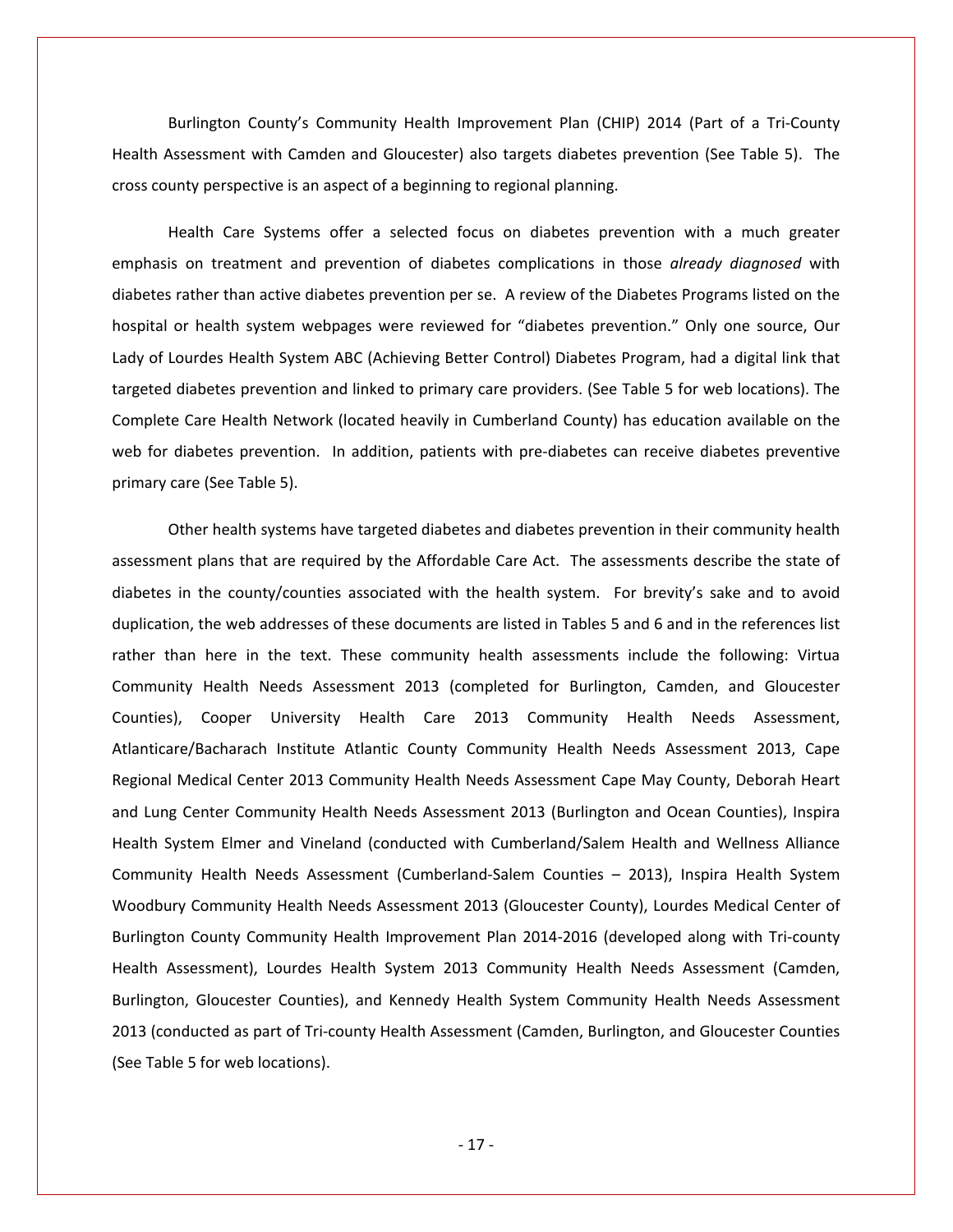Though not specifically called diabetes prevention, selected available programs impact *indirectly* on diabetes prevention. Inspira Health System has an inter-organizational obesity-related program: STEPS (Success Through Exercise Physical Fitness and Sharing). Focused on childhood obesity prevention, this health network project is a collaboration of Vineland public schools and Cumberland County Association of YMCA (CCAYMCA). The focus is strictly on Cumberland County Children [\(http://goo.gl/RSA39U\)](http://goo.gl/RSA39U), [\(http://goo.gl/xE7vtN\)](http://goo.gl/xE7vtN). However, the link of a health system, public schools, and a private organization is a notable model for future planning.

The webpages of the hospital/health care system diabetes programs sponsored by South Jersey Health Systems display the emphasis on treatment (diabetes management) rather than prevention. No easily identified links between these diabetes management programs and primary care providers within their own health systems was identified except for the system mentioned previously.

A concerning aspect of the available diabetes prevention services is their limited availability within the Southern New Jersey Healthcare Systems. The current system of American healthcare does not offer specific compensation for providers helping patients improve their health or prevent disease. Few functional or structural mechanisms connect health care providers to their broader communities. This approach has been termed unsustainable because diet, exercise, smoking, substance abuse, violence, and environmental conditions have a greater influence on health than after the fact treatment or pills (Frist & Rivlin, 2015).

Private organizations are providing substantive diabetes prevention support at least in terms of educational materials. The American Association of Diabetes Educators (AADE) [\(https://goo.gl/8EehhQ\)](https://goo.gl/8EehhQ) and the American Diabetes Association (ADA) [\(http://goo.gl/F7iVVT\)](http://goo.gl/F7iVVT) have developed and accredited curricula and programs for Diabetes Self-Management Education (DSME). There is a focus on prediabetes in these programs as well as treatment of diabetes (National Association of County and City Health Officers (NACCHO), 2013) (See Table 5). The Garden State Association of Diabetic Educators [\(http://goo.gl/HM1O0L\)](http://goo.gl/HM1O0L) is also readily identified and has resources for both North and South Jersey.

The American Medical Association [\(http://goo.gl/F8UgRB\)](http://goo.gl/F8UgRB) in cooperation with the Centers for Disease Control (CDC) has developed the Prevent Diabetes STAT Program (Screen, Test, Act Today). With links to patients, health care providers, employers and insurers, the program aims to "sound the alarm" about pre-diabetes. The website links to a CDC-based pre-diabetes screening test, refers concerned individuals to primary care providers, and links to diabetes prevention programs "in your community."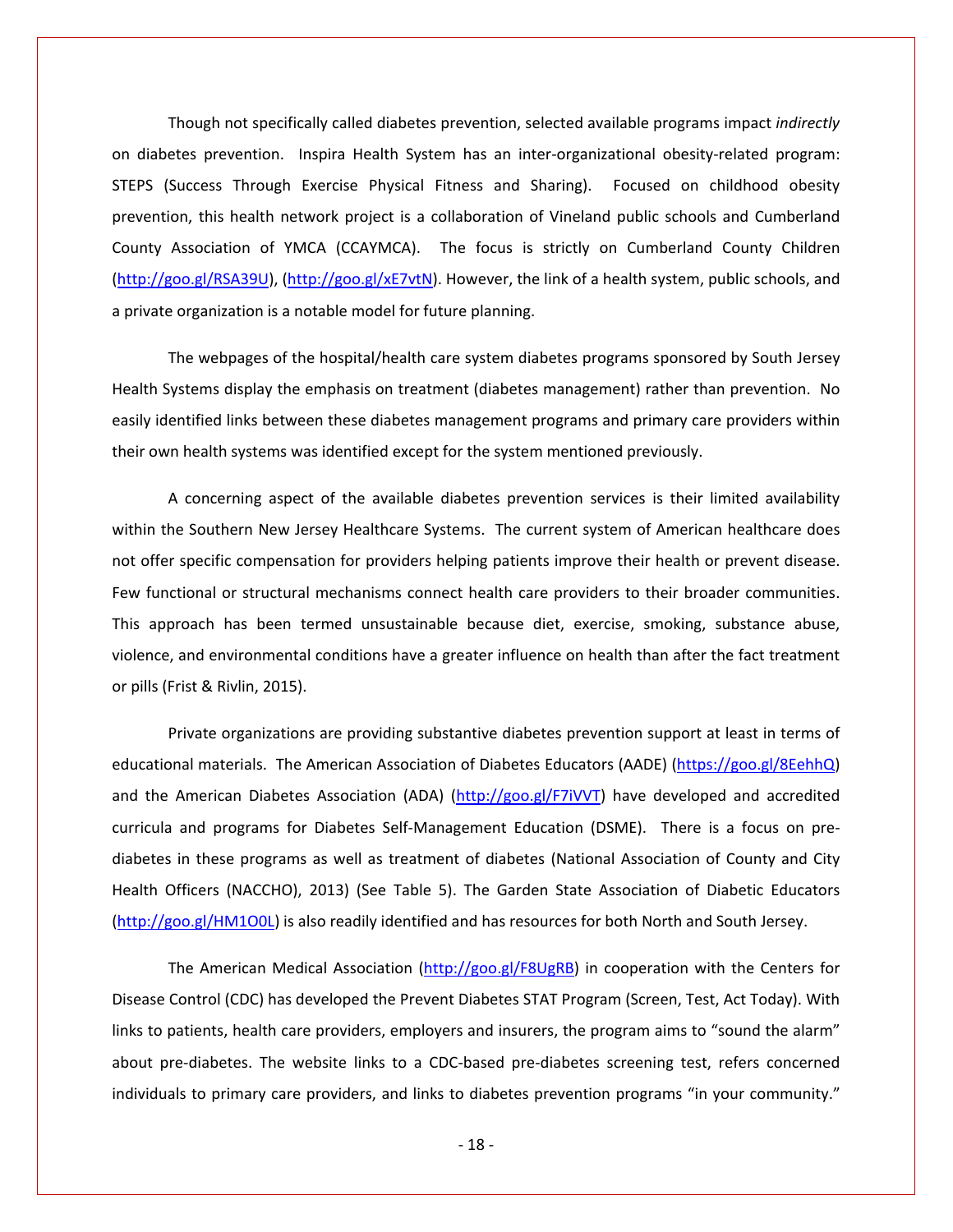Notably, no analogous activity could be found in selected major nursing organizations (American Nurses Association, National League for Nursing, National Association of Clinical Nurse Specialists, or physician assistant organizations). The American Academy of Nurse Practitioners (AANP) [\(https://goo.gl/pQsXgt\)](https://goo.gl/pQsXgt) has education tools for diabetes with a strong focus on diabetes management.

Pharmaceutical companies have provided financial support and developed educational materials for diabetes education (both prevention and treatment). Bristol Myers Squibb Foundation has developed a "Together on Diabetes" initiative. One consequence of this support is the PATHS Report (Providing Access to Healthy Solutions) (Katzen & Condra, 2014). The report focuses on opportunities to enhance prevention and management of Type 2 Diabetes. It also provides an excellent epidemiologic perspective on diabetes in New Jersey and associated challenges and opportunities.

Merck Foundation has provided the Camden Citywide Diabetes Collaborative with funding to support improved diabetes care to residents of Camden City. Some of the services target diabetes prevention (See Table 5).

Merck Pharmaceuticals [\(http://goo.gl/tcCYsd\)](http://goo.gl/tcCYsd) has also developed superb diabetes education webpages and linked resources. Both prevention and treatment are addressed. Programs target patients *and* providers.

Novo-Nordisk New Jersey has developed healthy living programs in Mercer and Middlesex Counties. Novo-Nordisk [\(https://goo.gl/11JKX6\)](https://goo.gl/11JKX6) has also developed educational materials online for diabetes patients and health care providers. In addition, Novo-Nordisk has a program called "The Cornerstones 4 Care" [\(https://goo.gl/bfB8XN\)](https://goo.gl/bfB8XN). It is a diabetes health program that provides digital coaching for pre-diabetics and diabetics. This is an interesting model for future endeavors.

Pfizer, Inc. has a webpage devoted to diabetes prevention called "It's Never Too Early to Discuss Diabetes." Videos with people of color (patients and health care professionals) discuss how diabetes can detrimentally affect quality of life.

The national YMCA has prioritized diabetes prevention as a major health issue and has begun a special local project in New Jersey. The YMCA diabetes prevention program of Vineland New Jersey YMCA [\(http://goo.gl/85wutU\)](http://goo.gl/85wutU) is a multi-week program designed to prevent high risk individuals from becoming diabetic. Through a special grant, the program is free for the first groups' participants. Thereafter the program will involve a fee to participate.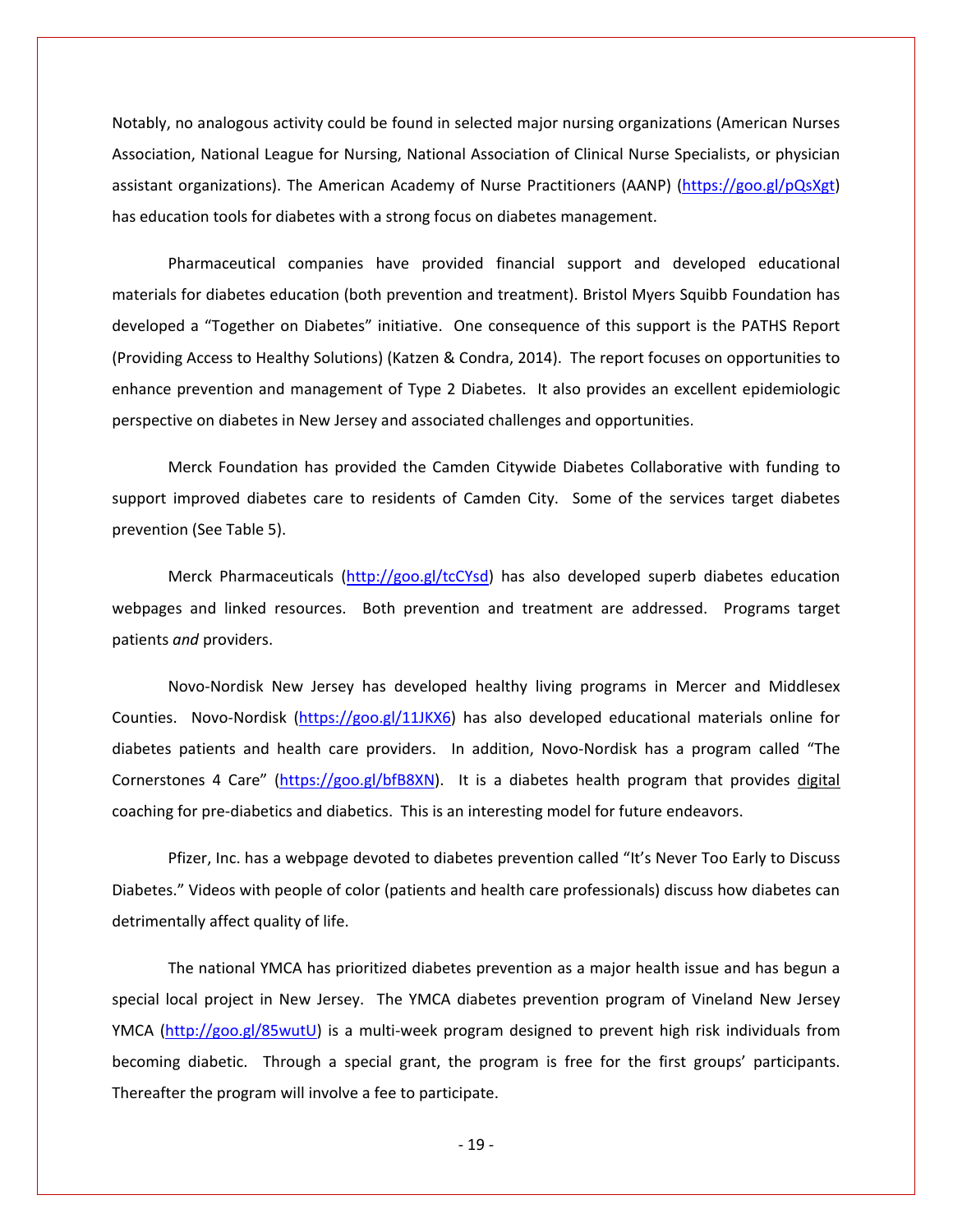# **Diabetes Treatment/Management Support for Primary Care Providers**

Several types of diabetes treatment support are available to South Jersey primary care providers once the patient has been diagnosed with diabetes. Unsurprisingly, many services are associated with hospital and health systems located in the seven counties (Table 6). However, private, state, county, and federal initiatives are also occurring. The discussion begins with the federal level resources.

Notably, treatment services are much more available than designated prevention services. From a federal perspective, several supports are available. Multiple federally qualified health centers (FQHCs) provide diabetes care and primary care in South Jersey (FQHC, 2016). The Centers for Medicare/Medicaid Services Quality Insights and Quality Innovation Network work with local stakeholders in New Jersey to offer diabetes education classes periodically at several sites across the state including South Jersey. Two new activities recently identified include diabetes management programs at Shore Memorial Hospital (Somers Point, NJ) and at a nearby assisted living facility (Somers Point, NJ) in Atlantic County (Quality Insights, 2015) [\(http://goo.gl/JOoyTi\)](http://goo.gl/JOoyTi); Sentinel Newspaper, Wednesday, January 13, 2016, p. B3). Email and phone Inquiries about the Quality Insights and Quality Innovation Network by the author over the course of the project were not answered. Non-response may have been due to incorrect contact information on the webpage.

The state of New Jersey also offers access to high quality diabetes treatment or management. Information regarding the Stanford Model Chronic Disease Self-management Program is posted. Information about diabetes management activities within Southern New Jersey counties is available.

The counties of South Jersey also have information available to them from the State of New Jersey. The diabetes self-management program mentioned above is well developed and available for county use. In addition, school services are legally mandated for students with diagnosed diabetes. (See Table 6) However, interaction between schools and diabetes prevention programs was not evident on the web nor available from web-related contacts.

Specific counties web pages have some diabetes treatment sources listed. In Salem, Camden, and Atlantic Counties, web-based resources are available on diabetes treatment education. In Camden County, no easily identified link targets diabetes prevention [\(http://goo.gl/BZ4cUx\)](http://goo.gl/BZ4cUx). Resources listed include nutrition and diabetes mellitus management classes. Burlington County has little visible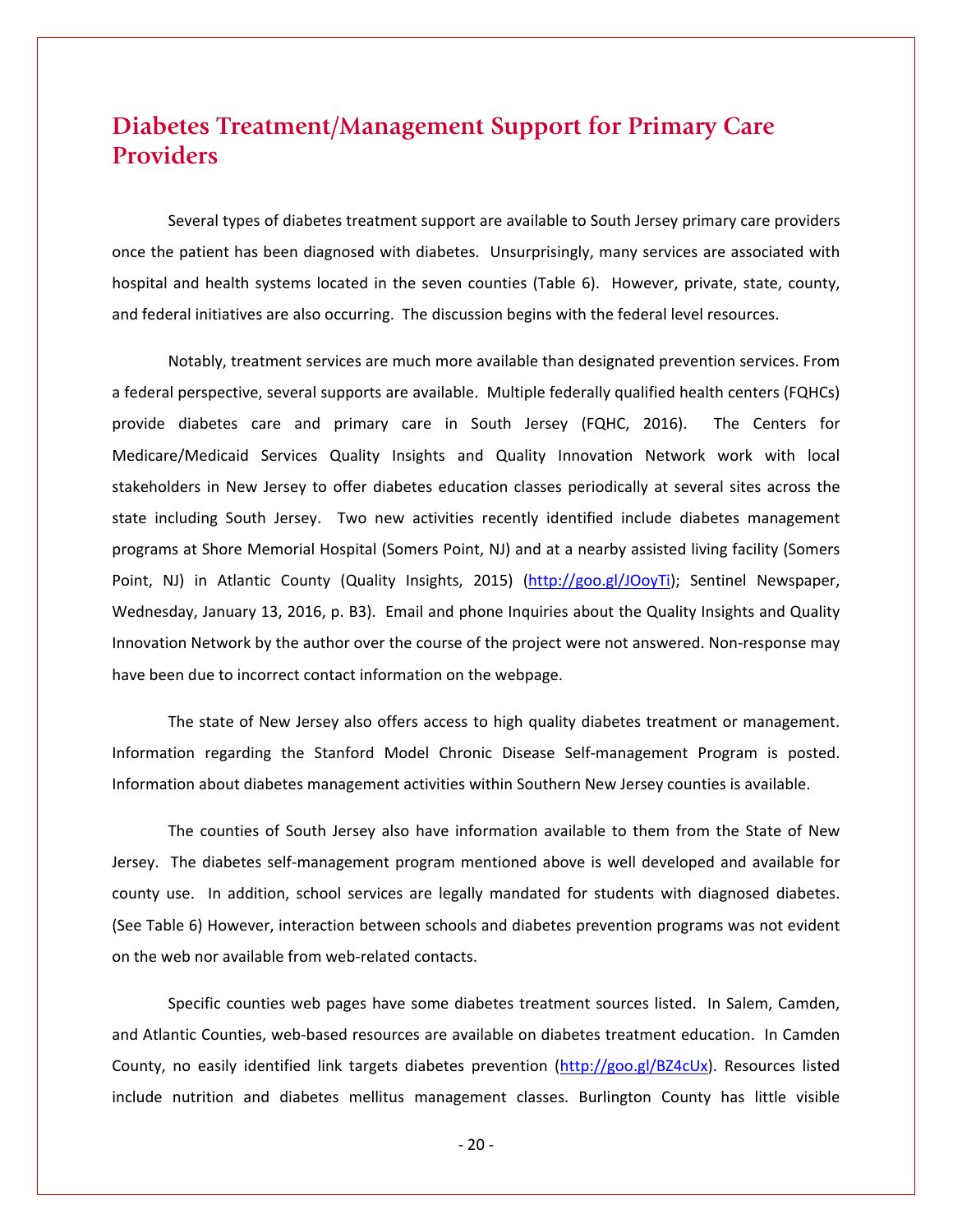education on diabetes though its focus on communicable diseases was strong [\(http://goo.gl/acfTtR\)](http://goo.gl/acfTtR). Cumberland County's webpage is linked to the Cumberland/Salem/Gloucester County Health and Wellness Alliance webpage [\(http://goo.gl/aUqvrQ\)](http://goo.gl/aUqvrQ). Diabetes information is available but somewhat "buried." [\(http://goo.gl/OmtEzj\)](http://goo.gl/OmtEzj) (See Table 6). Cape May County had limited diabetes information that was buried deep inside the search mechanism. Some information was so old, data posted were collected during the Governorship of John Corzine, (i.,e., *Burden of Diabetes in New Jersey 2005-2006*) [\(http://goo.gl/dUF8Jw\)](http://goo.gl/dUF8Jw).

Health care systems within the Southern New Jersey counties offer substantive diabetes treatment resources. Notably, these diabetes resources are dependent upon an established diabetes mellitus diagnosis *and* are fee based.

Inspira Health System has diabetes education classes in Elmer, Woodbury, and Vineland. They have a specific diabetes and pregnancy program as well. Inspira also has one-on-one support groups for diabetes patients.

Atlanticare Health System has a program called "Team Diabetes" targeting diabetes management. Both Cape Regional Health System in Cape May County and Memorial Hospital of Salem County offer accredited diabetes control and management courses. Shore Medical Center (serving Atlantic and Cape May Counties) also offers diabetes self-management education courses. Kennedy Health System offers similar classes on diabetes management with classes held at Cherry Hill, Somerdale, and Sewell. Cooper Health System (serving primarily Camden County), Virtua Health System (offering classes at multiple sites) and Deborah Hospital's program (serving primarily Burlington County) provide diabetes self-management courses/classes. All of the previously mentioned resources address needs of people with diabetes. All require some kind of fee.

Only one hospital system, Our Lady of Lourdes, has a web-page describing a diabetes program that addresses both diabetes treatment and diabetes prevention. The webpage also mentioned diabetes prevention and had linkages to primary care providers. When searching for diabetes treatment and prevention in one source, the Lourdes diabetes care website was the most quickly identifiable of all health system diabetes links [\(http://goo.gl/pJ7MZG\)](http://goo.gl/pJ7MZG) (see diabetes and endocrinology). Advocare, a partnership of physicians in New Jersey and Pennsylvania including family practice providers, has a webpage with resources available for diabetes self-care. (See Table 6).

- 21 -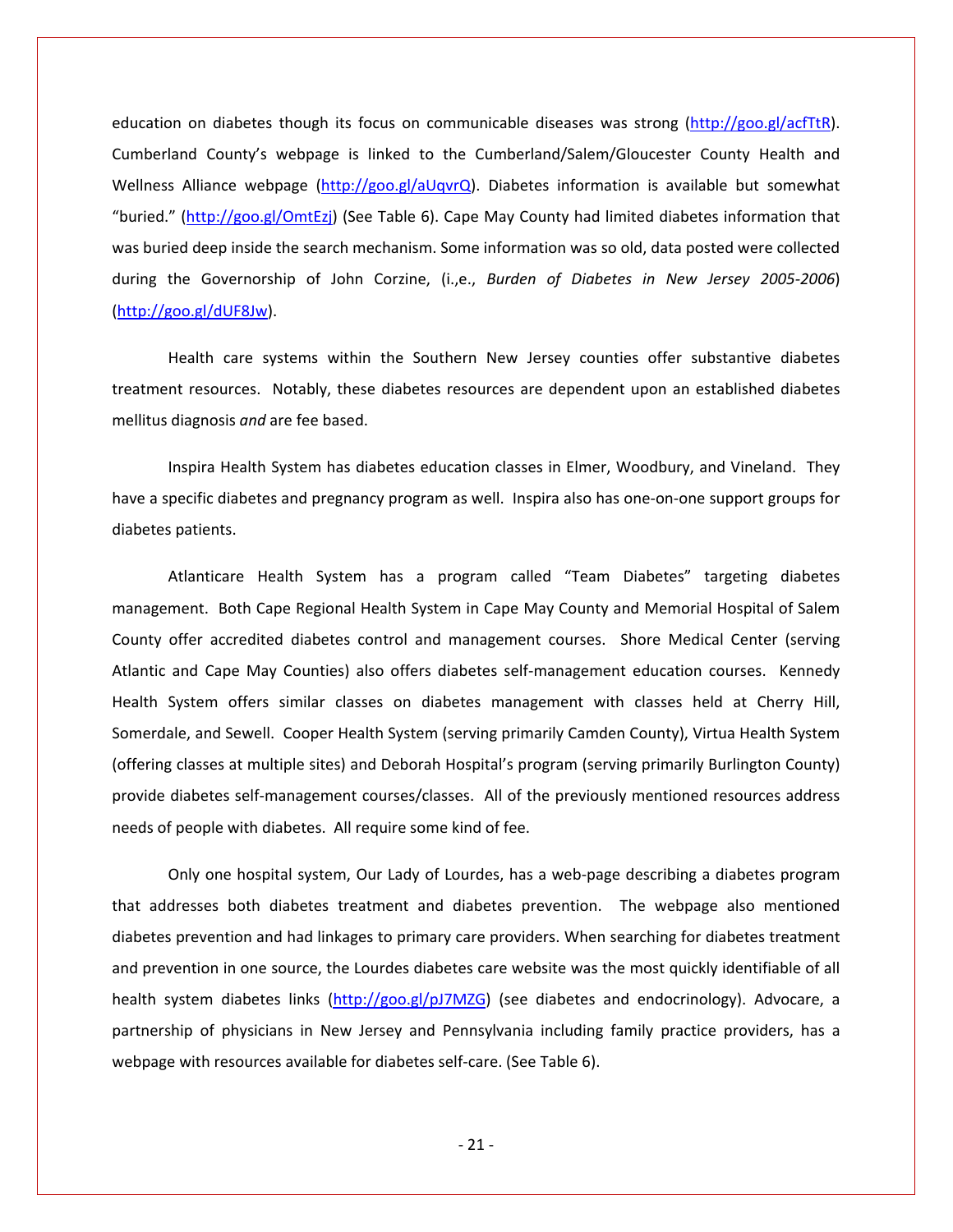Private organizations are also providing substantive supports for diabetes treatment. The American Diabetes Association and the National Association of Chronic Disease Directors have excellent web-based materials for diabetes self-management. The School of Medicine at Stanford University has resources specific to New Jersey. Their webpage has a list of New Jersey organizations licensed to offer its chronic disease self-management program (DSME). Its program (Stanford Model) is well respected for high quality (See Table 6).

Pharmaceutical companies are assisting with diabetes management. Bristol-Myers Squibb Foundation and Merck Foundation have partnered with local groups (e.g., Camden Coalition of Health Care Providers) to create new resources and initiatives on diabetes management. The Diabetes Foundation helps with treatment of diabetics in New Jersey by providing short-term medical assistance (diabetes medications and supplies). Unfortunately, the public education initiatives via ongoing programs are offered through hospitals and health care organizations in North Jersey only (Jersey City, Bayonne, Englewood, and Parsippany) [\(http://goo.gl/iM6qQo\)](http://goo.gl/iM6qQo). Conversely, their website has a "resources" page that clearly identifies links for patient assistance and multiple sources for information and education. A special focus is on New Jersey [\(http://goo.gl/5kjUBL\)](http://goo.gl/5kjUBL).

Several Area Health Education Centers (AHECs) provide care for those with diabetes. Specifically the Camden AHEC, the Shore AHEC, and Garden AHEC (now called the New Jersey AHEC) provide classes and services on diabetes self-management for the seven counties of South Jersey. A final activity representing private organization support of diabetes management is Project Hope Camden. A partnership funded by CVS Pharmacy and the National Association of Community Health Centers (NACHC), Project Hope Camden provides classes on healthy cooking/eating for homeless diabetes mellitus patients [\(http://goo.gl/8JVzCs\)](http://goo.gl/8JVzCs) (December 11, 2013).

Though not a direct form of diabetic services, excellent data sources are available for primary care providers requiring good statistical information and "big picture" information about diabetes. These include the New Jersey Data Bank from Rutgers University School of Public Health, the *PATHS Report* (Katzen & Condra, 2014) of the Bristol Myers Squibb Foundation and the Harvard Law School Health Law and Policy Center, and, of course, the Centers for Disease Control (CDC) web-based information.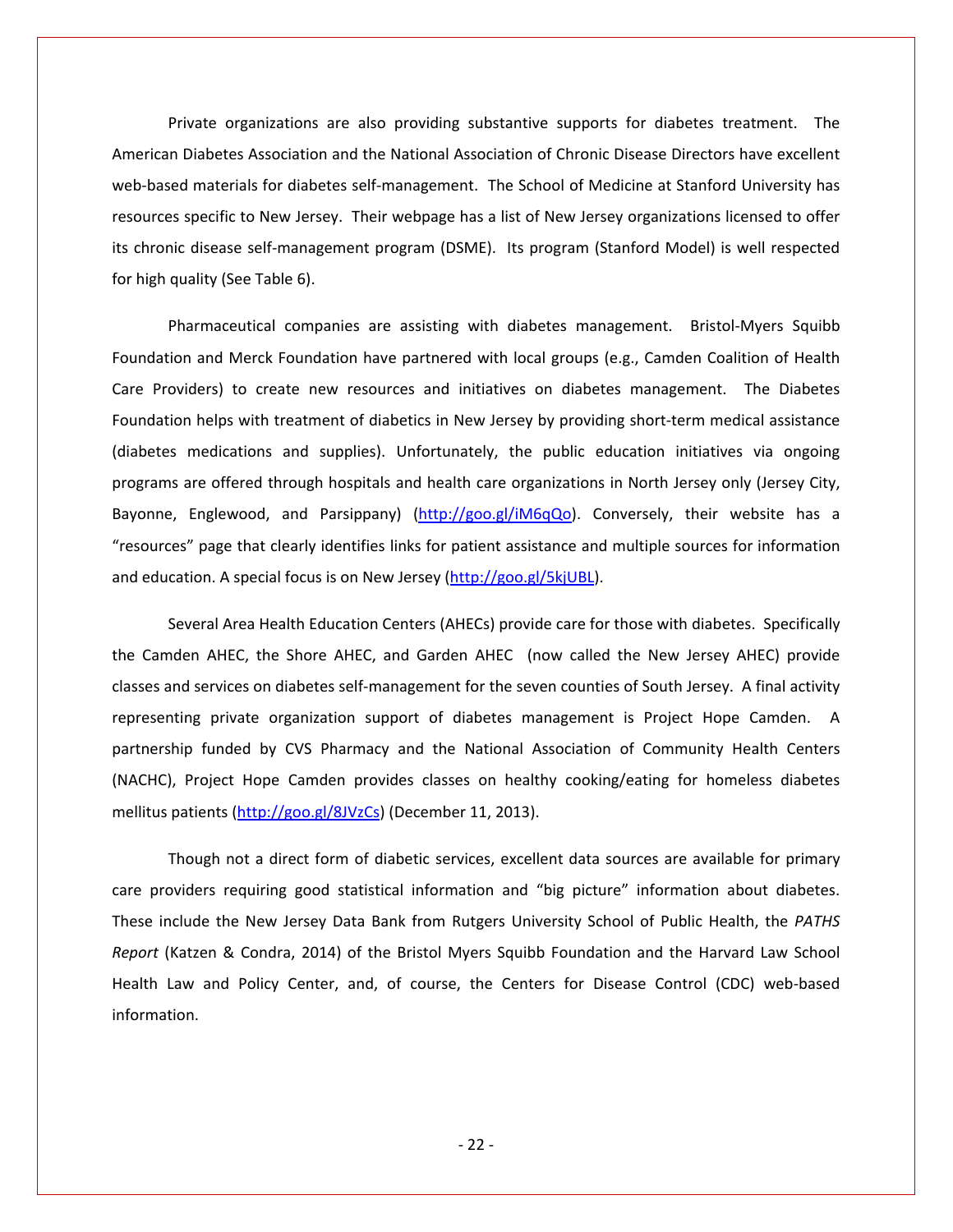# **Assessment of Diabetes Services in South Jersey**

This year-long scrutiny of the state of diabetes services in the seven counties of South Jersey provided an opportunity to evaluate both positive and negative findings and offer suggestions for future delivery of diabetes services. The status of the current services is strongly focused on disease management, that is, diabetes care in South Jersey is an Illness Care System, not a health care system. Diabetes prevention is undeveloped, apparently underfunded, and limited in availability. Signs of development are present, however.

From a positive perspective, diabetes services in South Jersey have strengths. Minor regional planning has begun especially for Hospital Systems performing community assessments. Cross hospital system planning was not identified in any publicly available location to provide diabetes prevention services. However, some cross-county regional planning was occurring (Burlington Camden County Regional Chronic Disease Coalition) (BCCRCDC) [\(http://goo.gl/YxAbMV\)](http://goo.gl/YxAbMV). Diabetes treatment services were relatively plentiful for a person who had a *diagnosis* of DM and who had *insurance*. All hospital systems in the seven counties had some form of diabetes services (classes on nutrition, exercise, how to take insulin, etc.). Redundancy of services was identified in terms of types of offerings. For areas particularly affected (e.g., Camden City), private organizations partnered with community resources and providers to improve available care. However, interventions were targeting management, not prevention per se.

Other notable strengths were identified related to diabetes prevention. Legislation and funding (Grant Programs) are increasing at federal and state levels targeting diabetes prevention. The issue is "on the radar" at a beginning level. Funding grants for diabetes regional coordinating centers targeting diabetes prevention from the state are an example.

Other strengths in terms of prevention include private organizations' resources. Professional societies like the American Diabetes Association, the Merck Company's Diabetes Education Resources, and the American Medical Association's Focus on Diabetes Care STAT Program (e.g., early screening and education) are easily accessed for both patients and providers.

One strength for diabetes care in New Jersey is the availability of diabetes educators. Their association (AADE) has state level information easily identified so certified diabetes educators are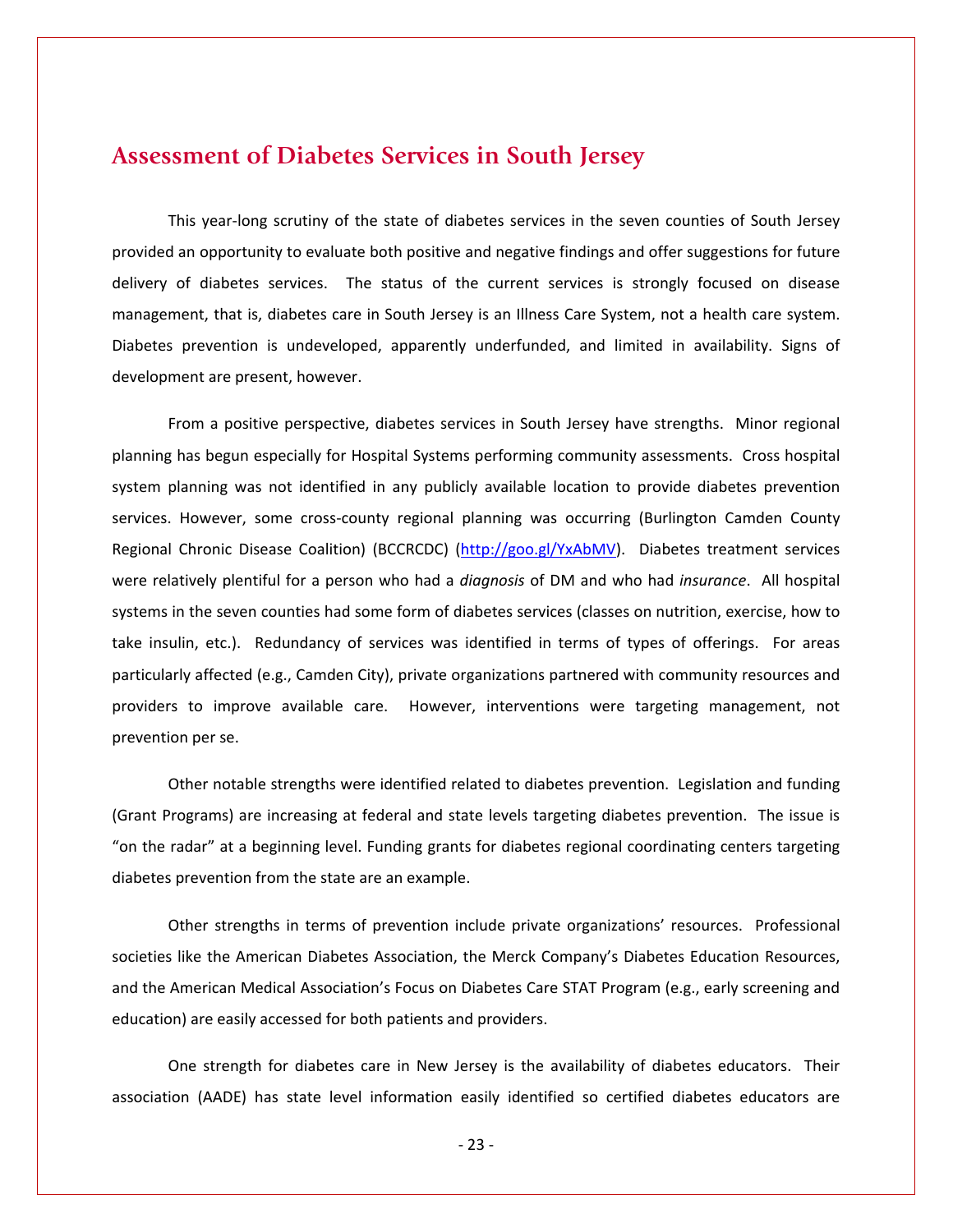available especially in the presence of insurance/financial support for those already diagnosed as diabetic.

Though not specifically diabetes prevention focused, the New Jersey Supplemental Nutrition Assistance Program-Education (SNAP-ED), offered through the Rutgers University School of Environmental and Biological Sciences and USDA support, provides nutrition support and education to populations with limited resources. NJ SNAP-ED targets healthy nutrition choices and increasing physical activity, indirectly benefiting diabetes prevention [\(http://goo.gl/vxXHU6\)](http://goo.gl/vxXHU6). Other strengths include high quality federal (Centers for Disease Control; Center for Medicare/Medicaid Services) diabetes education resources and excellent professional society and private organization diabetes educational programs.

An exciting finding was a New Jersey House Bill (HB3460) that addresses the issue of prevention. Though not yet approved, the bill would provide for coverage of Medicaid recipients for treatment of pre-diabetes for prevention purposes.

One notable strength was the activity of academia and private organizations and foundations in raising concern about the diabetes epidemic. Examples like the *PATHS Report* (developed by BMS Foundation and Harvard Law School) and activity by Walter Rand Institute showing county profiles and *Public Health Coalitions in South Jersey* (West, 2015) and associated challenges provide crucial big picture information.

From a negative perspective, diabetes care has areas of needed improvement. Currently, most diabetes care programs in health systems of South Jersey require a diagnosis of diabetes. Therefore, needed preventive services are limited.

While regional assessment of community needs (including diabetes, obesity etc.) has begun with the Affordable Care Act asking health systems to know and better understand the people and communities they serve, (See Table 5), the planning resulting from these assessments in its beginning stages. In addition, limited coordination is occurring *across* health systems to create regions of care and avoid duplication of services.

A continuing difficulty in completing this project was easily identifying diabetes-related services (either treatment or prevention). It was difficult to find information on the Internet, especially for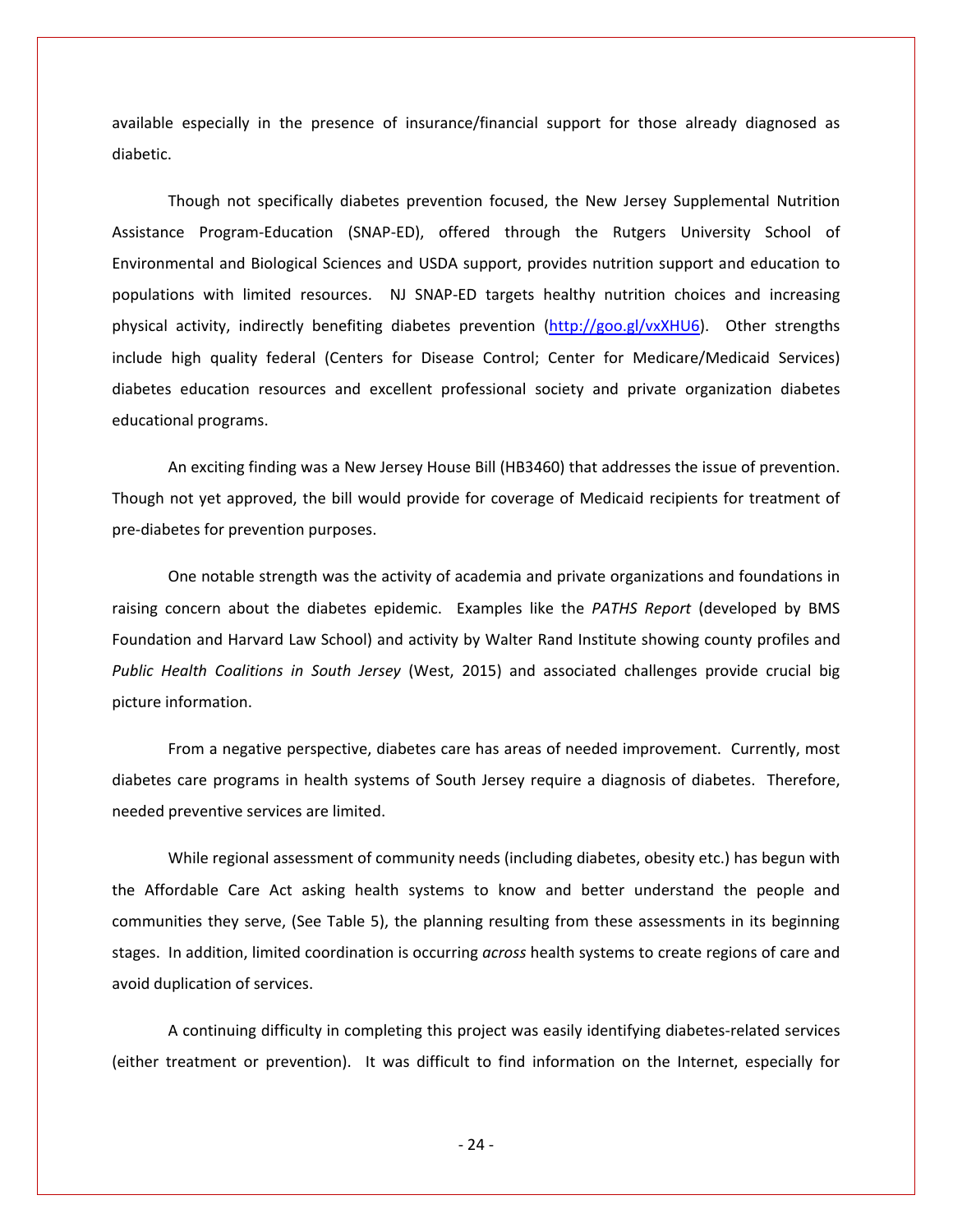prevention services. For example, several webpages posted diabetes prevention services but the contact information was defunct as "the number is no longer in service."

In addition, non-current programs were still listed on the web as offering services. An example is "Dulce" a culturally-based program targeting diabetes care for diagnosed diabetics. More exhaustive searching revealed the project's final report listed as December 2009. It is noteworthy that this "statewide project" administered by the Health Research and Educational Trust (HRET) of New Jersey and the New Jersey Hospital Association (NJHA) was conducted via partnerships with St. Michael's Medical Center (Essex) Beth Israel Newark Hospital (Essex) and St. Joseph's Regional Medical Center (Passaic), all North Jersey locales. (HRET, 2009; Dulce New Jersey: Diabetes disease management program – final report – December 2009). Yet the greatest "hot spots" for diabetes are clearly in South Jersey. Even some County webpages had "ancient" (over 10 years old data) information posted.

A notable finding was lack of visible (identifiable) coordination. Initiatives were occurring in various constituencies and at state, county, and local levels but limited evidence of "big picture" implementation was discernible. The *PATHS Report* (Katzen & Condra, 2014) report offered some larger perspectives but also captured the need for improved coordination and redundancy avoidance.

In terms of identifying diabetes prevention services, several New Jersey Department of Health webpages offered information. However, data were limited, and some phone contacts were nonfunctioning. In addition, in some county web pages it was difficult to identify direct contact information. Critical information was buried behind several layers of information. Over the course of the project, it was difficult to gather information from the internet about diabetes services for either prevention or treatment. Some entities with listed diabetes prevention foci never responded to multiple contacts by the author and project assistants. It is unknown whether posted contact information had been altered.

Another outcome of data collection was the finding of a lack of regional focus. Though initial cross-county activities related to diabetes are occurring, most activity was individualized. Some contacts mentioned a "slower pace mentality" in the Southern half of the state despite an enlarging prevalence and incidence of diabetes and predisposing associated conditions like childhood and adult obesity.

Another negative finding was the periodic nature of much of the diabetes prevention initiatives. Much current activity whether privately or governmentally (federal, state, local) funded was timelimited. Private partners or organizations created programs or activities that were not necessarily

- 25 -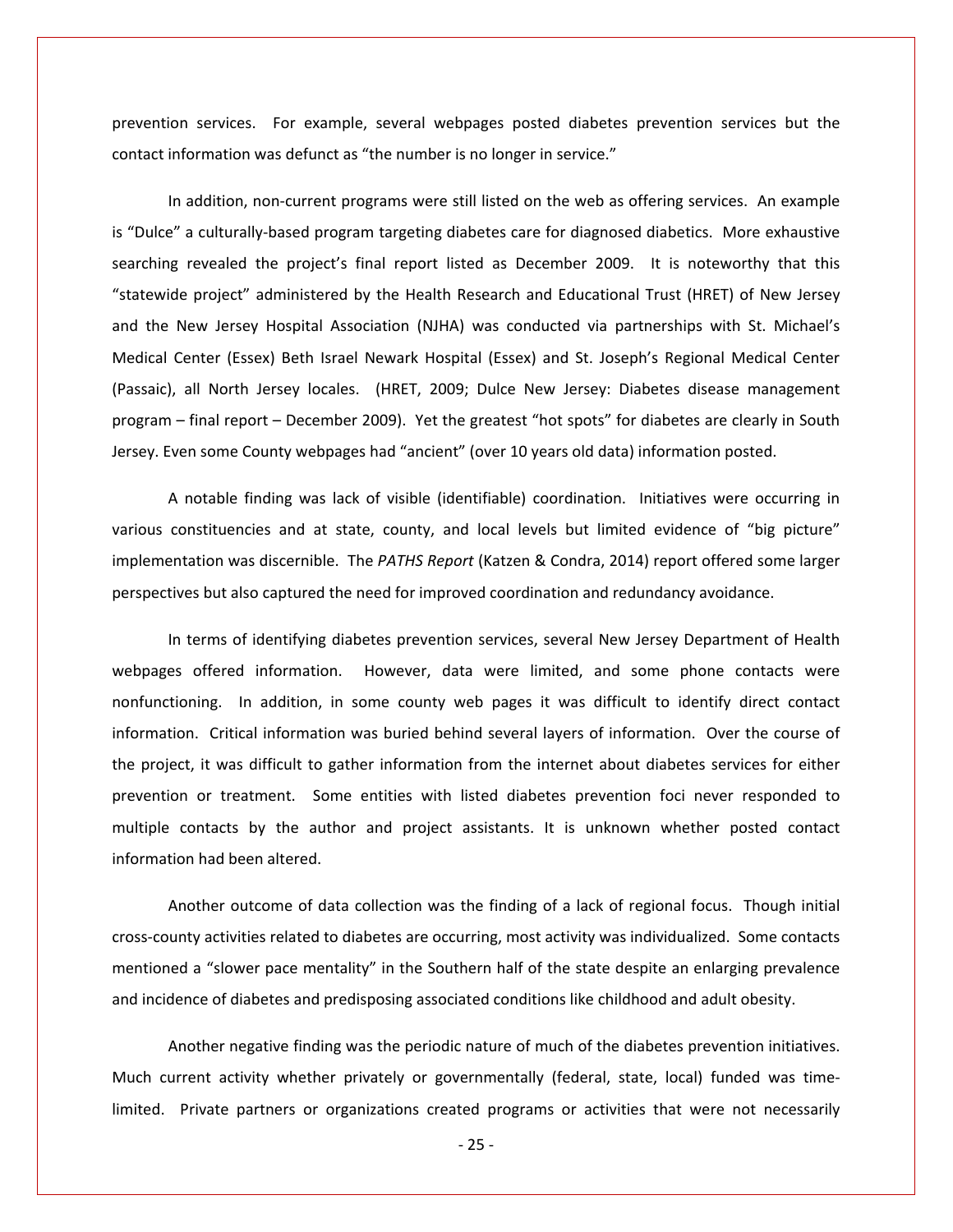sustained beyond the grant. While noteworthy in attempting to address the huge challenge of the diabetes and pre-diabetes epidemic, the disparate initiatives are likely inadequate in the face of current and emerging prevalence rates.

A notable finding in conducting this project was the lack of evidence for conversation occurring between primary care providers and public health sectors. The author attended several diabetesrelated meetings held in South Jersey locales and they were attended by state and/or county personnel and community-based representatives. Few primary care clinicians were in attendance, if at all. Digital presence of visible linkages between diabetes prevention and primary care was limited.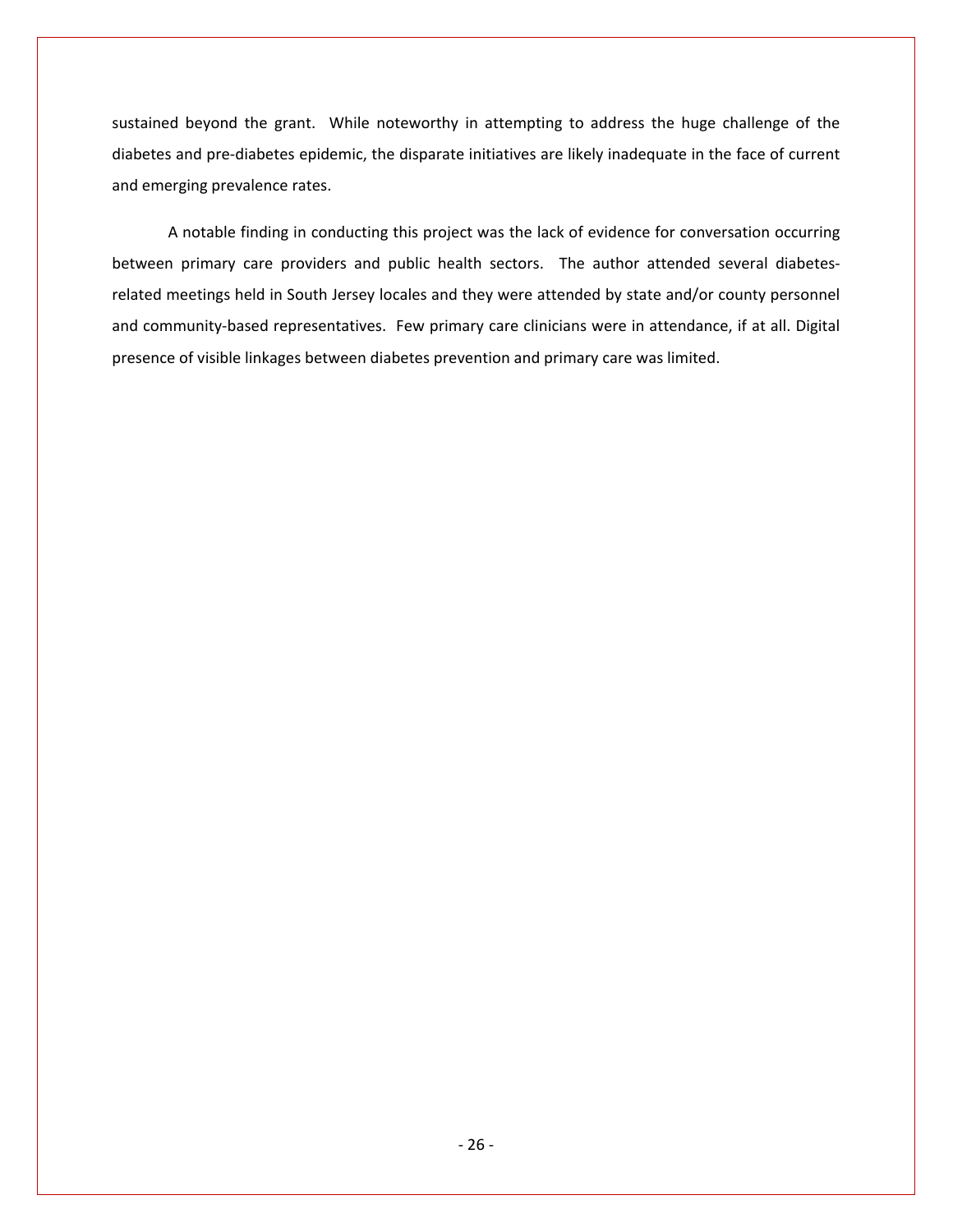# **Conclusions**

The current realities about the state of diabetes prevention services in the seven counties of South Jersey present future opportunities for strategic directions in the contemporary American diabetes epidemic. These strategies have emerged from the current infrastructure underlying the situation and from the suggestions of the clinicians/practitioners/people within it (See Table 7). The strategies will fall under four categories: General approaches, federal/state/county actions, healthcare system/provider changes, and private endeavors.

1) To truly address the diabetes mellitus challenge looming over the United States, diabetes has to be envisioned differently and the language and/or rhetoric changed. Diabetes has to be addressed as if it were a true contagious epidemic (Think Ebola or Zika). Using examples like poliomyelitis may help change the approach. Just as the "March of Dimes" and public health/health system/academic/ societal concerted efforts eradicated the threat of polio, South Jersey would benefit from a "War on Diabetes" with the seven counties envisioned as "Battlefield NJ." While diabetes does not usually paralyze and immediately threaten life like polio, its long-term consequences are just as devastating (blindness, kidney failure, heart disease, stroke, amputation). The new "War on Diabetes" would necessitate a change in language and thinking. Epidemics are usually traced back to their origins. Consequently, metabolic syndrome and pre-diabetes, obesity, and other known precipitating factors would gain immediacy and need for targeting.

2) From a societal perspective, one approach to addressing the challenge is mass communication. If diabetes could be described as "contagious" from unhealthy lifestyle habits, then the "NJ Battle Against Diabetes" would gain public attention. Commercial media like television notifications, billboards, web-postings would be effective in raising consciousness. Recent effective TV advertisements on the effects of smoking on people's appearance and quality of life could be a model. A major marketing campaign with great visibility and success was the "Jersey Fresh" initiative. Art Brown, former Secretary of Agriculture for New Jersey, was successful in promoting New Jersey agriculture (his major goal) and concomitantly promoted the power of eating local fresh fruit and produce for healthy lifestyle. The "Jersey Fresh" logo entered public consciousness. Interventions that combine multiple good purposes are a role model for future endeavors ("Always Jersey Fresh," Explorations, Fall 2015, p. 19).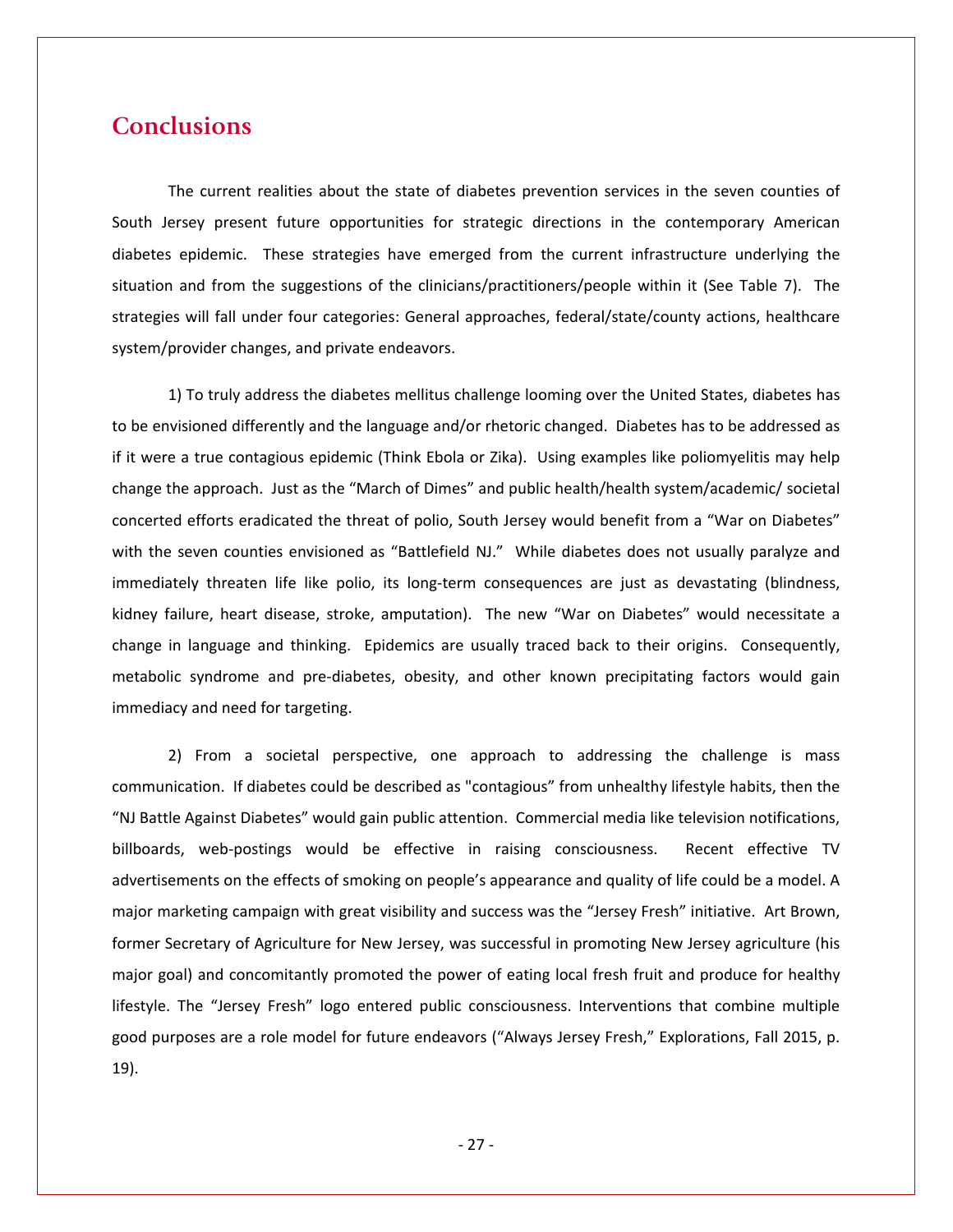Media advertising especially television commercials should consider the populations being affected by the epidemic. A recent TV commercial sponsored by the CDC and the National Association of Chronic Disease Directors discussed diabetes prevention and pre-diabetes. While the focus was timely and exemplary, the speaker, Ann Albright, PhD, was a thin white woman dressed in a lovely blue suit, and the critical message was not presented in a memorable manner. More seriously, the commercial was neither representative of high-risk groups nor culturally appropriate. Campaigns like this initiative have to be delivered in a more distinctive approach to enter "public radar."

3) The change in language or diabetes rhetoric would also permit new approaches to the disease. That is, after the fact approaches (like an already paralyzed child affected by polio) would be viewed as extremely inefficient and unacceptable. Prevention would assume major importance. Waiting for a diagnosis to institute preventive care would be inappropriate. Consequently, prevention therapy would be incentivized and covered in health insurance systems.

4) A change in language in describing primary care services is also needed. At several regional meetings and even in national publications that the author has utilized, participating speakers and/or authors continue to refer to primary care physicians as if they are the only persons present (and able to make decisions). The language needs to change to primary care providers. In many settings, primary care is being delivered heavily by alternative personnel such as nurse practitioners and physician assistants who maintain their own roster of patients. This arrangement is likely to intensify rather than decrease. Given the supply of NPs and PAs versus primary care physicians, it is time to consider the abilities of the NPs and PAs functioning in preventive nature settings like primary care (Naylor and Kurtzmann, 2010). In addition, pharmacists could become involved in increasing access to both prevention and management services (Katzen & Condra, 2014) via creative programs in non-traditional settings like pharmacies. More NPs and PAs could become certified diabetes educators to provide specialized education.

5) Just as a contagious epidemic requires optimal efficiency via coordinating interventions, changing the rhetoric of diabetes care may involve a "bundled" approach. Current separate programs on physical activity, healthy nutrition and obesity control could be linked under a "War on Diabetes" control stratagem. An excellent example of concerted efforts promoting hugely positive outcomes was the War on Cancer "waged" starting in the 1960's and 1970's and particularly effective for childhood cancer. The prominence of cancer as a disease focus is still evident across all information sources on the Internet.

- 28 -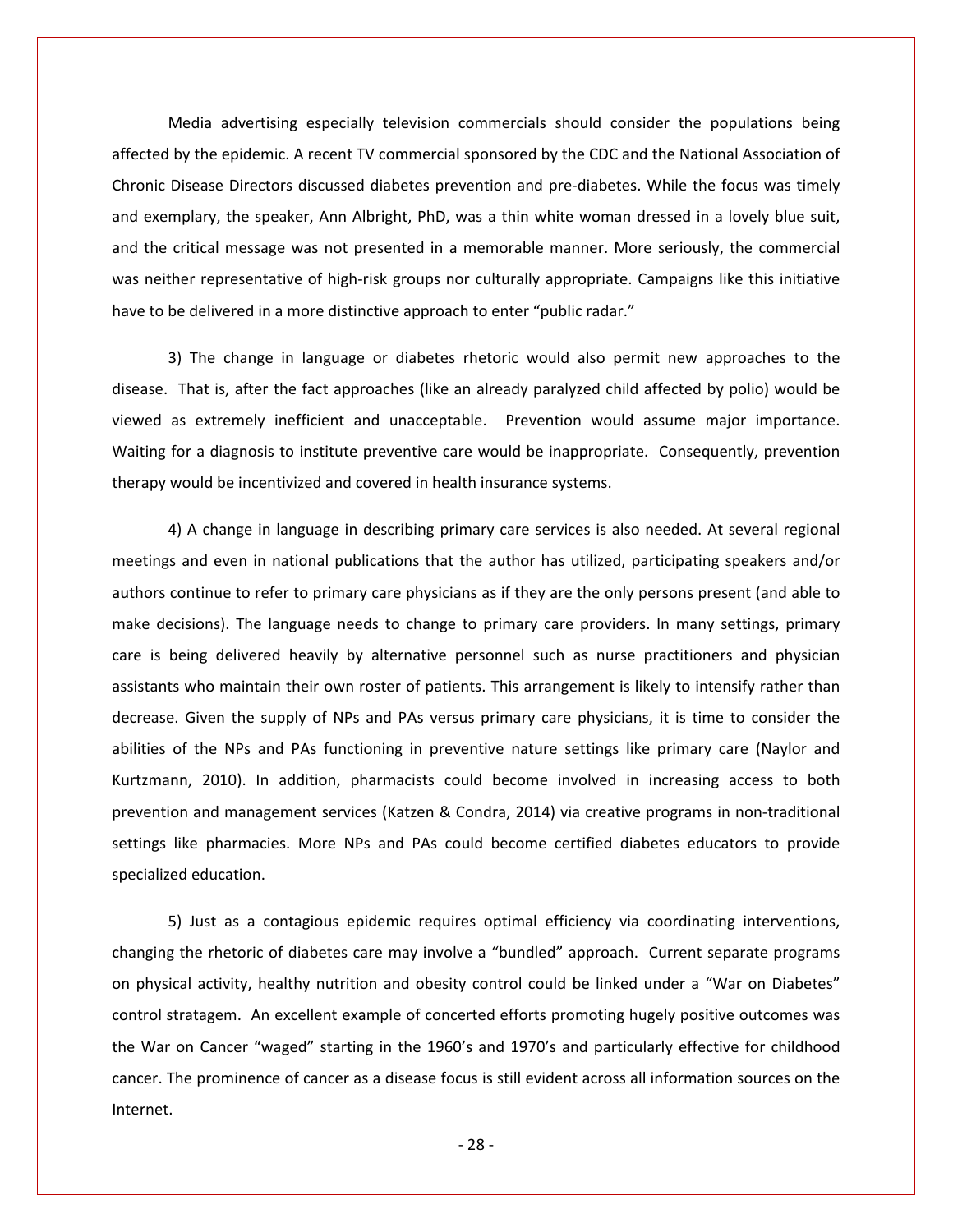Bundling could also be used in approaching epidemiological sources. The County Health Rankings of recent years and West's (2014) work on South Jersey coalitions suggest that three indicators are worsening: obesity (both adult and child), unemployment, and childhood poverty. Any discussion on diabetes prevention has to include these foci as an intervention basis.

6) A change in epidemiologic thinking from chronic disease to acute crisis would also support what participants and the literature suggested about the diabetes epidemic. The new view would support creation of a true regional approach that could be called (as one person suggested) "United Counties of South Jersey" with what could be called a "Diabetes Czar." Supporting the person or persons charged with coordinating and streamlining regional services from prevention through treatment would be the diabetes "War Council" composed of public health and primary care providers representing all major health systems. Components of the council would be academic representatives and persons from private organizations and foundations.

7) Once the language and understanding of diabetes as a "highly contagious" disease worthy of more imperative actions occurs, strategies within other areas could occur including federal/state/county areas, healthcare systems and private organizations/entities. From a federal/state/county level perspective, the "Diabetes General" could work with the seven counties of United South Jersey to assess basic available services for prevention and for diabetes management to create a database that is correct, complete, and current. Funding would be made available to accomplish this outcome.

Concurrently, the diabetes task force (War Council) would generate a Diabetes Summit within each of the seven counties immediately and then have a cross-county South Jersey Diabetes Summit within a year. Each county would be tasked with creating goals and tangible short-term and longer-term outcomes. Those data would inform the regional summit within one year. The within and between county conversations would also permit more rapid dissemination of available data analyses and target future development of "best practices." A major task imposed on counties would be goals/outcomes that target regional (cross-county) services. Funding and grants to support this activity could become available. Prompt responses would be financially incentivized; information from the community assessments started by the Affordable Care Act would assist with this endeavor.

8) Existing federally qualified health centers (FQHCs) in South Jersey (See Table 8) would be more substantively funded to offer increased preventive services. FQHCs could work with health systems to deliver prevention-focused activities. Health systems and FQHCs would work with the NJ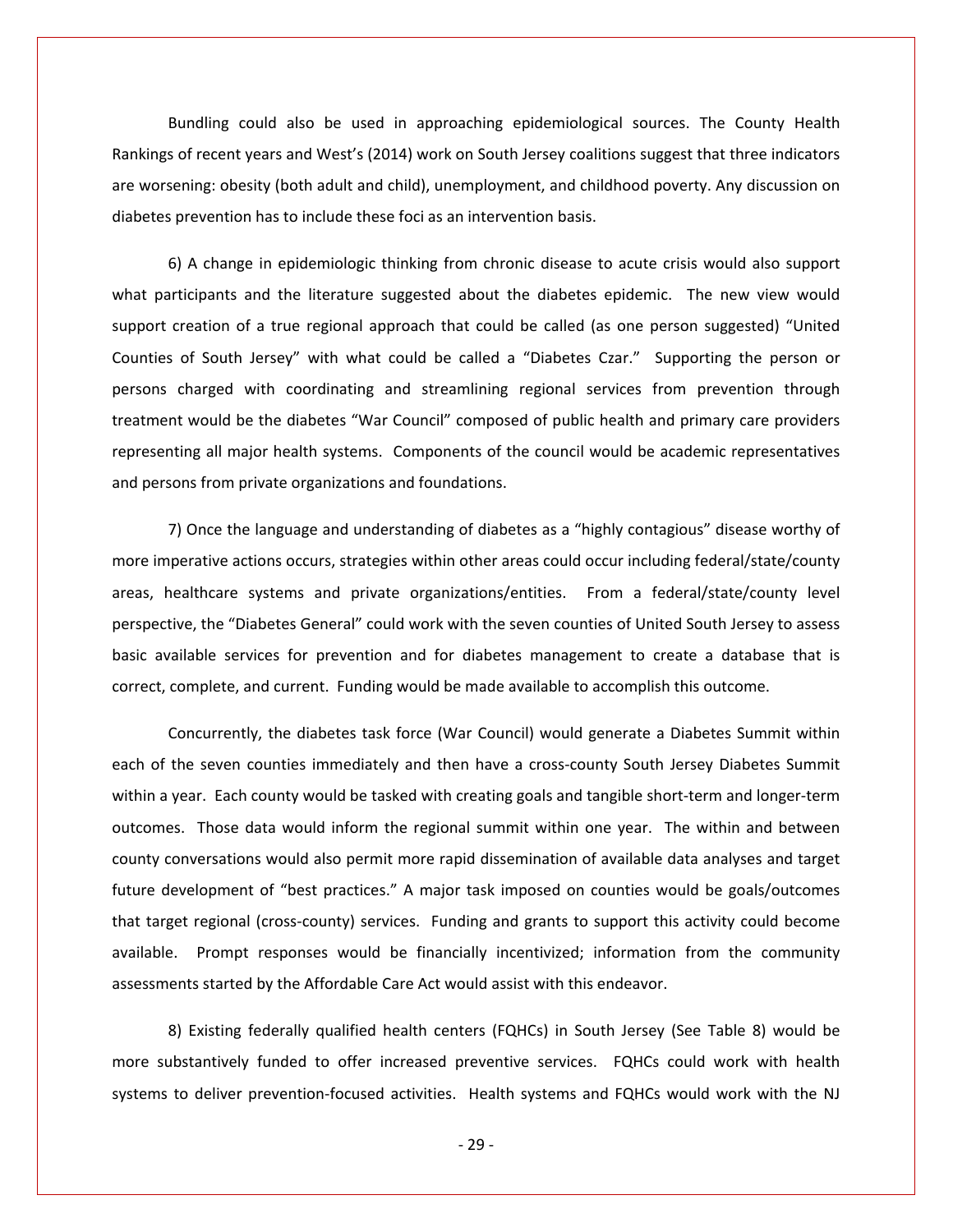Diabetes Summit to address meeting needs more efficiently. The emerging patient-centered medical home could be funded to target DPP as well as DSME. (See Table 9)

9) Primary care networks have to be used more effectively within and among health systems and with public health initiatives. Primary care providers (MDs, APNs, PAs) need to be involved in restructuring the prevention system. Innovation grants from federal, state, private and academic sources can be used to drive the restructuring and provide coverage for participation. All primary care provider networks have to be digitally linked for easy access for high risk patients.

10) Creative approaches have to be considered such as are present in regional states. The nurseled primary care centers that are part of the Neighborhood Nursing Centers Consortium (NCCC) that exist in Philadelphia and nationally have increased access and quality to low-income persons in the city of Philadelphia and across the country. Counties like Cumberland, Cape May, Salem and Atlantic with the highest risk issues may benefit from innovative approaches like the NCCC. The ADA recognized diabetes management programs could be incentivized to provide prevention services (See Table 10)

Another primary care intervention with a public health focus is being tested currently. In a clinical trial, the National Institutes of Health (NIH) has funded a project targeting Type II Diabetes in Chicago. Called the South Side Diabetes Project, a primary care physician is implementing the Diet Prescription Program where she and colleagues are writing prescriptions for diet and activity, including oversight by a nutritionist. The program, being hosted by a health care provider system, includes diabetes prevention and management classes (for both the diseased and those at-risk), farmer market and grocery store tours, and free fitness classes. The program has demonstrated some substantive outcomes in a very high risk population. (Oaklander, 2016, p. 44-47)

11) Many literature resources and data sources commented on the power of digital communication to address disease prevention. Hospital systems in South Jersey need to analyze their disease management resources (e.g., the diabetes management programs) and revise to include and emphasize diabetes prevention. Concomitantly, digital supports reflecting diet, activity, blood sugar monitoring can be incorporated into care. The digital coaching program of Novo-Nordisk is a model for innovation and future research on outcomes. The age of "Fitbit" is here.

12) Private organizations (non-healthcare) are also an opportunity to improve diabetes prevention activities. A source of intervention for prevention is the innovation in nursing education called the Doctor of Nursing Practice (DNP) degree. A clinical doctorate, the DNP focuses on translation

- 30 -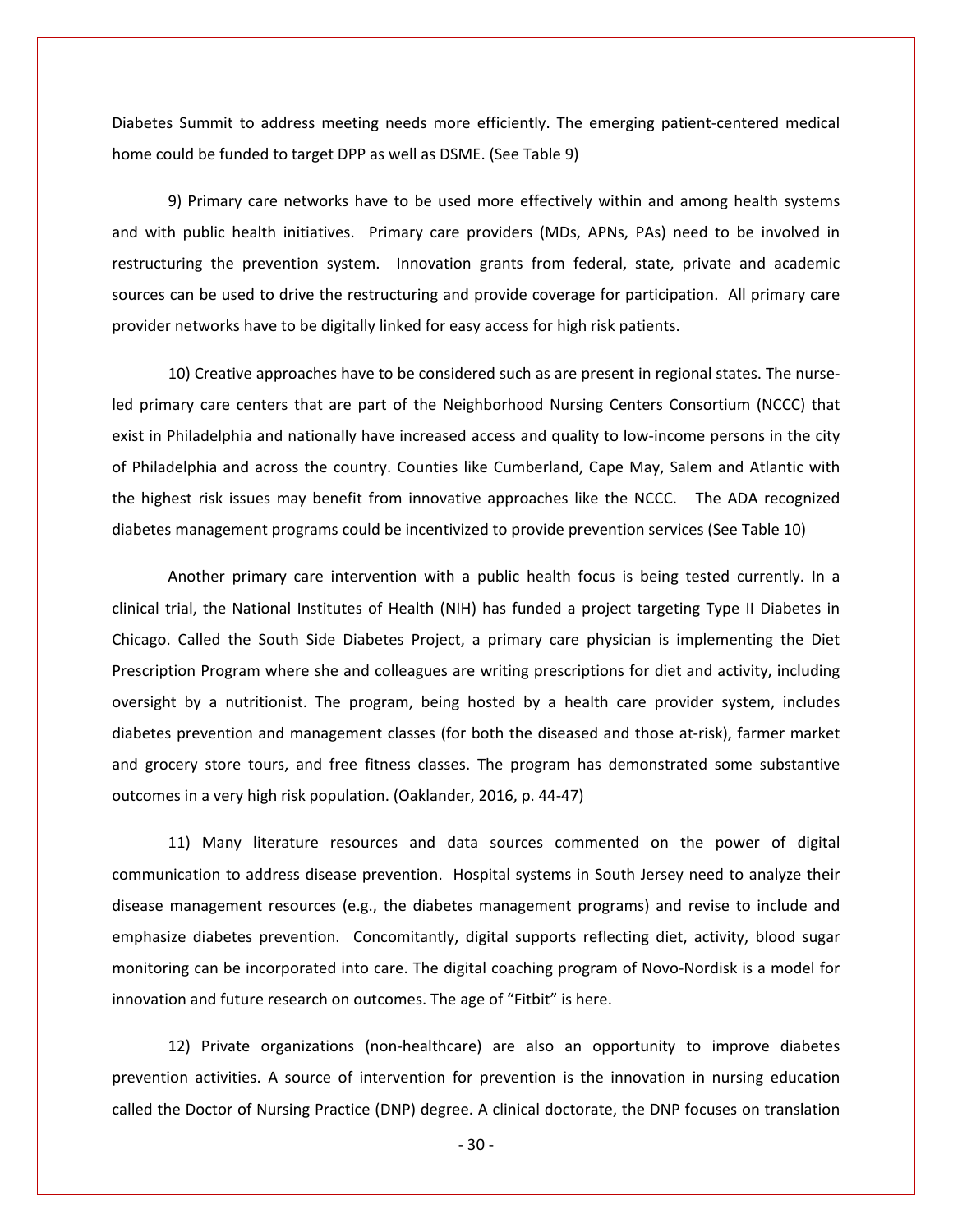of evidence-based approaches to community and clinical settings to improve care and patient health. A recent DNP project (Geria, 2016) focusing on implementing the CDC DPP was conducted with over 100 adolescents at the Leap Academy in Camden, NJ. Positive outcomes were obtained and lessons learned from the experience were generated. Multiple DNP capstone projects are targeting diabetes care in the School of Nursing-Camden, Rutgers University. One action to consider is for state and local agencies to monitor interventions that are occurring in doctoral and master's programs across Southern New Jersey. An innovation would be to generate grant funding to allow DNP students to enlarge projects targeting diabetes prevention and therapy in patients and for quality improvement projects in health providers' care settings.

13) The unique problem of long travel distance to access care for the rural New Jersey counties in the South could be addressed by approaches used in more rural states. The "Health Wagon" was featured on 60 Minutes and has a website that describes its approach (www.thehealthwagon.org). In West Virginia, a primary care clinic is provided in a Winnebago. Two DNP nurse practitioners travel TO patients in need (most often those with no health insurance). Similar creative approaches could be used in South Jersey and funded by governmental and private partnerships. This approach is just one suggestion but displays creative thinking on providing both preventive and treatment interventions to those most at-risk for diabetes development or those who have already experienced the disease progression.

14) With larger perspective thinking and an "epidemic" perspective, the focus on child and adolescent obesity would assume greater strength. Public and private schools and academia could be included in the summit planning and delivery of prevention services on site at schools. School nurses, especially school family nurse practitioners, could substantially increase prevention and screening using infrastructure that is already present.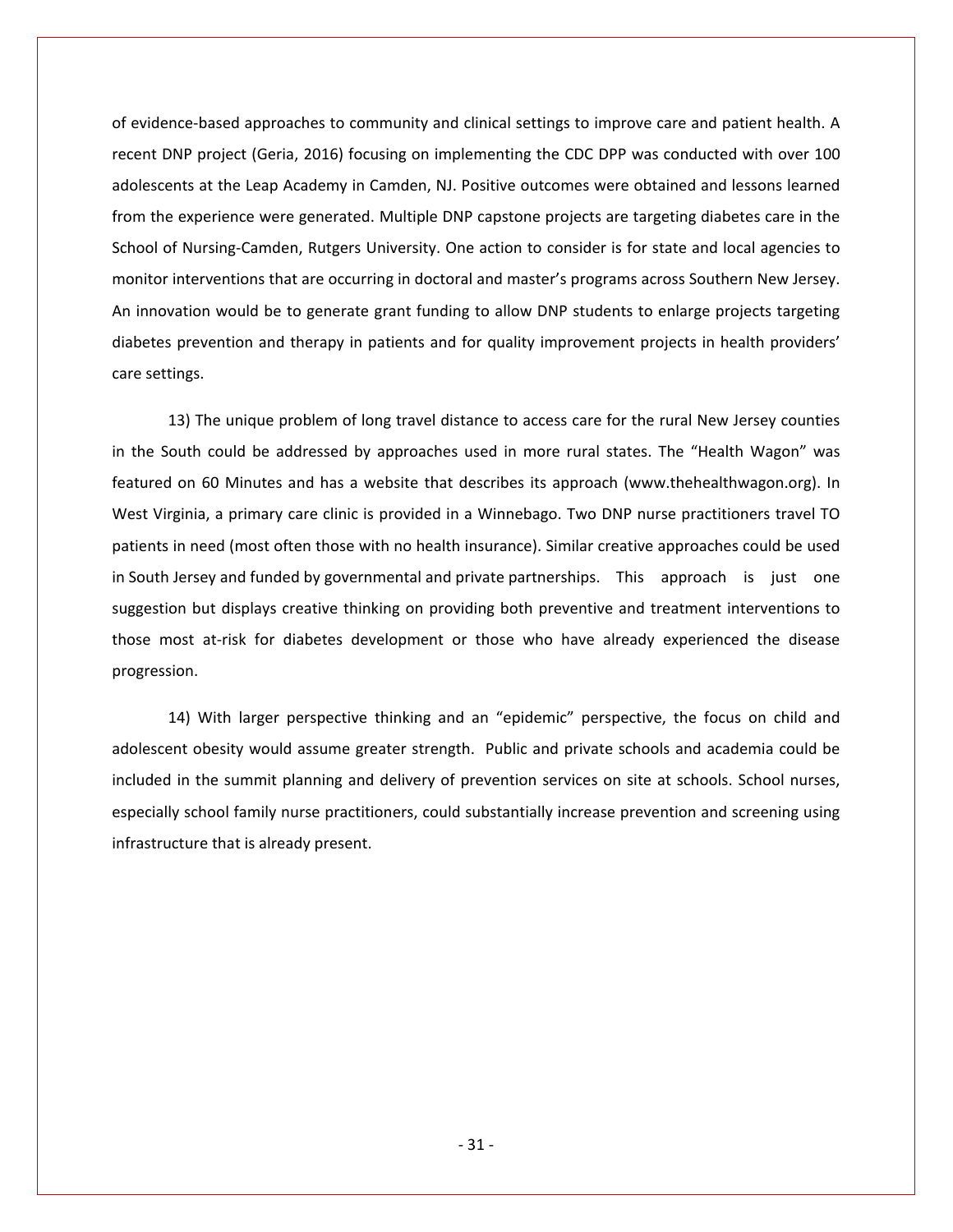## **Summary**

The goal of this project was to investigate the availability of diabetes prevention programs from the perspective of busy primary care providers seeking help for their high-risk patients. Notably, initial goals did not emphasize diabetes treatment services. However, during the timeframe of the internet-based project, it became clear that treatment initiatives for diabetes far outstripped diabetes prevention services. In addition, prevention-related activities like the multiple community health assessments that were identified were included to show beginning awareness of the need for increased resources for diabetes prevention. However, they are not direct diabetes prevention services. Consequently, the actual availability of easily identified and accessible diabetes prevention services in the seven counties of South Jersey is limited. Evidence of active regional coordination across counties, health systems, and private organizations is just beginning. Modest strategies for altering the status quo are presented. Given current epidemiological realities, tremendous efforts will need to happen in the near future to meet the tsunami of new diabetes cases in the nation and in the state. If action does not occur now, the engulfing wave of new diabetics will drown remediation efforts as health providers tread water in treating those already diseased.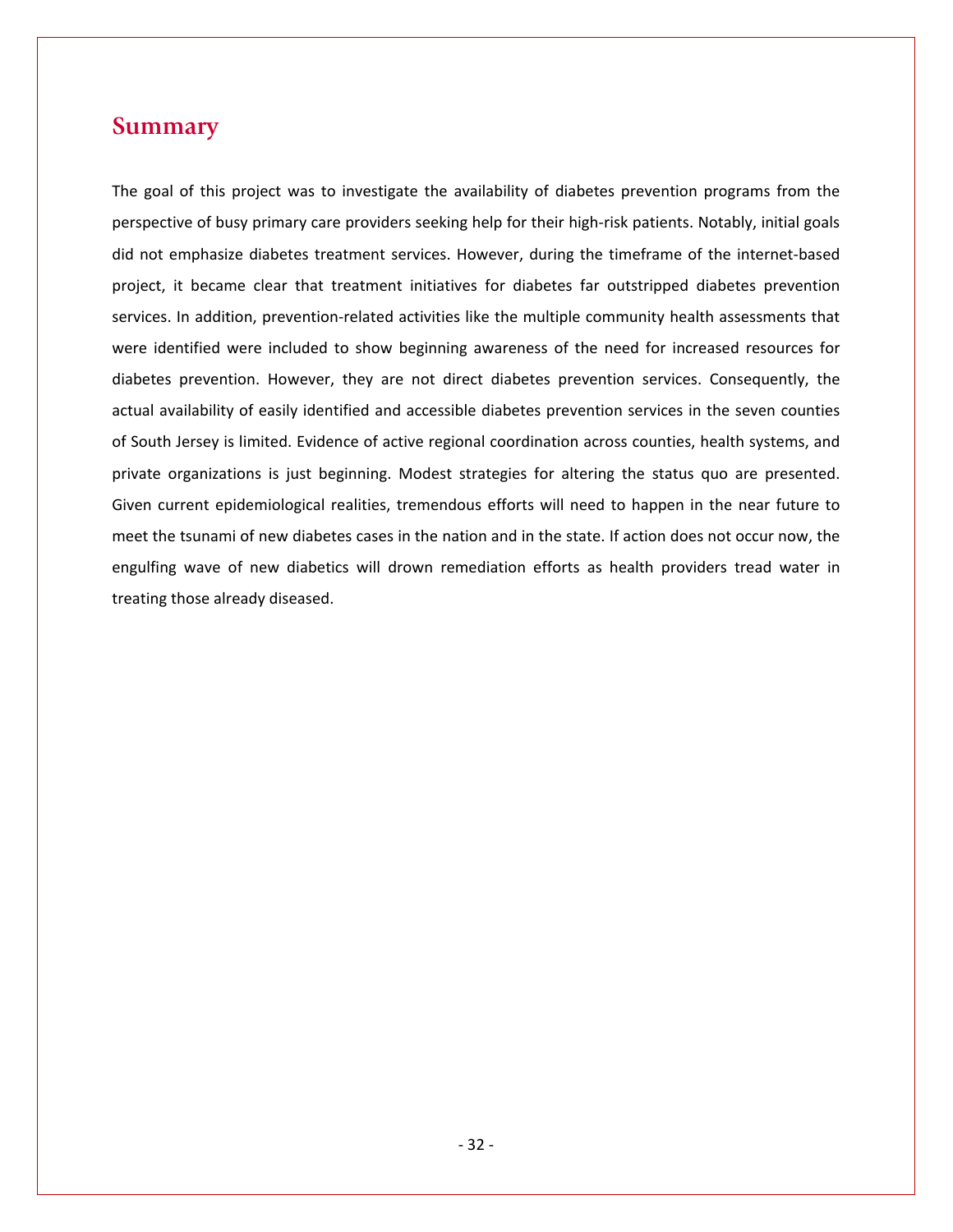# **References**

Always Jersey Fresh. (2015, Fall). *Explorations*. George H. Cook Campus Magazine. Rutgers, The State University of New Jersey, p. 19.

American Diabetes Association. (2013). Cost of diabetes. Retrieved 5/21/2016 from [www.diabetes.org/diabetes-basics/statistics.](http://www.diabetes.org/diabetes-basics/statistics)

American Diabetes Association (2013). Economic costs of diabetes in the US in 2012. *Diabetes Care*, 36(4), 1033-1046.

American Diabetes Association (2014). Statistics about diabetes. Retrieved 11/11/2014 from [www.diabetes.org/diabetes-basics/statistics/?loc=superfooter.](http://www.diabetes.org/diabetes-basics/statistics/?loc=superfooter)

American Diabetes Association. (2016). Statistics about diabetes. Retrieved 5/20/2016 from [www.diabetes.org/diabetes-basics/statistics/?loc=superfooter.](http://www.diabetes.org/diabetes-basics/statistics/?loc=superfooter)

American Diabetes Association. (2016). Diagnosing diabetes and learning about pre-diabetes. Retrieved 6/21/2016 from [www.diabetes.org/diabetes-basica/diagnosis.](http://www.diabetes.org/diabetes-basica/diagnosis)

Atlanticare and Bacharach Institute for Rehabilitation (2013). A Picture of Health: 2013 Community Health Needs Assessment, Atlantic County New Jersey. Retrieved 6/20/2015 from [www.atlanticarewellylife.org/content/documents/atlanticare-community-need.](http://www.atlanticarewellylife.org/content/documents/atlanticare-community-need)

Burlington County Health Department (2014). Community Health Improvement Plan. Retrieved 9/3/2015 fro[m www.co.burlington.nj.us/documentcenter/view/404.](http://www.co.burlington.nj.us/documentcenter/view/404)

Buysschaert, M., Bergman, M (2011). Definition of pre-diabetes. *Medical Clinics of North America,* 95, 289-297.

Cape Regional Medical Center (2013). 2013 Community Health Needs Assessment-Cape May County New Jersey. Retrieved 5/20/2015 fro[m www.caperegional.com/media/chna-overview.pdf.](http://www.caperegional.com/media/chna-overview.pdf)

Centers for Disease Control (2012). Diabetes Public Health Resource. Retrieved 2/2/15 from [www.cdc/gov/diabetes/atlas/countyrank.](http://www.cdc/gov/diabetes/atlas/countyrank)

Centers for Disease Control (2014). Maps of Trends in Diagnosed Diabetes: November 2011. Retrieved 8/21/2014 from [www.cdc.gov/diabetes/statistics](http://www.cdc.gov/diabetes/statistics)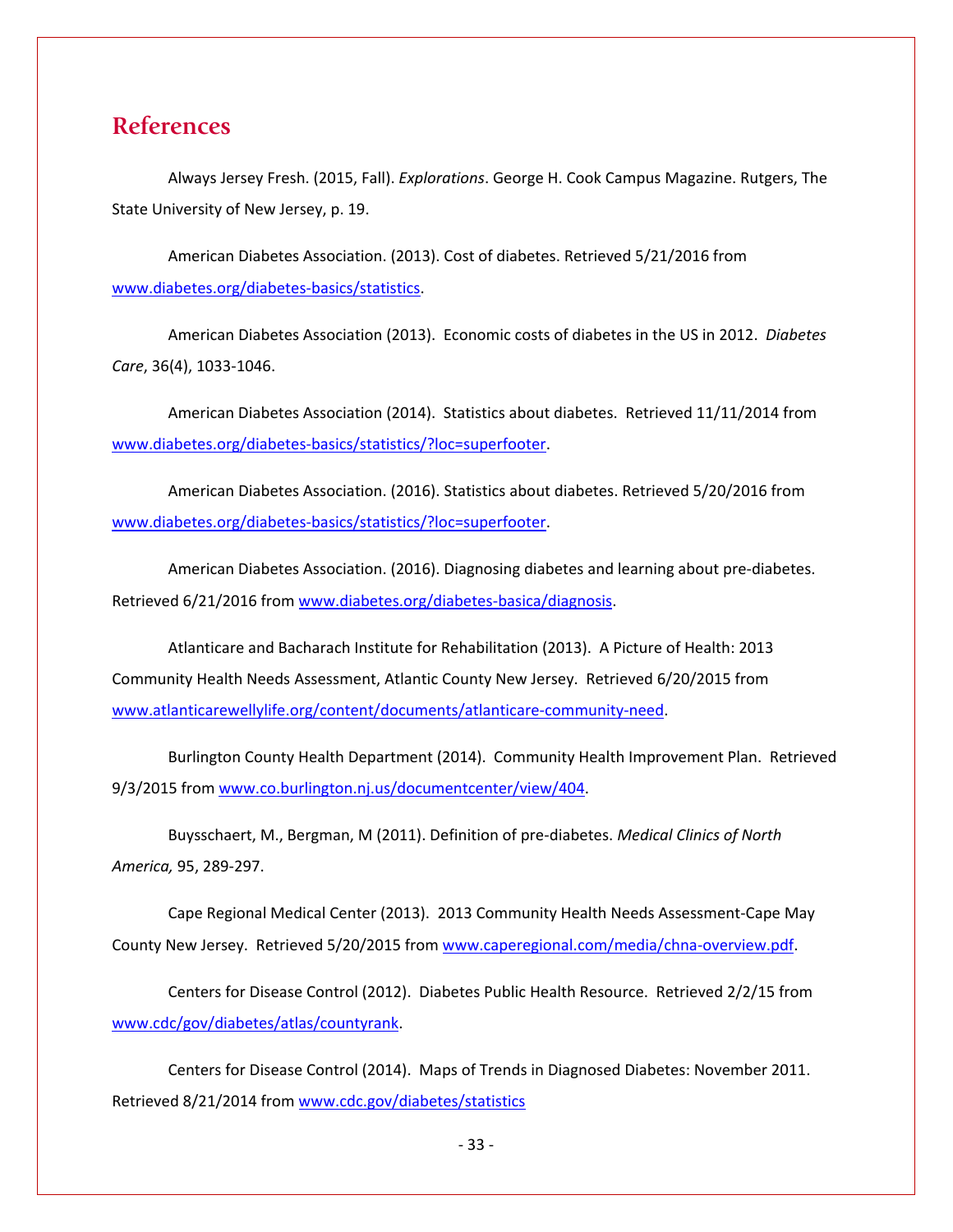Centers for Disease Control (2014). National Diabetes Statistics Report 2014. Bethesda, MD: CDC. Retrieved 2/8/2015 from [www.cmc.gov/diabetes/data/statistics/2014statisticsreport.html.](http://www.cmc.gov/diabetes/data/statistics/2014statisticsreport.html)

Centers for Disease Control (2015). Diabetes data and statistics. Retrieved 5/26/2016 from <http://www.cdc.gov/diabetes/atlas/countydata> (filter for New Jersey)

Centers for Disease Control. (2016). The concept of prevention. Retrieved 6/21/2016 from [www.cdc/gov/prevention.](http://www.cdc/gov/prevention)

Cooper University Health Care. (2013). Community Health Needs Assessment. Retrieved 1/30/2014 from [https://www.cooperhealth.org/sites/cooper/file/site/pdf/chna\\_december\\_2013.pdf](https://www.cooperhealth.org/sites/cooper/file/site/pdf/chna_december_2013.pdf)

Cumberland/Salem/Gloucester Health and Wellness Alliance (2015). Community Needs Assessments. Conducted with Inspira and Tri-county (Cooper, Our Lady of Lourdes, and Kennedy Hospitals). Retrieved 5/15/2015 from<http://gethealthycumberlandsalem.org/data/>

Cumberland/Salem/Gloucester Health and Wellness Alliance (2015). Healthy Communities Institute. Retrieved 9/3/2015 from [http://gethealthycumberlandsalem.org/data/.](http://gethealthycumberlandsalem.org/data/)

Deborah Heart and Lung Center (2013). Community Health Needs Assessment. December 16, 2013. Retrieved 4/1/2015 from [http://demanddeborah.org/wp-content/uploads/2014/12/chna.pdf.](http://demanddeborah.org/wp-content/uploads/2014/12/chna.pdf)

Diabetes 2025 State and Metropolitan Trends (2012). New Jersey Diabetes Projected Prevalence. Retrieved 2/3/2015 from [http://www.changingdiabetesbarometer.com/diabetes](http://www.changingdiabetesbarometer.com/diabetes-data/countries/USA/new-jersey.aspx)[data/countries/USA/new-jersey.aspx.](http://www.changingdiabetesbarometer.com/diabetes-data/countries/USA/new-jersey.aspx)

Diabetes Education. Diabetes Support Group and Education. Retrieved 2/8/2015 from [www.atlanticare.org.](http://www.atlanticare.org/)

Diabetes Education. Self-management Program. Retrieved 2/8/2015 from [www.inspirahealthnetwork.org/diabetes.](http://www.inspirahealthnetwork.org/diabetes)

Federally Qualified Health Centers-Primary Care Clinics – South Jersey (7 counties) (2014). Retrieved 1/27/2016 from [http://web.doh.state.nj.us/apps2/fhs/cphc/cphclist.aspx.](http://web.doh.state.nj.us/apps2/fhs/cphc/cphclist.aspx)

Fitzpatrick, S. L., Lai, B. S., Brancati, F. L., Golden, S. H., Hill-Briggs, F. (2013). Metabolic syndrome risk profiles among African-American adolescents. *Diabetes Care,* 36(2), 436-442.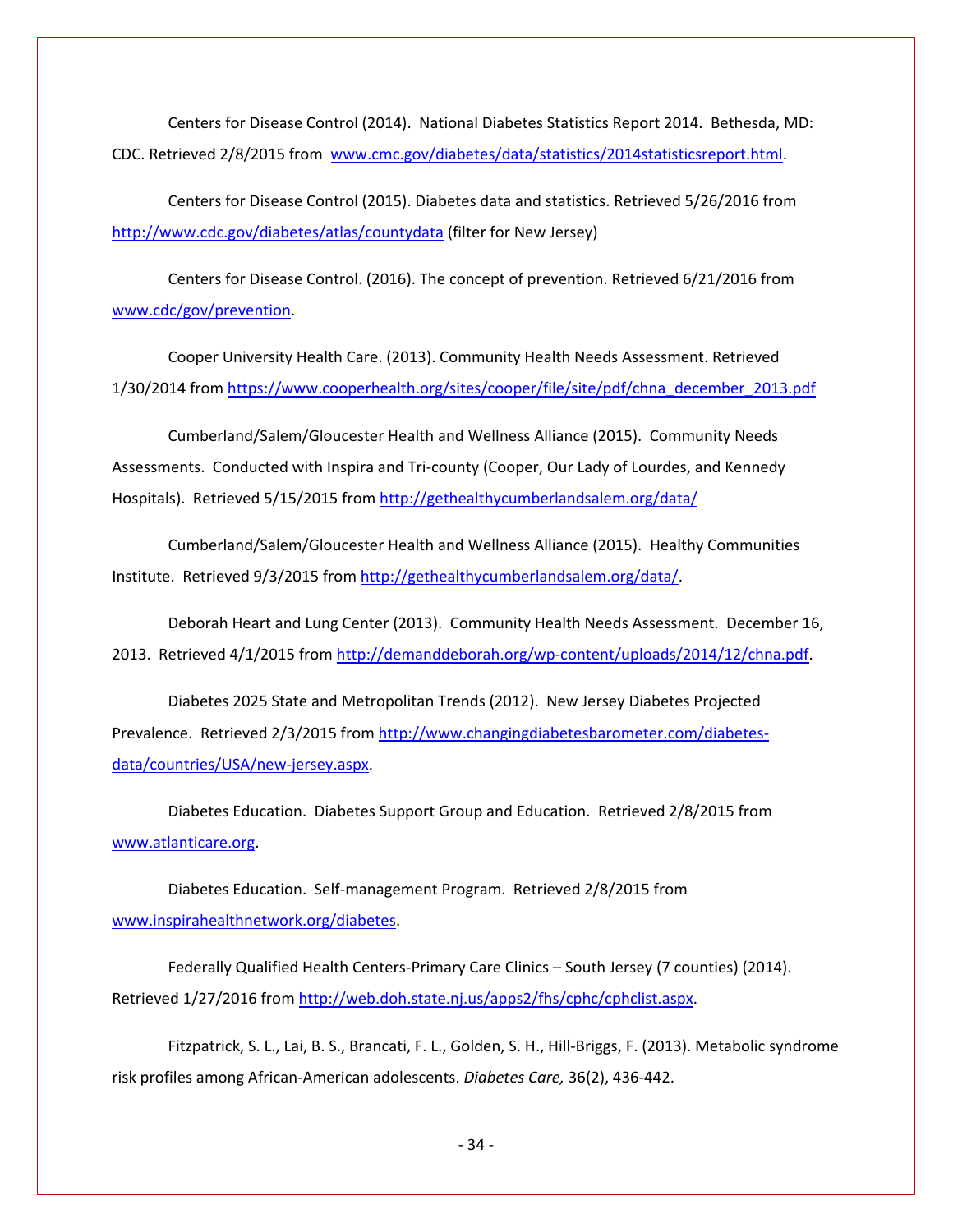Frist, W., & Rivlin, A. (2015). The power of prevention. *US News* (May 28, 2015). Retrieved 6/22/215 fro[m www.usnews.com/opinion/blogs/policy-dose/2015/05/28focus-on-prevention-to-cut-us](http://www.usnews.com/opinion/blogs/policy-dose/2015/05/28focus-on-prevention-to-cut-us-health-care-costs)[health-care-costs.](http://www.usnews.com/opinion/blogs/policy-dose/2015/05/28focus-on-prevention-to-cut-us-health-care-costs)

Geria, K. (2016). Application of a modified version of the Diabetes Prevention Program with adolescents. Unpublished doctoral capstone project. School of Nursing-Camden, Rutgers University, Camden, NJ, May.

Healthy New Jersey 2020 – State of New Jersey. (2015). Retrieved 1/18/2015 from [www.state.nj.us/health/chs/hnj20201.](http://www.state.nj.us/health/chs/hnj20201)

Herman, W.H., & Rothberg, A.E. (2015). Prevalence of diabetes in the United States: A glimmer of hope? *JAMA,* 314(10), 1005-1007.

Independent Experts Confirm That Diabetes Prevention Model Supported By The Affordable Care Act Saves Money and Improves Health. (2016, March 23). Retrieved 5/24/2016 from <http://www.hhs.gov/about/news/2016/03/23/independent-experts-confirm-diabetes-prevention>

Inspira Health Network Vineland and Elmer (2013). Community Health Needs Assessment. (Conducted along with Cumberland/Salem health and wellness alliance. Retrieved 9/2/2015 from [www.inspriahealthnetwork.org/?id=5496&sid=1.](http://www.inspriahealthnetwork.org/?id=5496&sid=1)

Inspira Medical Center (Woodbury) (2013). Community Health Needs Assessment: Final Summary Report – Gloucester County. Retrieved 6/25/2015 from [www.inspirahealthnetwork.org/?id=5496&sid=1.](http://www.inspirahealthnetwork.org/?id=5496&sid=1)

Inspira Health Network and The Cumberland/Salem Health and Wellness Alliance (2012). Community Health Needs Assessment Executive Summary. Retrieved 2/2/2015 from [www.inspirahealthnetwork.org.](http://www.inspirahealthnetwork.org/)

Institute for Work and Health. (2016). What researchers mean by primary secondary and tertiary prevention. Retrieved 6/21/2016 from [https://www.iwh.on.ca/wrmb/primary-secondary-and](https://www.iwh.on.ca/wrmb/primary-secondary-and-tertiary-prevention)[tertiary-prevention.](https://www.iwh.on.ca/wrmb/primary-secondary-and-tertiary-prevention)

Katzen, A., & Condra, A. (2014). *New Jersey State Report: PATHS – Providing access to healthy solutions*. Center for Health Law and Policy Innovation: Harvard Law School. Retrieved 1/15/2015 from [http://www.chlpi.org/wp-content/uploads/2013/12/PATHS\\_NJ\\_Report\\_3.18.14.pdf.](http://www.chlpi.org/wp-content/uploads/2013/12/PATHS_NJ_Report_3.18.14.pdf)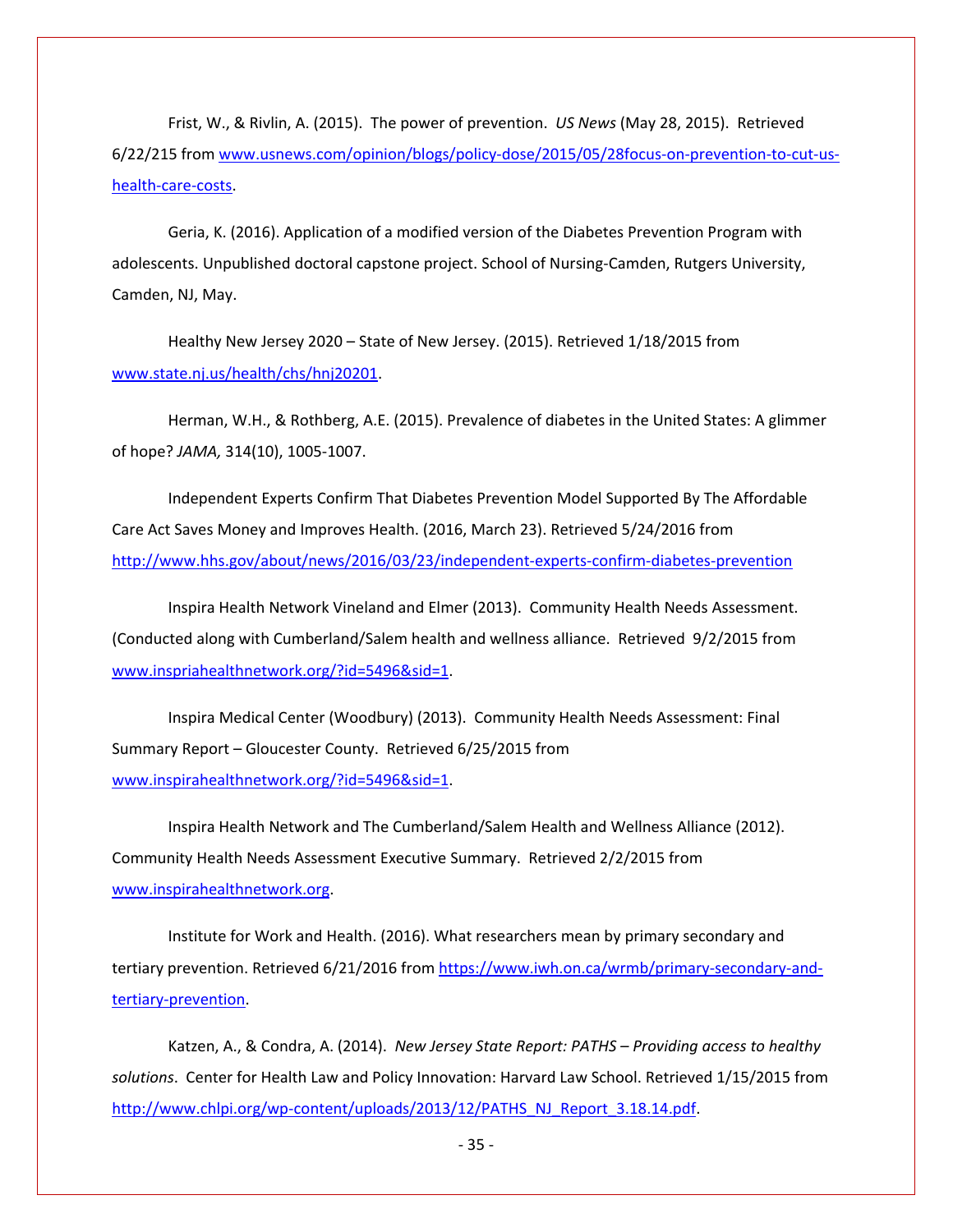Kennedy Health System (2014). Community Health Needs Assessment Implementation Strategy. (Part of Tri-county Health Assessment Collaborative). Retrieved 9/3/2015 from tri-county implementation plan February 2014. Pdf withi[n www.kennedyhealth.org.](http://www.kennedyhealth.org/)

Knowler, W.C., Barrett-Connor, E., Fowler, S.E., (2002). Diabetes prevention program research group: Reduction in the incidence of type 2 diabetes with lifestyle interventions or metformin. *NEJM,*  346(6), 393-403.

Lourdes Medical Center of Burlington County (2014). Community Health Improvement Plan. Retrieved 9/2/2015 from [www.lourdesnet.org/wp-content/uploads/2014/03/chip-lmcbc-final.pdf.](http://www.lourdesnet.org/wp-content/uploads/2014/03/chip-lmcbc-final.pdf)

Lourdes Health System (2013). Community Health Needs Assessment Final Summary ReportCamden, Burlington, & Gloucester Counties. Retrieved 3/20/2015 from [www.lourdesnet.org/wp](http://www.lourdesnet.org/wp-content/uploads/2013/11chna-tri-county-final-report_our-lady-of-lourdes.pdf)[content/uploads/2013/11chna-tri-county-final-report\\_our-lady-of-lourdes.pdf.](http://www.lourdesnet.org/wp-content/uploads/2013/11chna-tri-county-final-report_our-lady-of-lourdes.pdf)

Menke, A., Casagrande, S., Geiss, L., & Cowie, C. (2015). Prevalence and trends in diabetes among adults in the United States, 1998-2012. *JAMA,* 314(10), 1021-1029.

Mezuk, B., & Green, T. (2015). Culture of health: Diabetes- the case for considering context. Robert Wood Johnson Foundation Human Capital Blog. Retrieved 7/25/2015 from [http://www.rwjf.org/en/culture-of-health/2015/01/diabetes-the\\_casef.html.](http://www.rwjf.org/en/culture-of-health/2015/01/diabetes-the_casef.html)

Morris, D. H., Khunti K., Achana, F., Srinivasan, L.J., Gray, L. J., Davies, M J., & Webb, D. (2013). Progression rates from HbAIC 6.0-6.4% and other pre-diabetes definitions to type 2 diabetes: A metaanalysis. *Diabetologia,* 56(7), 1489-1493.

Nathan, D. M. (2015). Diabetes: Advances in diagnosis and treatment. *JAMA,* 314(10), 1052- 1062.

National Association of County and City Health Officers (2013). Diabetes resources: Toolbox, publications, webinars. Retrieved 10/15/2013 from [http://www.naccho.org](http://www.naccho.org/) (search diabetes).

National Council of State Legislators (2013). Providing diabetes health coverage: State laws and programs (New Jersey). Retrieved 12/4/2014 from [www.ncsl.org/research/health/diabetes-health](http://www.ncsl.org/research/health/diabetes-health-coverage-state-laws-andprograms.aspx)[coverage-state-laws-andprograms.aspx.](http://www.ncsl.org/research/health/diabetes-health-coverage-state-laws-andprograms.aspx)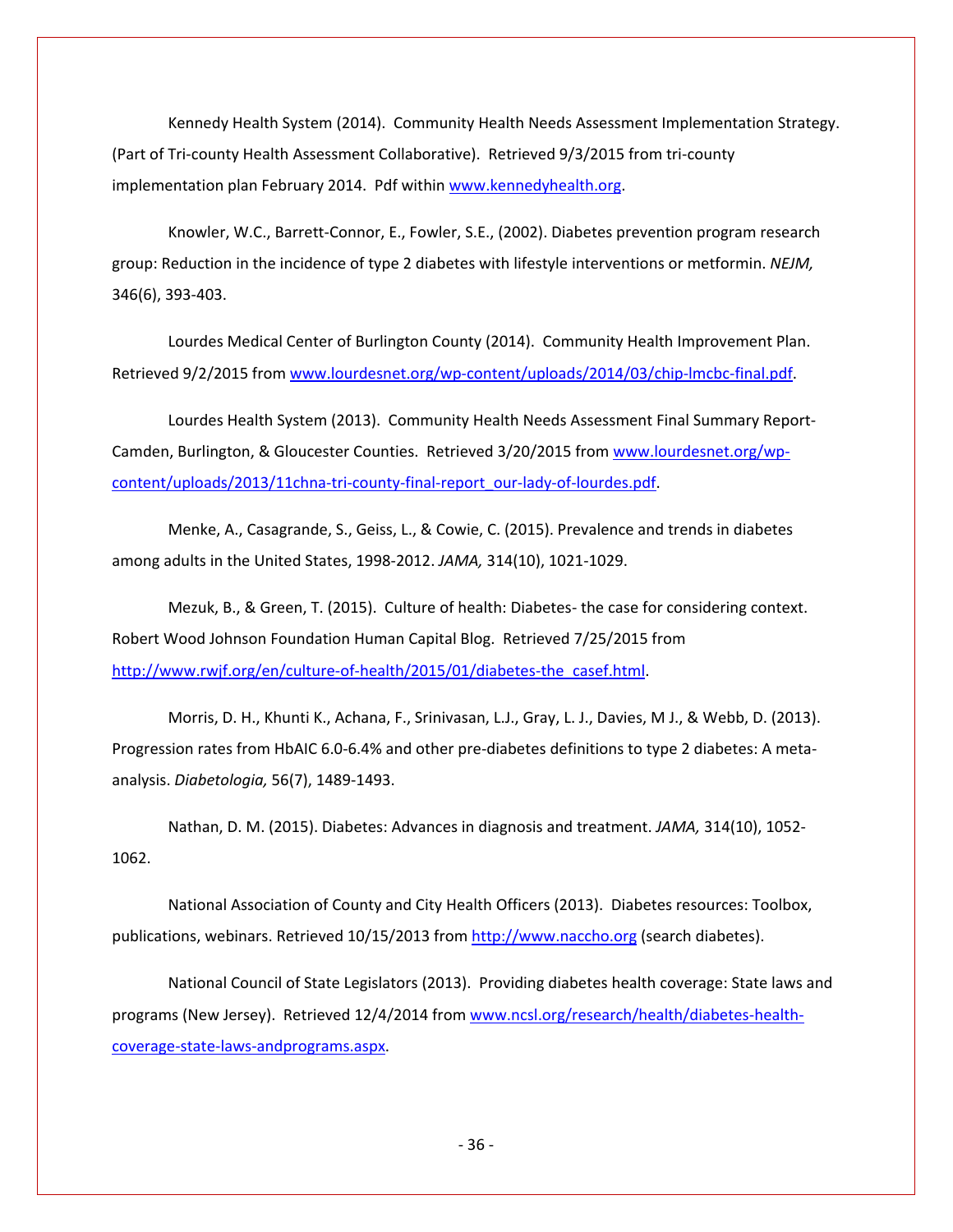Naylor, M. & Kurtzmann, E.T. (2010). The role of nurse practitioners in primary care. *Health Affairs,* 29(5), 893-899.

New Jersey Data Bank (2011). Health Risk Index. Rutgers School of Public Affairs and Administration/Newark. Retrieved 12/2/2014 from [http://njdatabank.newark.rutgers.edu.](http://njdatabank.newark.rutgers.edu/)

New Jersey Department of Health. (2013). Partnering for a Healthy New Jersey: Chronic Disease Prevention and Health Promotion Plan. Retrieved 5/21/2016 from [http://www.nj.gov/health/fhs/chronic/documents/chronic\\_disease\\_prevention\\_plan.pdf.](http://www.nj.gov/health/fhs/chronic/documents/chronic_disease_prevention_plan.pdf)

New Jersey Department of Health (2014). Diabetes in New Jersey. Retrieved 8/22/2014 from [www.nj.gov/health/fhs/diabetes/nj.shtml.](http://www.nj.gov/health/fhs/diabetes/nj.shtml)

New Jersey State Health Assessment Data Site. Diabetes mortality. (2015). Retrieved 5/27/2016 from<https://www26.state.nj.us/doh-shad/query/result/mort/MortStateICD10/CrudeRate.html>

New Jersey Department of Health and Center for Human Services. (2016). Southern Regional Diabetes Meeting: Cumberland Community College. Vineland, NJ. Mary 24, 2016.

New Jersey Department of Health, Department of Human Services, Department of Children and Families. (2016). New Jersey Diabetes Action Plan Report (April 13, 2016). Retrieved 5/24/2016 from [http://www.nj.gov/health/fhs/diabetes/documents/dap\\_report2016.pdf](http://www.nj.gov/health/fhs/diabetes/documents/dap_report2016.pdf)

Legiscan. (2016). New Jersey Legislation on Diabetes. NJA3460/2014- 2015/regularsession/legiscan. Retrieved 5/28/2016 from [https://legiscan.com.nj.bill.A3460.](https://legiscan.com.nj.bill.a3460/)

Oaklander, M. (2016). The diet prescription. *Time*, 187(2), 44-47.

Pillay, J., Armstrong, M., Butalia, S., Donovan, L., Sigal, R., Vandermeer, B., Chordiya, P., Dhakal, S., Hartling, L., Nuspl, M., Featherstone, R., & Dryden, D. M. (2015). Behavioral programs for type 2 diabetes mellitus. A systematic review and network meta-analysis. *Annals of Internal Medicine,* 163(11), 848-860.

Ratner, R.E., Sathasivam, A. (2011). Treatment recommendations for pre-diabetes. *Medical Clinics of North America,* 95, 385-395.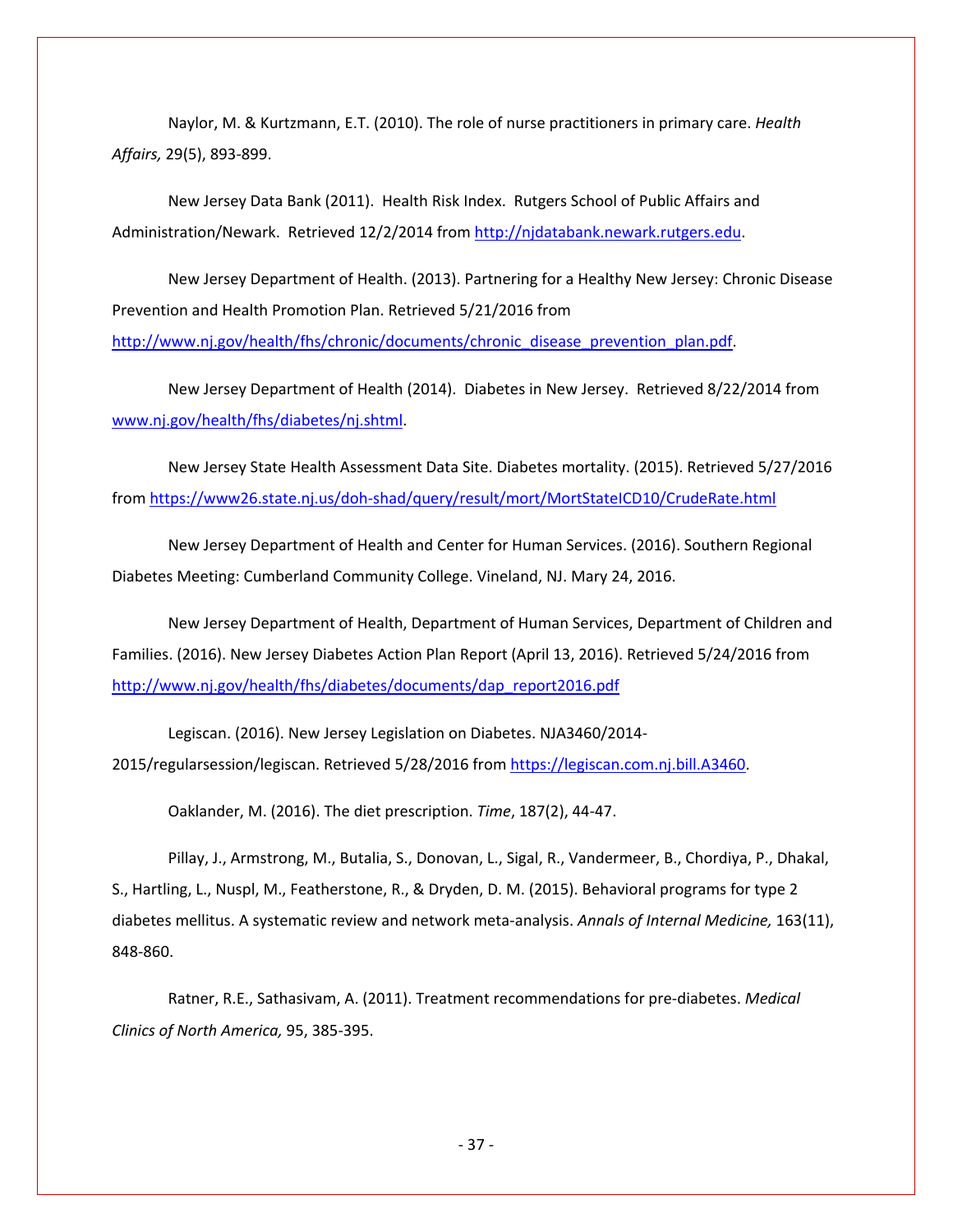Siu, A.L., on Behalf of U.S. Preventive Services Task Force. (2015). Screening for abnormal blood glucose and type 2 diabetes mellitus: U.S. Preventive Services Task Force recommendations statement. *Annals of Internal Medicine,* 163(11), 861-868.

Stevens, C.D., Schriger, D.L., Raffeto, B., Davis, A.C., Zingmond, D., & Roby, D.H. (2014). Disparities: Geographic clustering of diabetic lower extremity amputations in low income regions of California. *Health Affairs*, 33(8), 1383-1390.

United States Census Bureau (2014). New Jersey quick facts. Retrieved 11/5/2014 from [http://quickfacts.census.gov/qfd/states/34000.html.](http://quickfacts.census.gov/qfd/states/34000.html)

University of Wisconsin Population Health Institute (2013). County Health Rankings and Roadmaps: 2013 Rankings: New Jersey. Retrieved 1/29/2015 from [www.countyhealthrankings.org/newjersey.](http://www.countyhealthrankings.org/newjersey)

University of Wisconsin Population Health Institute (2014). County Health Rankings and Roadmaps: 2014 Rankings: New Jersey. Retrieved 1/29/2015 from [www.countyhealthrankings.org/newjersey.](http://www.countyhealthrankings.org/newjersey)

University of Wisconsin Population Health Institute (2015). County Health Rankings and Roadmaps: 2015 Rankings: New Jersey. Retrieved 11/30/2015 from [www.countyhealthrankings.org/newjersey.](http://www.countyhealthrankings.org/newjersey)

University of Wisconsin Population Health Institute. (2016). County Health Rankings and Roadmaps: 2016 Rankings: New Jersey. Retrieved 5/21/2016 from [www.countyhealthrankings.org/newjersey.](http://www.countyhealthrankings.org/newjersey)

Virtua Health System. (2013). Community Health Needs Assessment. Retrieved 9/2/2015 from [https://www.virtua.org/about/community-health/chna\\_action\\_plan.](https://www.virtua.org/about/community-health/chna_action_plan)

West, Bernadette. Public Health Coalitions in South Jersey. Camden: The Senator Walter Rand Institute, at Rutgers, Oct. 2014. Retrieved 11/26/2015 from [http://dept.camden.rutgers.edu/rand](http://dept.camden.rutgers.edu/rand-institute/files/final-sj-publichealthcoaltions.pc)[institute/files/final-sj-publichealthcoaltions.pc](http://dept.camden.rutgers.edu/rand-institute/files/final-sj-publichealthcoaltions.pc)

World Life Expectancy (2014). New Jersey Life Expectancy – New Jersey diabetes death rates per 100,000. Retrieved 11/18/2014 from [www.worldlfeexpectancy.com/usa/new-jersey-diabetes.](http://www.worldlfeexpectancy.com/usa/new-jersey-diabetes)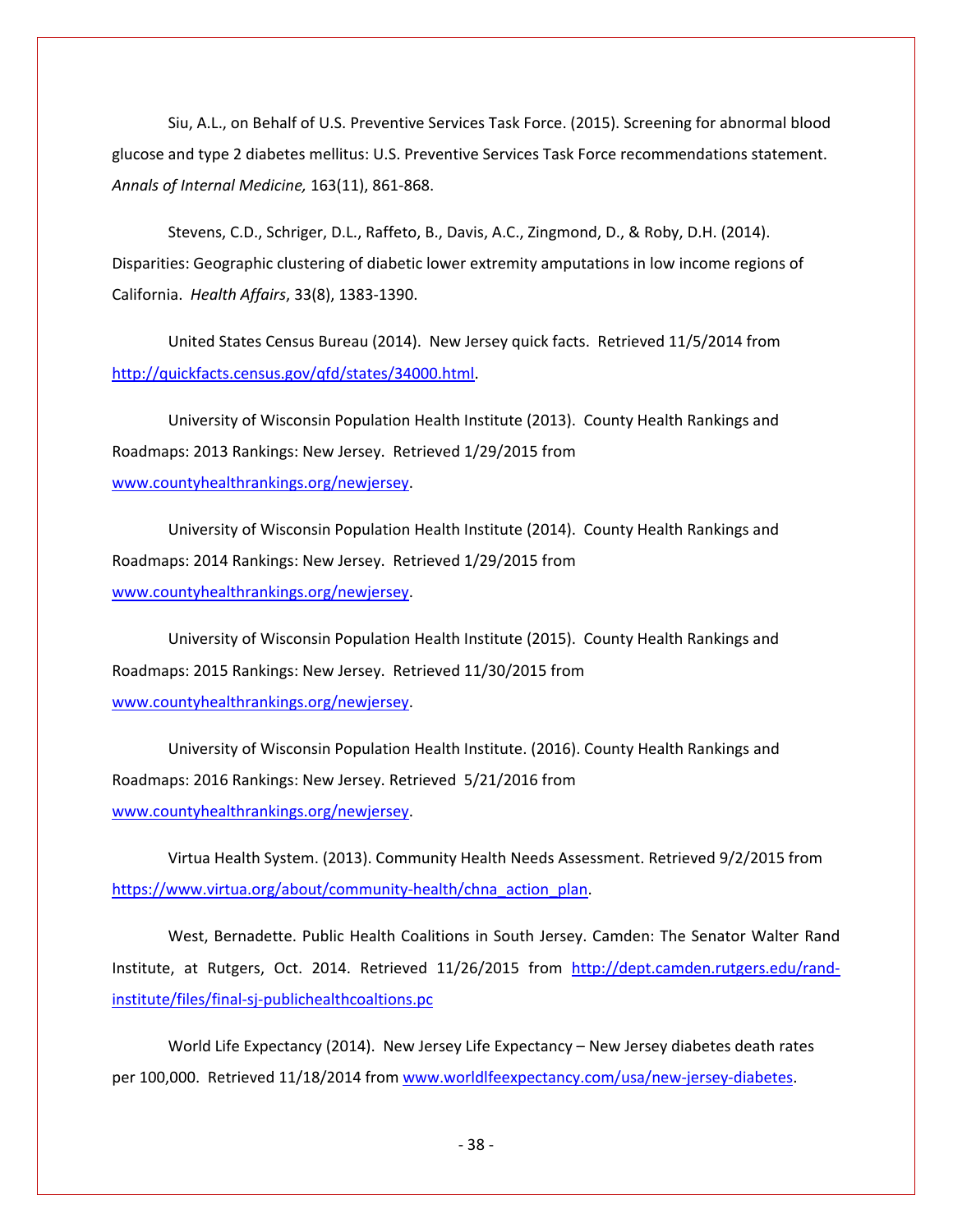#### **Table I New Jersey and County Population, 2013**

#### **United States Census Bureau Quick Facts (http://www.census.gov/quickfacts)**

#### **New Jersey - Population**

|           | 2013      | 2010      | Growth |
|-----------|-----------|-----------|--------|
| Statewide | 8,899,339 | 8,791,894 |        |

#### **South Jersey Counties**

| <b>County</b> | 2013    | 2010    | <b>Growth</b> |
|---------------|---------|---------|---------------|
| Atlantic      | 275,862 | 274,549 |               |
| Burlington    | 450,838 | 448,731 |               |
| Camden        | 512,854 | 513,657 |               |
| Cape May      | 95,897  | 97,265  |               |
| Cumberland    | 157,332 | 156,898 |               |
| Gloucester    | 290,265 | 288,288 |               |
| Salem         | 65,166  | 66,083  |               |

#### **Northern Jersey Counties**

| <b>County</b> | 2013    | 2010    | <b>Growth</b> |
|---------------|---------|---------|---------------|
| Bergen        | 925,328 | 905,116 | $\geq$        |
| Essex         | 789,565 | 783,969 | $\geq$        |
| Hudson        | 660,282 | 634,277 | $\geq$        |
| Hunterdon     | 126,250 | 127,351 | $\prec$       |
| Mercer        | 370,414 | 367,511 | $\geq$        |
| Middlesex     | 828,919 | 809,860 | $\geq$        |
| Monmouth      | 629,672 | 630,378 | $\prec$       |
| <b>Morris</b> | 499,397 | 492,279 | $\geq$        |
| Ocean         | 583,414 | 576,565 | $\geq$        |
| Passaic       | 505,672 | 501,616 | $\geq$        |
| Somerset      | 330,585 | 323,438 | $\geq$        |
| <b>Sussex</b> | 145,992 | 148,878 | $\,<$         |
| Union         | 548,256 | 563,499 | $\prec$       |
| Warren        | 107,379 | 108,692 | $\,<\,$       |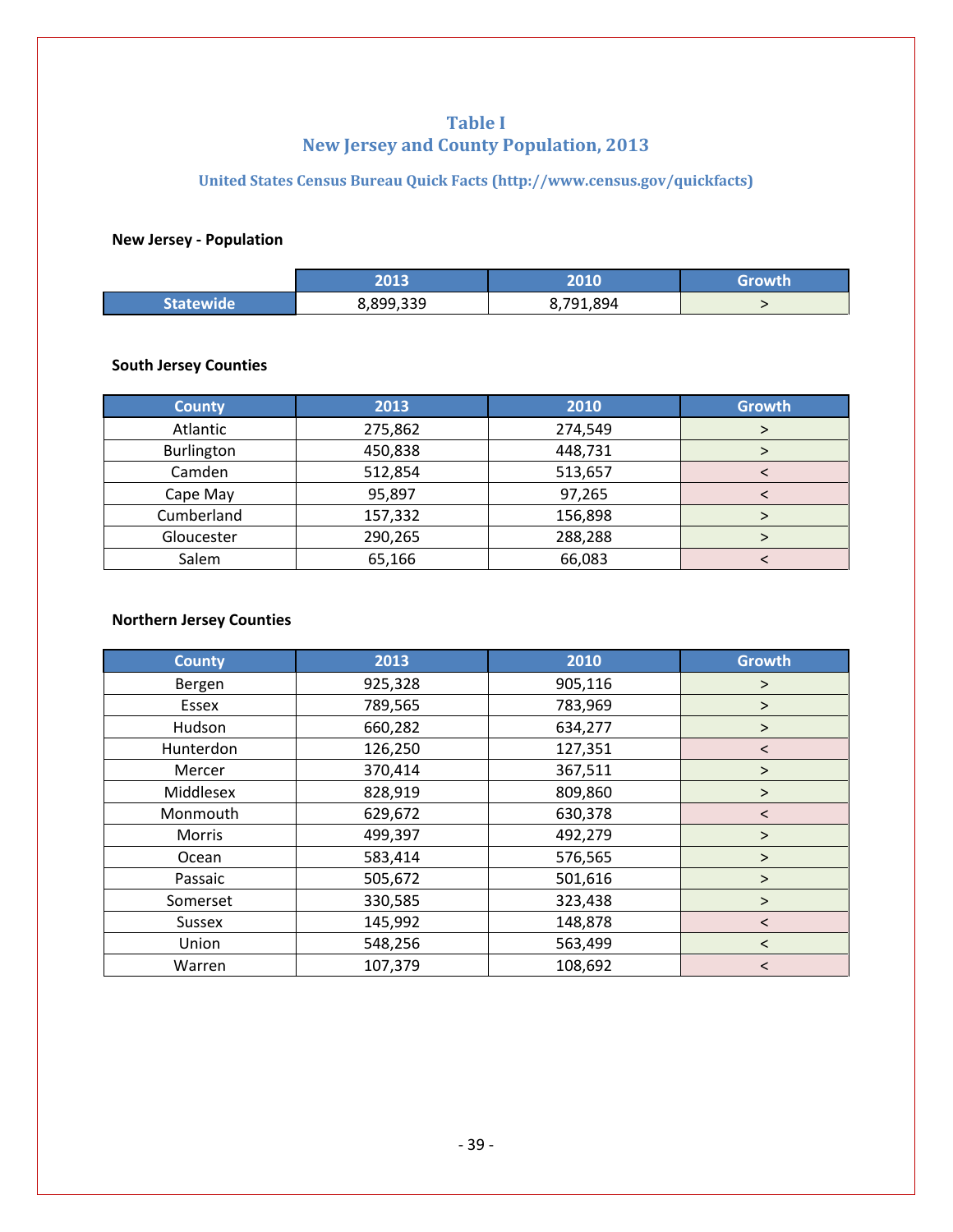#### **Table 1A New Jersey and County Population, 2014**

#### **United States Census Bureau Quick Facts (http://www.census.gov/quickfacts)**

#### **New Jersey - Population**

|                  | 2014       | 2010      | Growth |
|------------------|------------|-----------|--------|
| <b>Statewide</b> | 938<br>47F | 8.791.894 |        |

#### **South Jersey Counties**

| <b>County</b> | 2014    | 2010    | <b>Growth</b> |
|---------------|---------|---------|---------------|
| Atlantic      | 275,209 | 274,549 |               |
| Burlington    | 449,722 | 448,731 |               |
| Camden        | 511,038 | 513,657 |               |
| Cape May      | 95,344  | 97,265  |               |
| Cumberland    | 157,389 | 156,898 |               |
| Gloucester    | 290,951 | 288,288 |               |
| Salem         | 64,715  | 66,083  |               |

#### **Northern Jersey Counties**

| <b>County</b> | 2014    | 2010    | <b>Growth</b> |
|---------------|---------|---------|---------------|
| Bergen        | 933,572 | 905,116 | $\geq$        |
| Essex         | 795,723 | 783,969 | $\geq$        |
| Hudson        | 669,115 | 634,277 | $\geq$        |
| Hunterdon     | 126,067 | 127,351 | $\prec$       |
| Mercer        | 371,537 | 367,511 | $\geq$        |
| Middlesex     | 836,297 | 809,860 | $\geq$        |
| Monmouth      | 629,279 | 630,378 | $\prec$       |
| <b>Morris</b> | 499,727 | 492,279 | $\geq$        |
| Ocean         | 586,301 | 576,565 | $\geq$        |
| Passaic       | 508,856 | 501,616 | $\geq$        |
| Somerset      | 332,568 | 323,438 | $\geq$        |
| <b>Sussex</b> | 144,909 | 148,878 | $\prec$       |
| Union         | 552,939 | 536,499 | $\geq$        |
| Warren        | 106,917 | 108,692 | $\,<\,$       |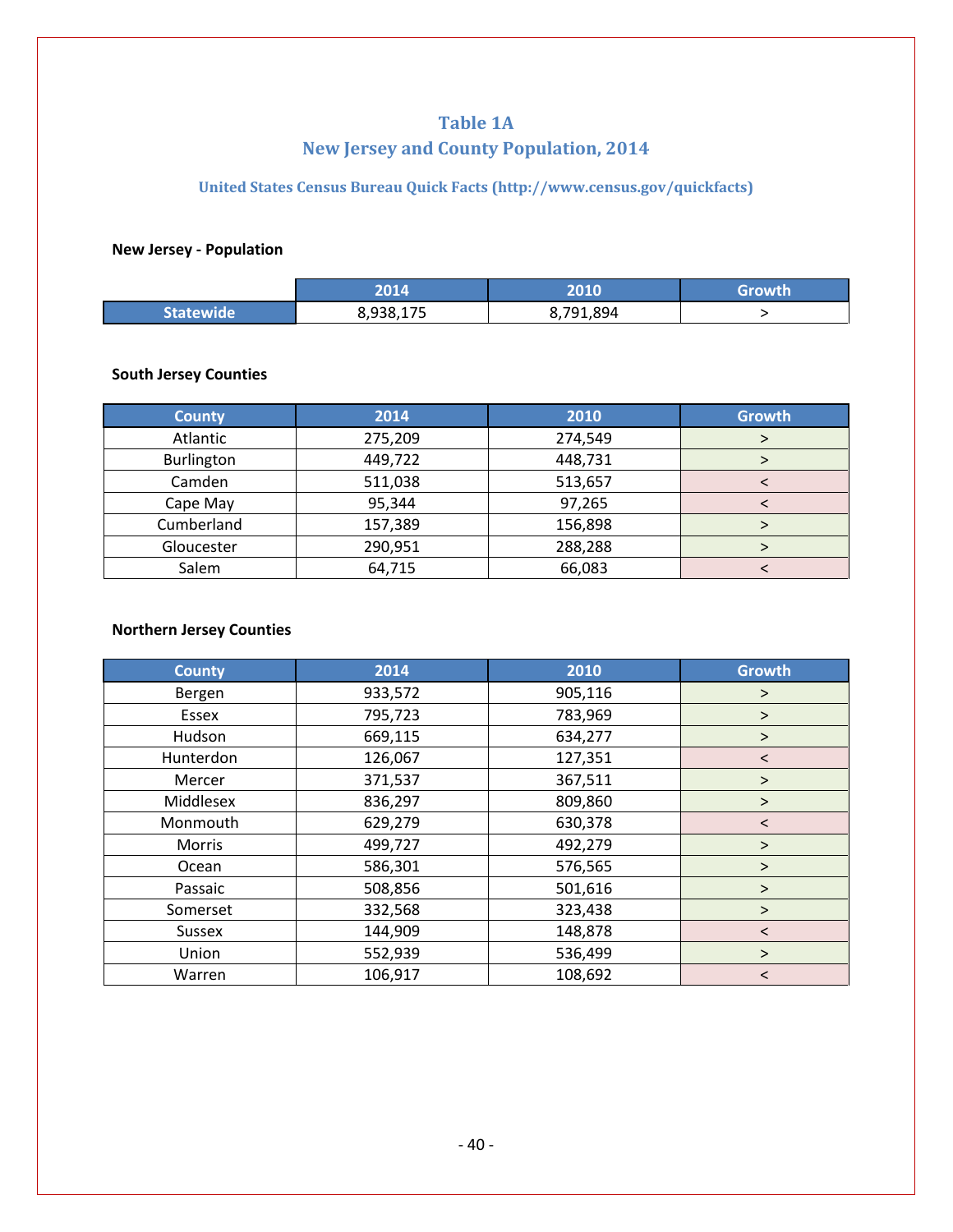#### **Table 2**

# **Ranking of New Jersey Counties When Considering Health Outcomes, 2015**

| <b>Rank</b>             | <b>County</b>     | <b>Southern NJ</b> | <b>Northern NJ</b> |
|-------------------------|-------------------|--------------------|--------------------|
| $\mathbf{1}$            | Hunterdon         |                    | X                  |
| $\overline{\mathbf{c}}$ | Somerset          |                    | X                  |
| 3                       | <b>Morris</b>     |                    | X                  |
| 4                       | Bergen            |                    | X                  |
| 5                       | <b>Middlesex</b>  |                    | X                  |
| 6                       | Monmouth          |                    | X                  |
| 7                       | <b>Sussex</b>     |                    | X                  |
| 8                       | Ocean             |                    | X                  |
| 9                       | Union             |                    | X                  |
| 10                      | Warren            |                    | X                  |
| 11                      | <b>Burlington</b> | Χ                  |                    |
| 12                      | Mercer            |                    | X                  |
| 13                      | Passaic           |                    | X                  |
| 14                      | Hudson            |                    | Χ                  |
| 15                      | Cape May          | $\pmb{\mathsf{X}}$ |                    |
| 16                      | Gloucester        | X                  |                    |
| 17                      | <b>Essex</b>      |                    | X                  |
| 18                      | <b>Salem</b>      | X                  |                    |
| 19                      | Camden            | X                  |                    |
| 20                      | <b>Atlantic</b>   | X                  |                    |
| 21                      | <b>Cumberland</b> | X                  |                    |

**County Health Rankings 2015: New Jersey (countyhealthrankings.org)**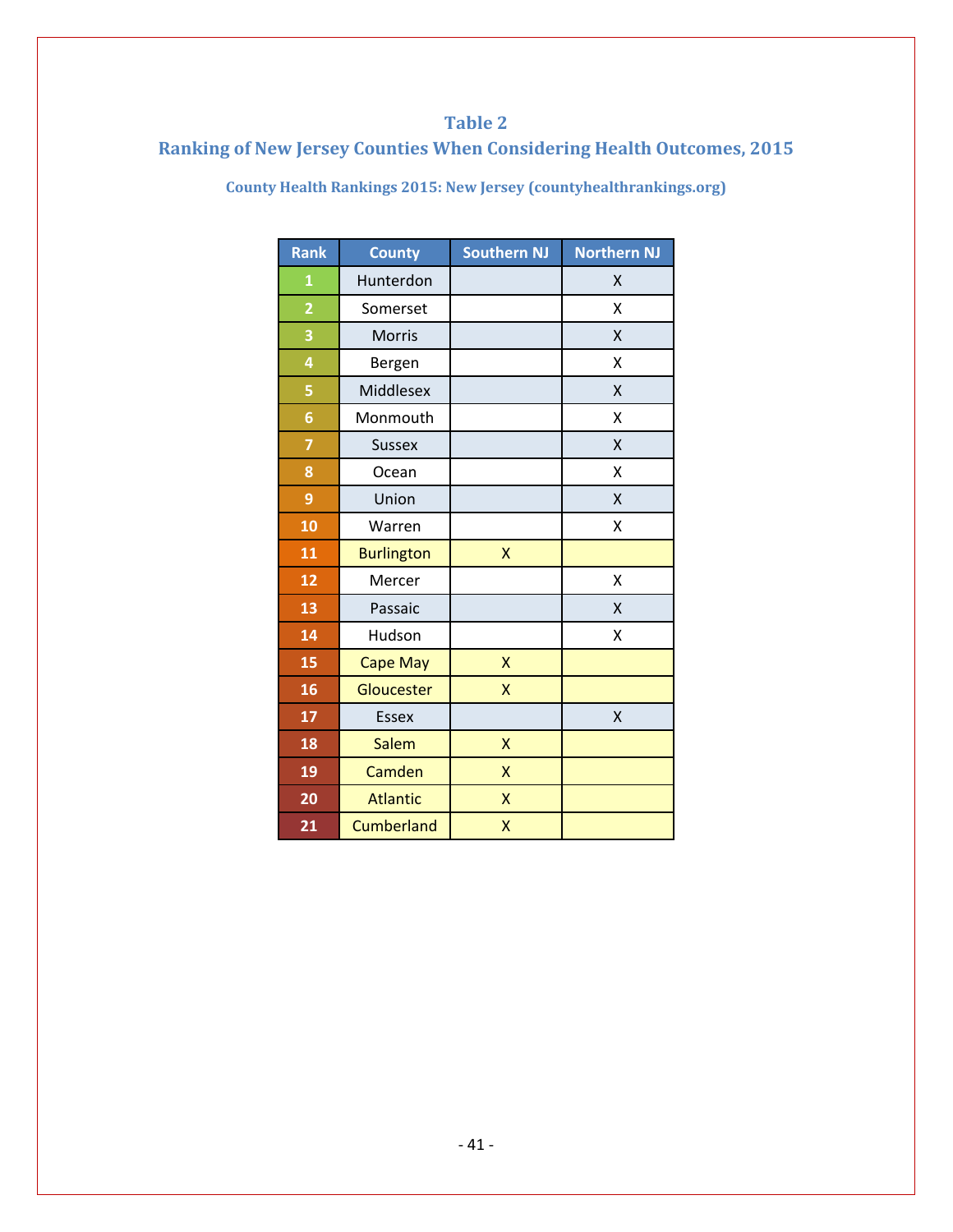## **Table 2A**

# **Ranking of New Jersey Counties When Considering Health Outcomes, 2016**

| <b>Rank</b>             | <b>County</b>     | <b>Southern NJ</b> | <b>Northern NJ</b> |
|-------------------------|-------------------|--------------------|--------------------|
| $\mathbf{1}$            | Hunterdon         |                    | X                  |
| $\overline{\mathbf{c}}$ | Morris            |                    | Χ                  |
| 3                       | Somerset          |                    | X                  |
| 4                       | Bergen            |                    | X                  |
| 5                       | <b>Sussex</b>     |                    | X                  |
| 6                       | Middlesex         |                    | Χ                  |
| $\overline{\mathbf{z}}$ | Monmouth          |                    | X                  |
| 8                       | Union             |                    | Χ                  |
| $\overline{9}$          | <b>Burlington</b> | X                  |                    |
| 10                      | Warren            |                    | Χ                  |
| 11                      | Ocean             |                    | X                  |
| 12                      | Hudson            |                    | X                  |
| 13                      | Mercer            |                    | X                  |
| 14                      | Passaic           |                    | Χ                  |
| 15                      | Cape May          | Χ                  |                    |
| 16                      | Gloucester        | X                  |                    |
| 17                      | <b>Salem</b>      | X                  |                    |
| 18                      | <b>Atlantic</b>   | X                  |                    |
| 19                      | Camden            | X                  |                    |
| 20                      | <b>Essex</b>      |                    | Χ                  |
| 21                      | <b>Cumberland</b> | X                  |                    |

**County Health Rankings 2016: New Jersey (countyhealthrankings.org)**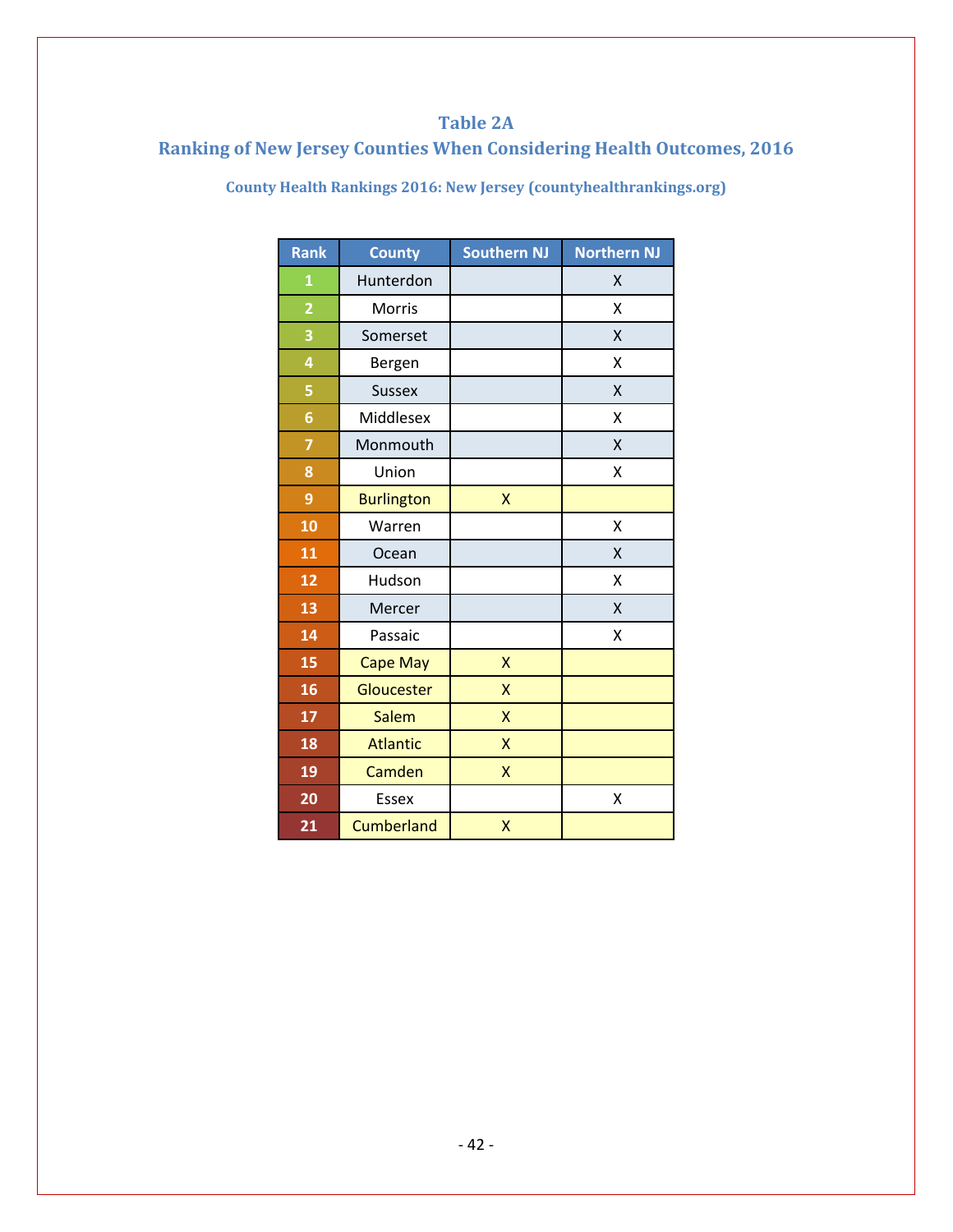### **Table 3**

# **Ranking of New Jersey Counties When Considering Health Factors, 2015**

| <b>Rank</b>             | <b>County</b>     | <b>Southern NJ</b> | <b>Northern NJ</b> |
|-------------------------|-------------------|--------------------|--------------------|
| $\mathbf{1}$            | Hunterdon         |                    | X                  |
| $\overline{\mathbf{c}}$ | <b>Morris</b>     |                    | X                  |
| 3                       | Somerset          |                    | X                  |
| 4                       | Bergen            |                    | Χ                  |
| 5                       | Monmouth          |                    | X                  |
| $6\phantom{1}6$         | Middlesex         |                    | X                  |
| $\overline{7}$          | <b>Burlington</b> | X                  |                    |
| 8                       | Mercer            |                    | X                  |
| 9                       | Warren            |                    | X                  |
| 10                      | <b>Sussex</b>     |                    | Χ                  |
| 11                      | Union             |                    | X                  |
| 12                      | Ocean             |                    | Χ                  |
| 13                      | Gloucester        | X                  |                    |
| 14                      | Cape May          | X                  |                    |
| 15                      | <b>Essex</b>      |                    | Χ                  |
| 16                      | Hudson            |                    | Χ                  |
| 17                      | Camden            | X                  |                    |
| 18                      | Passaic           |                    | Χ                  |
| 19                      | <b>Salem</b>      | X                  |                    |
| 20                      | <b>Atlantic</b>   | X                  |                    |
| 21                      | <b>Cumberland</b> | X                  |                    |

**County Health Rankings 2015: New Jersey (countyhealthrankings.org)**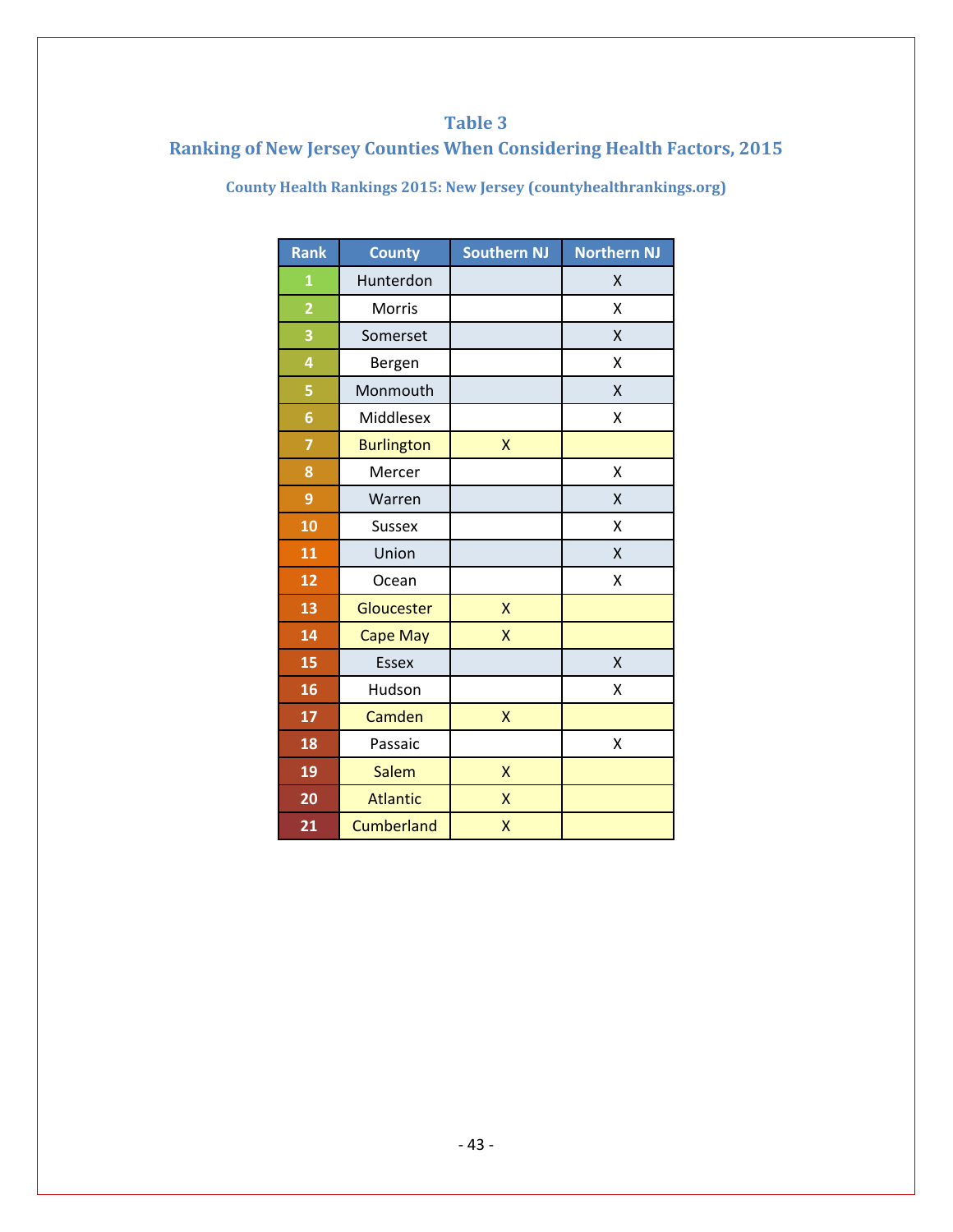## **Table 3A**

# **Ranking of New Jersey Counties When Considering Health Factors, 2016**

| <b>Rank</b>             | <b>County</b>     | <b>Southern NJ</b> | <b>Northern NJ</b> |
|-------------------------|-------------------|--------------------|--------------------|
| $\overline{\mathbf{1}}$ | Hunterdon         |                    | Χ                  |
| $\overline{\mathbf{c}}$ | Somerset          |                    | X                  |
| 3                       | Morris            |                    | X                  |
| 4                       | Bergen            |                    | X                  |
| 5                       | Monmouth          |                    | X                  |
| $6\phantom{1}6$         | Middlesex         |                    | Χ                  |
| 7                       | <b>Burlington</b> | X                  |                    |
| 8                       | <b>Sussex</b>     |                    | Χ                  |
| 9                       | Warren            |                    | X                  |
| 10                      | Mercer            |                    | X                  |
| 11                      | Union             |                    | X                  |
| 12                      | Ocean             |                    | Χ                  |
| 13                      | Gloucester        | X                  |                    |
| 14                      | <b>Cape May</b>   | X                  |                    |
| 15                      | Camden            | X                  |                    |
| 16                      | Hudson            |                    | Χ                  |
| 17                      | <b>Essex</b>      |                    | X                  |
| 18                      | Passaic           |                    | X                  |
| 19                      | <b>Atlantic</b>   | X                  |                    |
| 20                      | <b>Salem</b>      | X                  |                    |
| 21                      | <b>Cumberland</b> | X                  |                    |

**County Health Rankings 2016: New Jersey (countyhealthrankings.org)**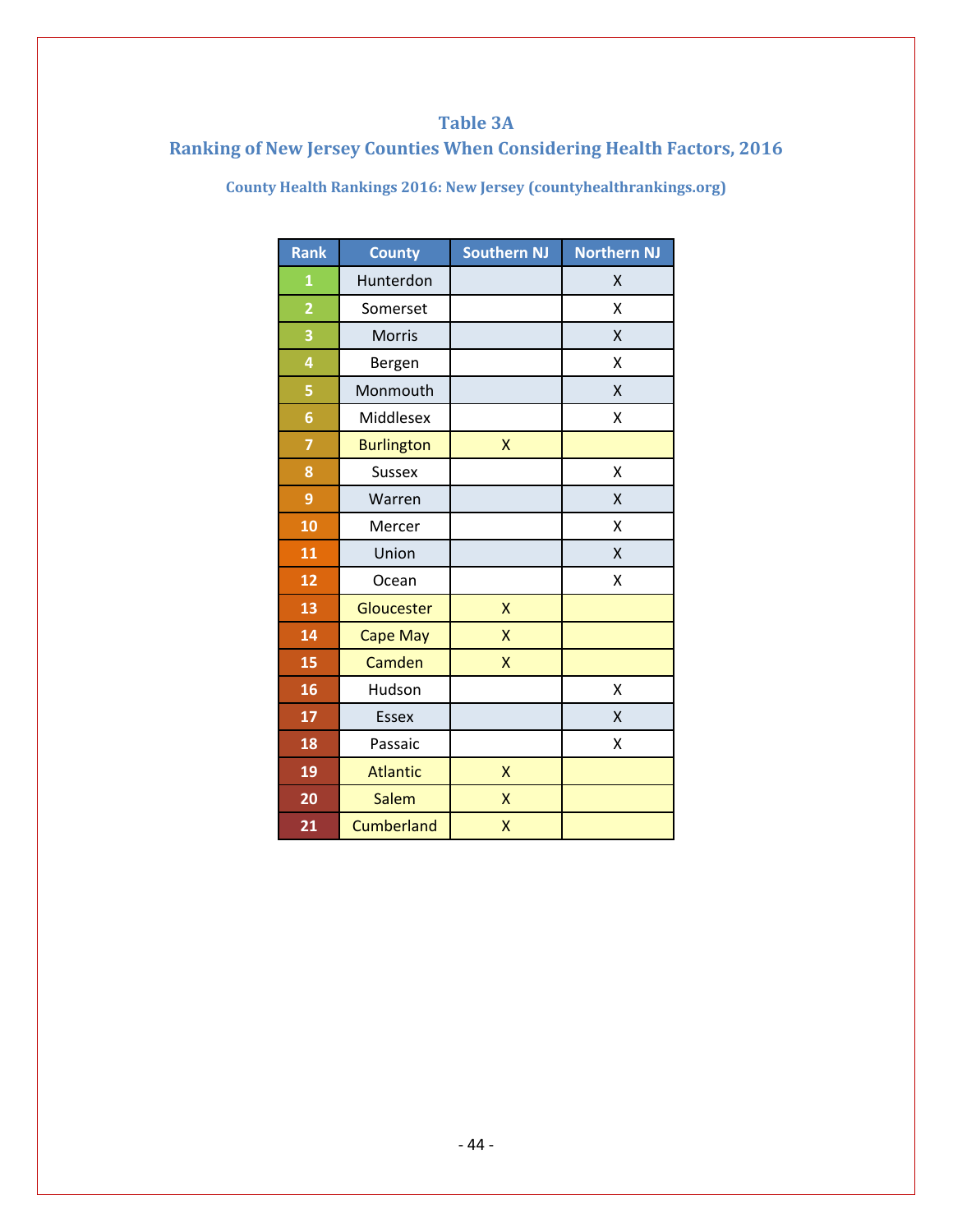#### **Table 4**

#### **Public Health Indicators of the Seven Counties in the South Jersey**

**Robert Wood Johnson Foundation's County Health Rankings & Roadmaps 2014, 2015, 2016**

Observable changes by county:

- Atlantic The Uninsured moved from being at the same level at 2015 to worse 2016.
- Burlington Children in poverty remained around 9%.
- Camden Adult obesity worsened from 2015 to 2016..
- Cape May Adult obesity took a turn for the worse in 2016; while Physical Inactivity, remained the same as it was in 2015.
- Cumberland Selected factors either getting minimally better or worse, with childhood poverty staying at the same percentage (28%).
- Gloucester –Numbers of the unemployed are improving slightly.
- Salem –Several areas of minimal improvement but the continuing areas of concern given the degree of "improvement."

| <b>Atlantic County</b>               |                                |                                  |                                      |                                |                                  |                                        |                                                 |                                  |
|--------------------------------------|--------------------------------|----------------------------------|--------------------------------------|--------------------------------|----------------------------------|----------------------------------------|-------------------------------------------------|----------------------------------|
|                                      | 2014                           |                                  |                                      | 2015                           |                                  | 2016                                   |                                                 |                                  |
| <b>Getting</b><br><b>Better</b>      | <b>Getting</b><br><b>Worse</b> | <b>Stayed the</b><br><b>Same</b> | <b>Getting</b><br><b>Better</b>      | <b>Getting</b><br><b>Worse</b> | <b>Stayed the</b><br><b>Same</b> | <b>Getting</b><br><b>Better</b>        | <b>Getting</b><br><b>Worse</b>                  | <b>Stayed the</b><br><b>Same</b> |
| Premature<br>Death                   | <b>Adult Obesity</b>           | Physical<br>Inactivity           | Premature<br>Death                   | <b>Adult Obesity</b>           | Physical<br>Inactivity           | Premature<br>Death                     | Sexually<br>transmitted<br>infections<br>(STIs) | <b>Adult Obesity</b>             |
| Preventable<br><b>Hospital Stays</b> | <b>STIs</b>                    | Uninsured                        | Preventable<br><b>Hospital Stays</b> | <b>STIs</b>                    | Mammography<br>Screening         | Alcohol-<br>Impaired driving<br>deaths | Uninsured                                       | Physical<br>Inactivity           |
| <b>Diabetic</b><br>Screening         | Unemployment                   | Mammography<br>Screening         | <b>Diabetic</b>                      | Unemployment                   | <b>Violent Crime</b>             | Preventable<br><b>Hospital Stays</b>   | Children in<br>Poverty                          | Mammography<br>Screening         |
| <b>Air Pollution</b>                 | Childhood<br>Poverty           | Violent Crime                    | Screening                            | Childhood<br>Poverty           |                                  | <b>Diabetic</b><br>Monitoring          |                                                 | <b>Violent Crime</b>             |
|                                      |                                |                                  | <b>Air Pollution</b>                 | Uninsured                      |                                  | <b>Air Pollution</b>                   |                                                 |                                  |
|                                      |                                |                                  |                                      |                                |                                  | Unemployment                           |                                                 |                                  |

*\*\*\*Underlined words represent changes within the status of that particular county that are common across both counties and years of reporting. The factors getting worse represent troubling news; and when they get "better" they do not improve many percentage points across years of comparison. Uninsured status, unemployment, childhood poverty and adult obesity are continuing issues of concern.*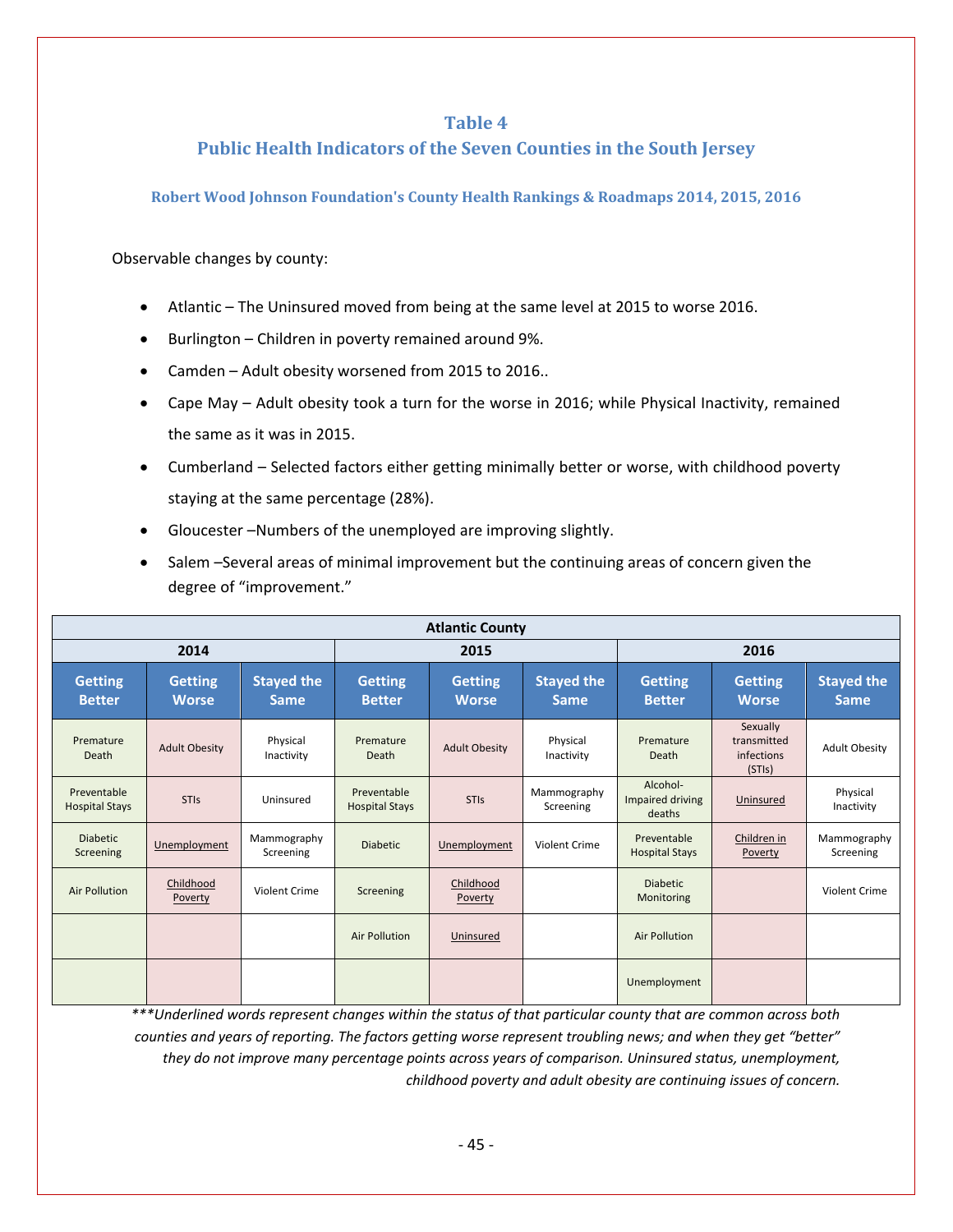| <b>Burlington County</b>                                     |                                |                                      |                                                              |                                |                                  |                                               |                                |                                  |
|--------------------------------------------------------------|--------------------------------|--------------------------------------|--------------------------------------------------------------|--------------------------------|----------------------------------|-----------------------------------------------|--------------------------------|----------------------------------|
|                                                              | 2014                           |                                      | 2016<br>2015                                                 |                                |                                  |                                               |                                |                                  |
| <b>Getting</b><br><b>Better</b>                              | <b>Getting</b><br><b>Worse</b> | <b>Stayed the</b><br><b>Same</b>     | <b>Getting</b><br><b>Better</b>                              | <b>Getting</b><br><b>Worse</b> | <b>Stayed the</b><br><b>Same</b> | <b>Getting</b><br><b>Better</b>               | <b>Getting</b><br><b>Worse</b> | <b>Stayed the</b><br><b>Same</b> |
| Premature<br>Death                                           | <b>Adult Obesity</b>           | Physical<br>Inactivity               | Premature<br>Death                                           | <b>Adult Obesity</b>           | Physical<br>Inactivity           | Premature                                     | <b>STIs</b>                    | <b>Adult Obesity</b>             |
| Uninsured                                                    | <b>STIs</b>                    | Preventable<br><b>Hospital Stays</b> | Uninsured                                                    | <b>STIs</b>                    |                                  | Physical<br>Inactivity                        | Children in<br>poverty         | Uninsured                        |
| <b>Diabetic</b><br>Screening and<br>Mammography<br>Screening | Unemployment                   |                                      | <b>Diabetic</b><br>Screening and<br>Mammography<br>Screening | Unemployment                   |                                  | Alcohol-<br><b>Impaired Driving</b><br>Deaths |                                |                                  |
| <b>Violent Crime</b>                                         | Childhood<br>Poverty           |                                      | <b>Violent Crime</b>                                         | Childhood<br>Poverty           |                                  | Uninsured                                     |                                |                                  |
| <b>Air Pollution</b>                                         |                                |                                      | <b>Air Pollution</b>                                         |                                |                                  | Preventable<br><b>Hospital Stays</b>          |                                |                                  |
|                                                              |                                |                                      | Preventable<br><b>Hospital Stays</b>                         |                                |                                  | <b>Diabetic</b><br>Monitoring                 |                                |                                  |
|                                                              |                                |                                      |                                                              |                                |                                  | Unemployment                                  |                                |                                  |

|                                          | <b>Camden County</b>           |                                     |                                          |                                |                                  |                                          |                                |                                  |  |
|------------------------------------------|--------------------------------|-------------------------------------|------------------------------------------|--------------------------------|----------------------------------|------------------------------------------|--------------------------------|----------------------------------|--|
|                                          | 2014                           |                                     |                                          | 2015                           |                                  |                                          | 2016                           |                                  |  |
| <b>Getting</b><br><b>Better</b>          | <b>Getting</b><br><b>Worse</b> | <b>Stayed the</b><br><b>Same</b>    | <b>Getting</b><br><b>Better</b>          | <b>Getting</b><br><b>Worse</b> | <b>Stayed the</b><br><b>Same</b> | <b>Getting</b><br><b>Better</b>          | <b>Getting</b><br><b>Worse</b> | <b>Stayed the</b><br><b>Same</b> |  |
| Premature<br>Death                       | <b>Adult Obesity</b>           | Physical<br>Inactivity<br>Uninsured | Premature<br>Death                       | <b>Adult Obesity</b>           | Physical<br>Inactivity           | Premature<br>Death                       | <b>Adult Obesity</b>           | Physical<br>Activity             |  |
| Preventable<br><b>Hospital Stays</b>     | STI's                          | Violent Crime                       | Preventable<br><b>Hospital Stays</b>     | STI's                          | Uninsured                        | Alcohol-<br>impaired Driving<br>Deaths   |                                | Uninsured                        |  |
| Diabetic and<br>Mammography<br>Screening | Unemployment                   |                                     | Diabetic and<br>Mammography<br>Screening | Unemployment                   |                                  | Preventable<br><b>Hospital Stays</b>     |                                |                                  |  |
| <b>Air Pollution</b>                     | Childhood<br>Poverty           |                                     | <b>Air Pollution</b>                     | Childhood<br>Poverty           |                                  | <b>Diabetic</b><br>Monitoring            |                                |                                  |  |
|                                          |                                |                                     |                                          | <b>Violent Crime</b>           |                                  | Mammography<br>Screening                 |                                |                                  |  |
|                                          |                                |                                     |                                          |                                |                                  | Air Pollution -<br>Particulate<br>Matter |                                |                                  |  |
|                                          |                                |                                     |                                          |                                |                                  | STI's                                    |                                |                                  |  |
|                                          |                                |                                     |                                          |                                |                                  | Unemployed                               |                                |                                  |  |
|                                          |                                |                                     |                                          |                                |                                  | Children in<br>Poverty                   |                                |                                  |  |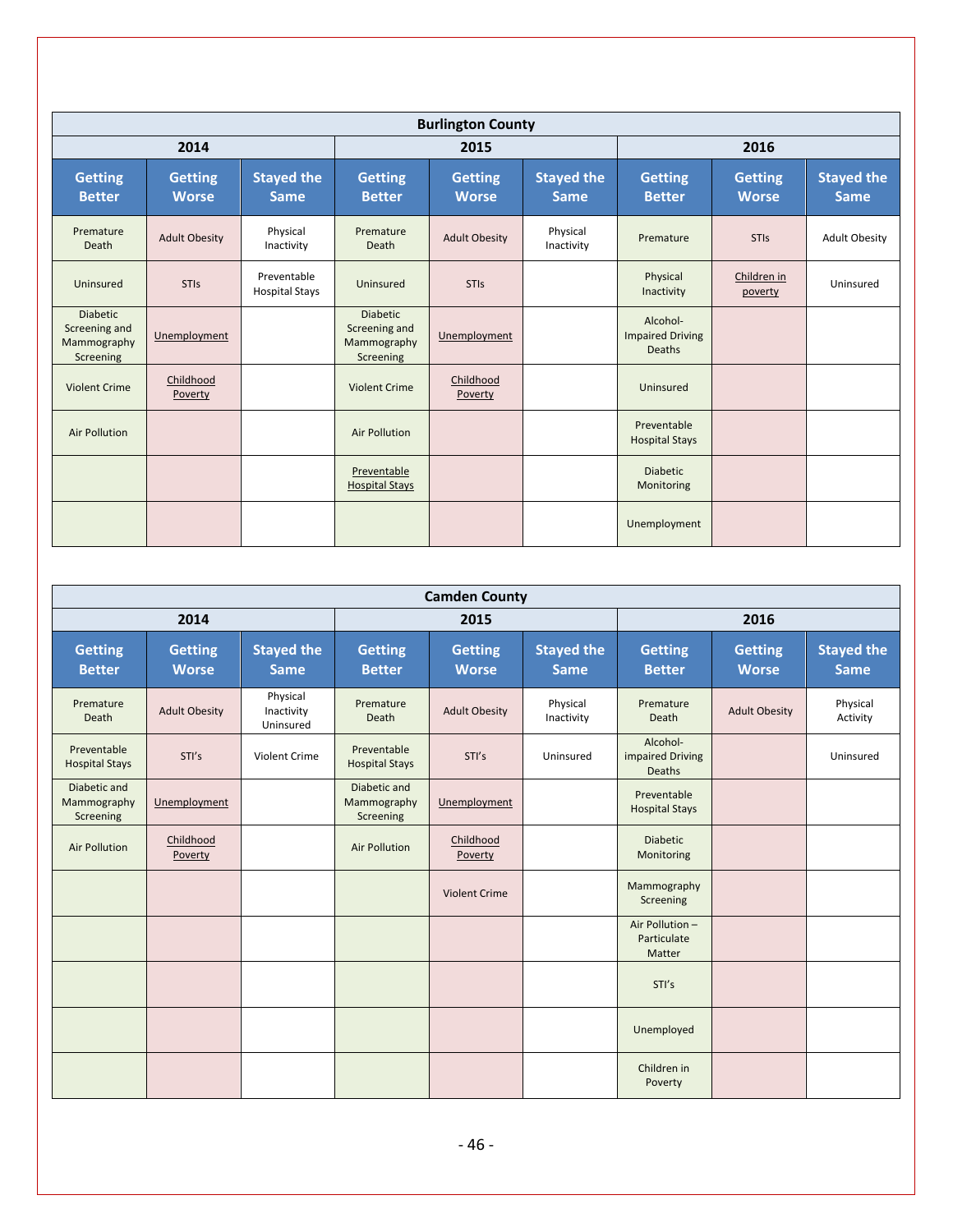|                                          | <b>Cape May County</b>         |                                  |                                          |                                |                                  |                                          |                                       |                                               |  |
|------------------------------------------|--------------------------------|----------------------------------|------------------------------------------|--------------------------------|----------------------------------|------------------------------------------|---------------------------------------|-----------------------------------------------|--|
|                                          | 2014                           |                                  |                                          | 2015                           |                                  | 2016                                     |                                       |                                               |  |
| <b>Getting</b><br><b>Better</b>          | <b>Getting</b><br><b>Worse</b> | <b>Stayed the</b><br><b>Same</b> | <b>Getting</b><br><b>Better</b>          | <b>Getting</b><br><b>Worse</b> | <b>Stayed the</b><br><b>Same</b> | <b>Getting</b><br><b>Better</b>          | <b>Getting</b><br><b>Worse</b>        | <b>Stayed the</b><br><b>Same</b>              |  |
| Premature<br>Death                       | Physical<br>Inactivity         | <b>Adult Obesity</b>             | Premature<br>Death                       | STI's                          | Physical<br>Inactivity           | Premature<br>Death                       | <b>Adult Obesity</b>                  | Physical<br>Inactivity                        |  |
| Uninsured                                | STI's                          |                                  | Uninsured<br>Preventable                 | Unemployment                   |                                  | Preventable<br><b>Hospital Stays</b>     | Sexually<br>Transmitted<br>Infections | Alcohol-<br>Impaired<br><b>Driving Deaths</b> |  |
| Preventable<br><b>Hospital Stays</b>     | Unemployment                   |                                  | <b>Hospital Stays</b>                    | Childhood<br>Poverty           |                                  | <b>Diabetic</b><br>Monitoring            | Unemployment                          | Uninsured                                     |  |
| Diabetic and<br>Mammography<br>Screening | Childhood<br>Poverty           |                                  | Diabetic and<br>Mammography<br>Screening | <b>Adult Obesity</b>           |                                  | Mammography<br>Screening                 | Children in<br>Poverty                |                                               |  |
| <b>Violent Crime</b>                     |                                |                                  | Violent Crime                            |                                |                                  | Violent Crime                            |                                       |                                               |  |
| <b>Air Pollution</b>                     |                                |                                  | <b>Air Pollution</b>                     |                                |                                  | Air Pollution -<br>Particulate<br>Matter |                                       |                                               |  |

|                                          | <b>Cumberland County</b>       |                                  |                                      |                                |                                  |                                                      |                                |                                  |  |
|------------------------------------------|--------------------------------|----------------------------------|--------------------------------------|--------------------------------|----------------------------------|------------------------------------------------------|--------------------------------|----------------------------------|--|
|                                          | 2014                           |                                  |                                      | 2015                           |                                  |                                                      | 2016                           |                                  |  |
| <b>Getting</b><br><b>Better</b>          | <b>Getting</b><br><b>Worse</b> | <b>Stayed the</b><br><b>Same</b> | <b>Getting</b><br><b>Better</b>      | <b>Getting</b><br><b>Worse</b> | <b>Stayed the</b><br><b>Same</b> | <b>Getting</b><br><b>Better</b>                      | <b>Getting</b><br><b>Worse</b> | <b>Stayed the</b><br><b>Same</b> |  |
| Premature<br>Death                       | <b>Adult Obesity</b>           | Physical<br>Inactivity           | Premature<br>Death                   | <b>Adult Obesity</b>           | Physical<br>inactivity           | Premature<br>Death                                   | STI's                          | Mammography<br>Screening         |  |
| Preventable<br><b>Hospital Stays</b>     | STI's                          |                                  | Preventable<br><b>Hospital Stays</b> | STI's                          | Mammography<br>Screening         | Physical<br>Inactivity                               | Children in<br>Poverty         | <b>Adult Obesity</b>             |  |
| Diabetic and<br>Mammography<br>Screening | Uninsured                      |                                  | <b>Diabetic</b><br>Screening         | Uninsured                      |                                  | Alcohol-<br><b>Impaired Driving</b><br><b>Deaths</b> |                                | Uninsured                        |  |
| <b>Violent Crime</b>                     | Unemployment                   |                                  | <b>Violent Crime</b>                 | Unemployed                     |                                  | Preventable<br><b>Hospital Stays</b>                 |                                |                                  |  |
| <b>Air Pollution</b>                     | Childhood<br>Poverty           |                                  | <b>Air Pollution</b>                 | Childhood<br>Poverty           |                                  | <b>Diabetic</b><br>Monitoring                        |                                |                                  |  |
|                                          |                                |                                  |                                      |                                |                                  | <b>Violent Crime</b>                                 |                                |                                  |  |
|                                          |                                |                                  |                                      |                                |                                  | Air Pollution-<br>Particulate<br>Matter              |                                |                                  |  |
|                                          |                                |                                  |                                      |                                |                                  | Unemployed                                           |                                |                                  |  |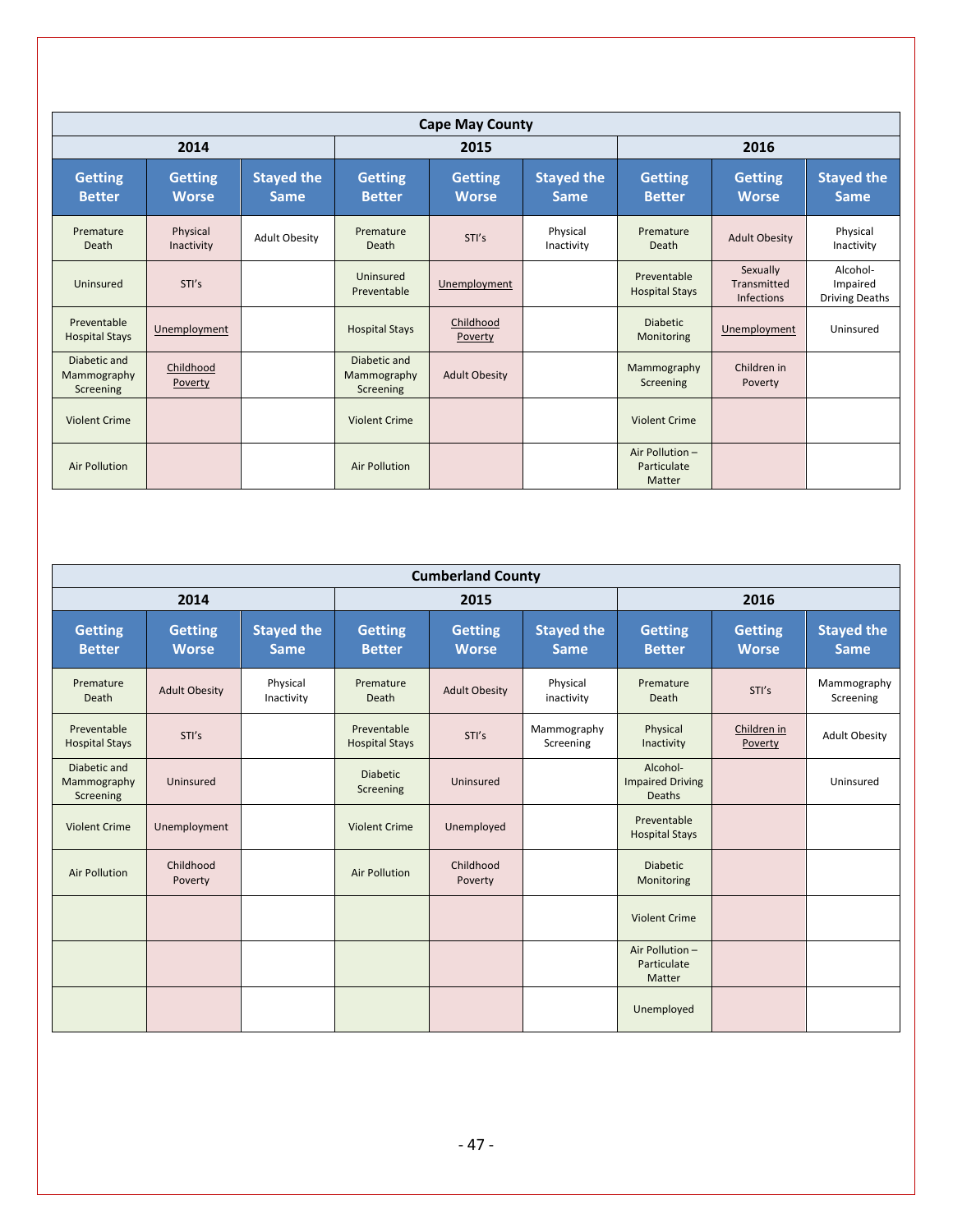|                                          | <b>Gloucester County</b>       |                                  |                                          |                                |                                  |                                                      |                                |                                  |  |
|------------------------------------------|--------------------------------|----------------------------------|------------------------------------------|--------------------------------|----------------------------------|------------------------------------------------------|--------------------------------|----------------------------------|--|
|                                          | 2014                           |                                  |                                          | 2015                           |                                  | 2016                                                 |                                |                                  |  |
| <b>Getting</b><br><b>Better</b>          | <b>Getting</b><br><b>Worse</b> | <b>Stayed the</b><br><b>Same</b> | <b>Getting</b><br><b>Better</b>          | <b>Getting</b><br><b>Worse</b> | <b>Stayed the</b><br><b>Same</b> | <b>Getting</b><br><b>Better</b>                      | <b>Getting</b><br><b>Worse</b> | <b>Stayed the</b><br><b>Same</b> |  |
| Premature<br>Death                       | <b>Adult Obesity</b>           | Physical<br>Inactivity           | Premature<br>Death                       | <b>Adult Obesity</b>           | Physical<br>Inactivity           | Alcohol-<br><b>Impaired Driving</b><br><b>Deaths</b> | Unemploymen<br>t               | Premature<br>Death               |  |
| Preventable<br><b>Hospital Stays</b>     | STI's                          | Uninsured                        | Preventable<br><b>Hospital Stays</b>     | STI's                          |                                  | Preventable<br><b>Hospital Stays</b>                 | Children in<br>Poverty         | Physical<br>Inactivity           |  |
| Diabetic and<br>Mammography<br>Screening | Unemployment                   |                                  | Diabetic and<br>Mammography<br>Screening | Unemployment                   |                                  | <b>Diabetic</b><br>Monitoring                        | Uninsured                      | <b>Adult Obesity</b>             |  |
| Violent Crime                            | Childhood<br>Poverty           |                                  | Violent Crime                            | Childhood<br>Poverty           |                                  | Mammography<br>Screening                             |                                |                                  |  |
| <b>Air Pollution</b>                     |                                |                                  | <b>Air Pollution</b>                     |                                |                                  | <b>Violent Crime</b>                                 |                                |                                  |  |
|                                          |                                |                                  | Uninsured                                |                                |                                  | Air Pollution -<br>Particulate<br>Matter             |                                |                                  |  |
|                                          |                                |                                  |                                          |                                |                                  | STI's                                                |                                |                                  |  |

| <b>Salem County</b>                  |                                |                                  |                                      |                                |                                  |                                          |                                |                                               |
|--------------------------------------|--------------------------------|----------------------------------|--------------------------------------|--------------------------------|----------------------------------|------------------------------------------|--------------------------------|-----------------------------------------------|
|                                      | 2014                           |                                  |                                      | 2015                           |                                  | 2016                                     |                                |                                               |
| <b>Getting</b><br><b>Better</b>      | <b>Getting</b><br><b>Worse</b> | <b>Stayed the</b><br><b>Same</b> | <b>Getting</b><br><b>Better</b>      | <b>Getting</b><br><b>Worse</b> | <b>Stayed the</b><br><b>Same</b> | <b>Getting</b><br><b>Better</b>          | <b>Getting</b><br><b>Worse</b> | <b>Stayed the</b><br><b>Same</b>              |
| Preventable<br><b>Hospital Stays</b> | <b>Adult Obesity</b>           | <b>Premature Death</b>           | Preventable<br><b>Hospital Stays</b> | <b>Adult Obesity</b>           | Uninsured                        | Preventable<br><b>Hospital Stays</b>     | STI's                          | <b>Adult Obesity</b>                          |
| <b>Diabetic</b><br>Screening         | Physical Inactivity            | Uninsured                        | <b>Diabetic</b><br>Screening         | STI's                          | Mammography<br>Screening         | Children in<br>Poverty                   | Mammography<br>Screening       | Premature<br>Death                            |
| <b>Air Pollution</b>                 | STI's                          | Mammography<br>Screening         | <b>Air Pollution</b>                 | Unemployment                   | Physical Inactivity              | <b>Diabetic</b><br>Monitoring            |                                | Physical<br>Inactivity                        |
|                                      | Unemployment                   | Violent Crime                    | <b>Premature Death</b>               | Childhood<br>Poverty           |                                  | STI's                                    |                                | Alcohol-<br><b>Impaired Driving</b><br>Deaths |
|                                      | Childhood Poverty              |                                  | <b>Violent Crime</b>                 |                                |                                  | <b>Violent Crime</b>                     |                                | Uninsured                                     |
|                                      |                                |                                  |                                      |                                |                                  | Unemployment                             |                                |                                               |
|                                      |                                |                                  |                                      |                                |                                  | Air Pollution -<br>Particulate<br>Matter |                                |                                               |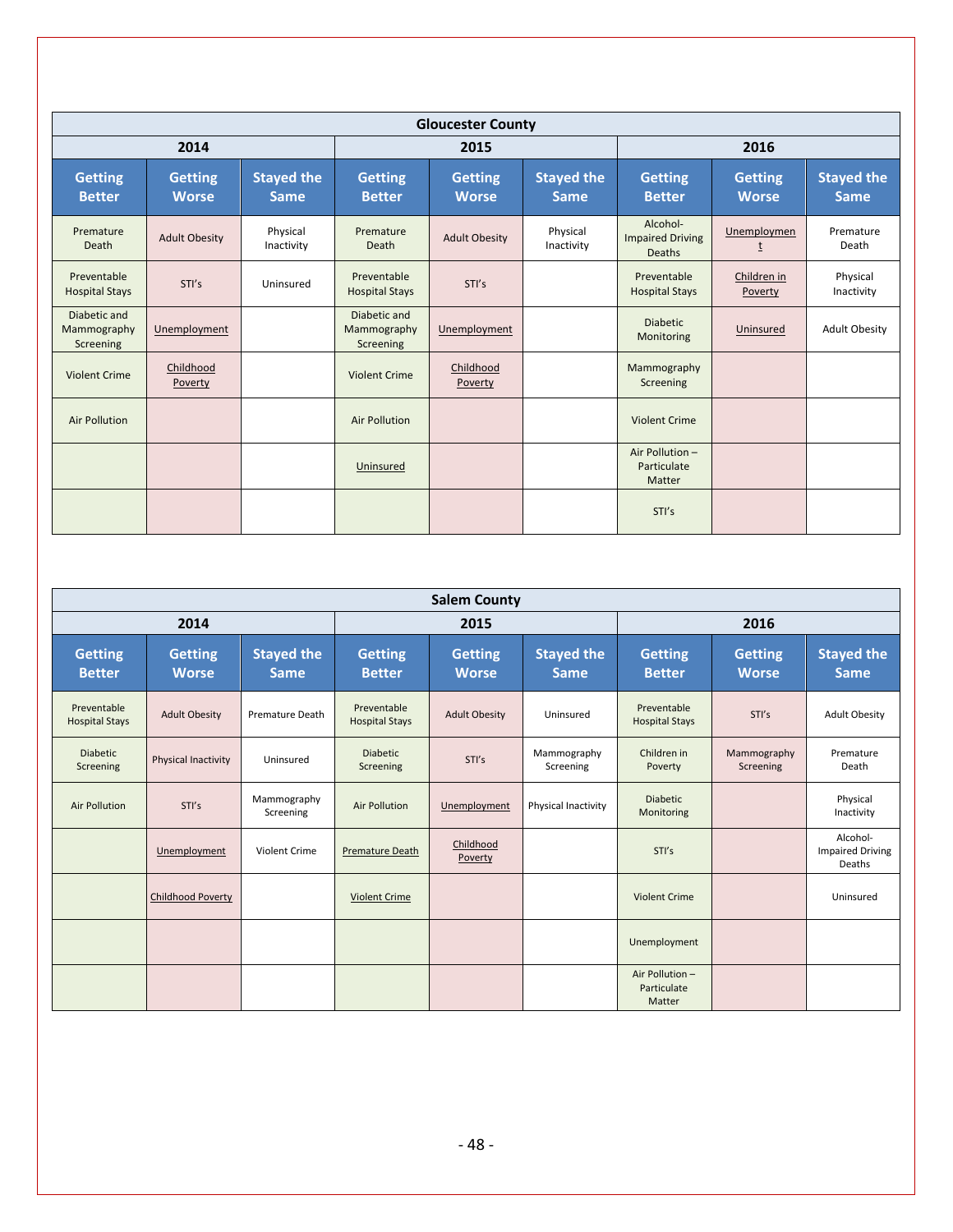# **Table 5 Index of Prevention Sources**

| <b>Resource</b>                                                                                                                                                                             | <b>Website</b>                                | <b>Type</b> |
|---------------------------------------------------------------------------------------------------------------------------------------------------------------------------------------------|-----------------------------------------------|-------------|
| AADE +ADA accredited DSMP/Treatment<br>(CDSMP) Programs (National Association of<br>County and City Health Officials (NACCHO, 2013)                                                         | http://goo.gl/6WTkrn<br>https://goo.gl/ogW5iE | Private     |
| Johnson & Johnson Research on Type I<br>Prevention                                                                                                                                          | http://goo.gl/Ffp1hD                          | Private     |
| Pfizer "It's Never Too Early to Discuss Diabetes"                                                                                                                                           | http://goo.gl/P2DIYt                          | Private     |
| The Bristol-Myers Squibb Foundation Together<br>on Diabetes Initiative's "PATHS Report on NJ" &<br>Camden Coalition of Healthcare Providers joint<br>efforts to provide focus on Prevention | http://goo.gl/LsNmdO                          | Private     |
| Merck Foundation's Partnership with CCHP -<br>Camden Citywide Diabetes Collaborative                                                                                                        | http://goo.gl/mcW9G4                          | Private     |
| Merck's Diabetes Education Webpages and<br><b>Linked Resources</b>                                                                                                                          | http://goo.gl/tcCYsd                          | Private     |
| Novo-Nordisk NJ's Diabetes Education Programs<br>(For Patients and Health Care Providers)                                                                                                   | http://goo.gl/dWydKM                          | Private     |
| Novo-Nordisk Educational Materials for<br>Diabetes Patients, in Multiple Languages                                                                                                          | https://goo.gl/7zRnnH                         | Private     |
| Novo-Nordisk " The Cornerstones 4 Care ®<br>Diabetes Health Coach (Digital Coaching<br>Program)                                                                                             | http://goo.gl/t3gK8D                          | Private     |
| American Medical Association and Centers for<br>Disease Control Prevent Diabetes STAT (Screen<br>Test Act Today)                                                                            | http://goo.gl/OaZDeu                          | Private     |
| YMCA's in Vineland Diabetes Prevention<br>Program                                                                                                                                           | http://goo.gl/85wutU<br>http://goo.gl/OU7cY4  | Private     |
| National Association of County and City Health<br>Officials' 2013 DSM and Training fact sheet -<br>describes types of DM Programs                                                           | http://goo.gl/6WTkrn<br>https://goo.gl/ogW5iE | Private     |
| The Bristol-Myers Squibb Foundation Together<br>on Diabetes Initiative's "PATHS Report on NJ"<br>(with Harvard Law School)                                                                  | http://goo.gl/IMwc4o                          | Private     |
| NJ Primary Care Association Quick facts about<br>New Jersey's FQHCs                                                                                                                         | http://goo.gl/oERFmm                          | Private     |
| American Diabetes Association Pathway to Stop<br>Diabetes Grants Program URL:                                                                                                               | http://goo.gl/yqpgYq                          | Private     |
| The Diabetes Foundation Inc. Diabetes Public<br><b>Education Program (addresses Prevention and</b><br>Management)                                                                           | http://goo.gl/QLmnka                          | Private     |
| New Jersey AHEC (Camden, Garden and Shore)<br>Partners with Rowan University Diabetes<br>education for professionals and patients                                                           | http://goo.gl/pdmtl2                          | Private     |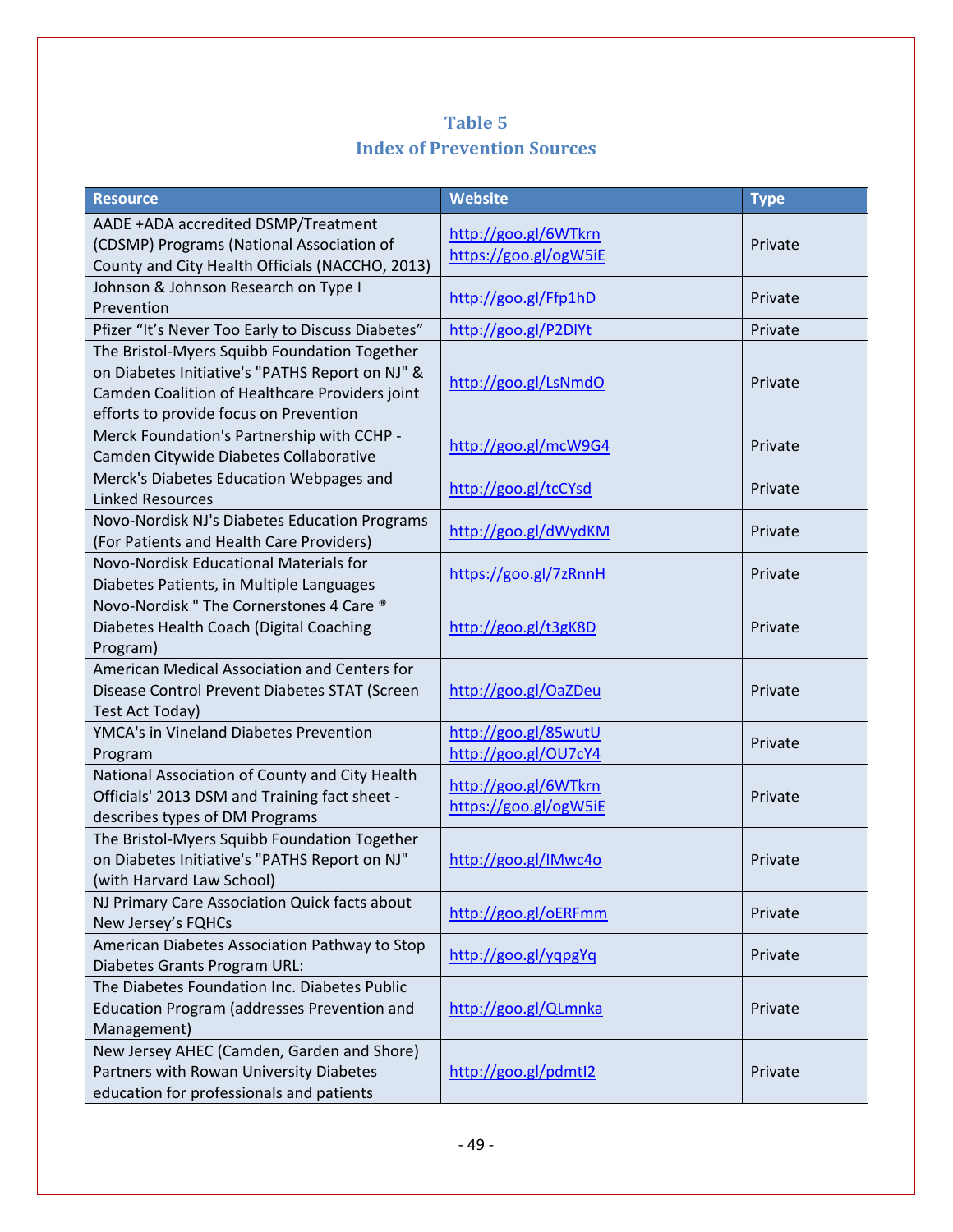| Camden Area Health Education Center (AHEC)                                      | http://goo.gl/9dcbj9  | Private            |
|---------------------------------------------------------------------------------|-----------------------|--------------------|
| Programs on Diabetes for Seniors                                                |                       |                    |
| YMCA of the USA; has State Alliances-Offers<br>YMCA Diabetes Prevention Program | http://goo.gl/6FqLWE  | Private            |
| Faith in Prevention Project Partnership between                                 |                       |                    |
| Camden Coalition of Healthcare Providers and                                    |                       |                    |
| <b>Camden AHEC and Faith-Based communities</b>                                  | https://goo.gl/TPBpPn | Private            |
| (call for proposals-March 2015)                                                 |                       |                    |
| Rutgers University School of Public Affairs and                                 |                       |                    |
| Administration's New Jersey Data Bank Index                                     | http://goo.gl/mdLpGS  | Private            |
| <b>Health Risk Index</b>                                                        |                       |                    |
| Defeat Diabetes Foundation Programs Focusing                                    |                       |                    |
| on Prevention and Early Detection                                               | http://goo.gl/ZD9Wst  | Private            |
| Complete Care Health Network's Diabetes                                         |                       | <b>Health Care</b> |
| <b>Mellitus Education Classes</b>                                               | http://goo.gl/HLxBRb  | System             |
| Virtua's 2013 Community Health Needs                                            |                       |                    |
| Assessment (Burlington, Camden and Gloucester                                   | https://goo.gl/fd8oPZ | <b>Health Care</b> |
| Counties) and CHNA Action Plan 2014-2016                                        |                       | System             |
| Cooper University Health Care 's 2013                                           |                       | <b>Health Care</b> |
| <b>Community Health Needs Assessment</b>                                        | https://goo.gl/dhmF2F | System             |
| Atlanticare/Bacharach Institute's 2013                                          |                       |                    |
| Community Health Needs Assessment, of                                           | http://goo.gl/EQO3XK  | <b>Health Care</b> |
| <b>Atlantic County</b>                                                          | https://goo.gl/sVuGd3 | System             |
| Cape Regional Medical Center's 2013                                             |                       |                    |
| Community Health Needs Assessment, of Cape                                      | https://goo.gl/yFRrjC | <b>Health Care</b> |
| May County                                                                      |                       | System             |
| Deborah Heart and Lung Center's 2013                                            |                       |                    |
| Community Health Needs Assessment of                                            | http://goo.gl/octl2J  | <b>Health Care</b> |
| <b>Burlington and Ocean Counties</b>                                            |                       | System             |
| INSPIRA Health System's Elmer and Vineland                                      |                       |                    |
| (With Cumberland/Salem Health Wellness                                          |                       | <b>Health Care</b> |
| Alliances) CHNA (Cumberland/Salem Counties -                                    | http://goo.gl/hRgORH  | System             |
| 2013)                                                                           |                       |                    |
| INSPIRA Health System's (Woodbury) 2013                                         |                       | <b>Health Care</b> |
| <b>CHNA of Gloucester County</b>                                                | https://goo.gl/l03k7q | System             |
| Lourdes Medical Center's 2013 CHNA (Camden,                                     |                       | <b>Health Care</b> |
| <b>Burlington and Gloucester Counties)</b>                                      | http://goo.gl/pJ7MZG  | System             |
| Lourdes Medical Center of Burlington's 2014                                     |                       | <b>Health Care</b> |
| CHIP (Done along the CHNA)                                                      | http://goo.gl/pJ7MZG  | System             |
| Kennedy Health System's 2013 CHNA,                                              | https://goo.gl/OJMPWZ | <b>Health Care</b> |
| conducted as part of Multi County CHA                                           | http://goo.gl/COlpyu  | System             |
| (Camden, Burlington and Gloucester Counties)                                    |                       |                    |
| Lourdes Health System's Diabetes Prevention                                     | https://goo.gl/QzvjRo | <b>Health Care</b> |
| Program (as well as treatment)                                                  |                       | System             |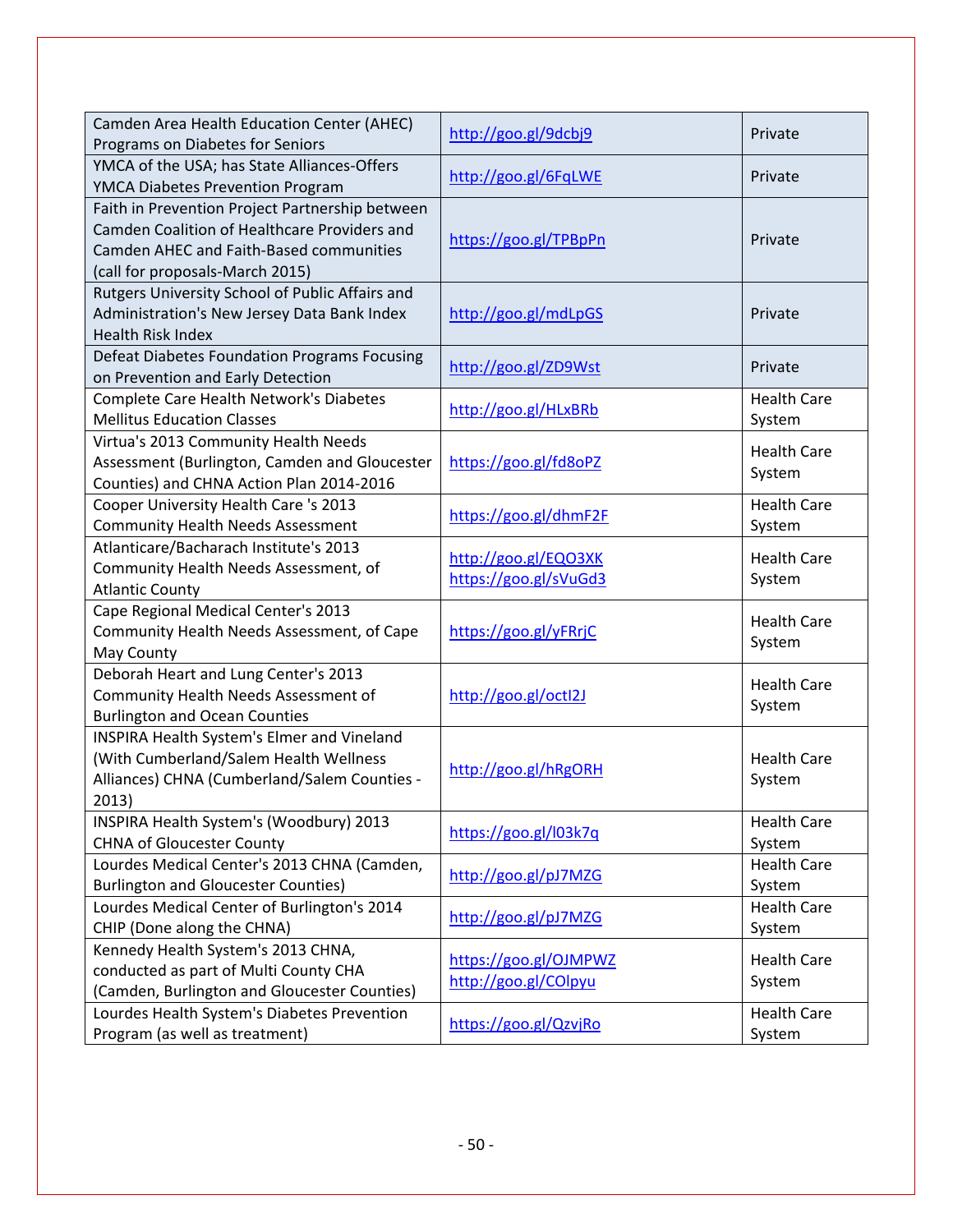| <b>INSPIRA's Childhood Obesity STEPS (Success</b><br>Through Exercise Physical Fitness and Sharing<br>Information) Program (Collaborative of Vineland<br>Public Schools and CCAYMA) (Point of focus is<br><b>Cumberland County)</b> | http://goo.gl/RSA39U                                           | <b>Health Care</b><br>System |
|-------------------------------------------------------------------------------------------------------------------------------------------------------------------------------------------------------------------------------------|----------------------------------------------------------------|------------------------------|
| Southern Jersey Family Medical Centers, In.<br>(Sites in Atlantic and Burlington cities,<br>Hammonton, Pemberton and Salem) Diabetes<br><b>Preventive Services and Screenings</b>                                                   | http://goo.gl/6TsUSL                                           | <b>Health Care</b><br>System |
| Health Presentations (Salem County)                                                                                                                                                                                                 | http://goo.gl/CAu4c2                                           | County                       |
| Camden County "Eating Well" classes<br>(sponsored along with Food Bank)                                                                                                                                                             | http://goo.gl/pQdzQo                                           | County                       |
| Atlantic County Dept of Human Services Web-<br>based Information on Diabetes                                                                                                                                                        | http://goo.gl/sni74h                                           | County                       |
| <b>Burlington County Community Health</b><br>Improvement Plan (CHIP) of 2014 (Part of TRI-<br>County Health Assessment [Burlington, Camden<br>and Gloucester]                                                                       | http://goo.gl/EEqfKk                                           | County                       |
| New Jersey Chronic Disease and Prevention<br>Program Plan for 2013-2018 (Good overview of<br>coalitions and Chronic Disease; great statistics<br>for prevalence)                                                                    | http://goo.gl/Wkh8ym                                           | County                       |
| Diabetes Resources Coordinating Centers (DRCC)<br>(Funded by NJ DOH)                                                                                                                                                                | http://goo.gl/rnS6Ss                                           | <b>State</b>                 |
| Center for Human Services (Bridgeton) multiple<br>DPP offerings (Focus on Cumberland, Salem and<br><b>Gloucester Counties)</b>                                                                                                      | https://goo.gl/ogP1rD                                          | <b>State</b>                 |
| Camden AHEC (newly funded DRCC to focus on<br>Camden and Burlington Counties)                                                                                                                                                       | http://goo.gl/9dcbj9                                           | <b>State</b>                 |
| NJ 2-1-1 Partnership Diabetes Prevention with<br>NJDOH partnership                                                                                                                                                                  | https://goo.gl/Y9FBEV                                          | <b>State</b>                 |
| Directory of NJ DOH Grants for Diabetes Services<br>2014-2015 (Does not specify what has ended)                                                                                                                                     | https://goo.gl/vH2eyU                                          | <b>State</b>                 |
| NJ House Bill 3460, focuses Diabetes Care<br>includes prevention (Medicaid coverage for Pre-<br>Diabetes)                                                                                                                           | http://goo.gl/hpQQnz<br>(Search Bill #3460 for year 2014-2015) | <b>State</b>                 |
| Centers for Disease Control linked to All States<br>Diabetes Prevention and Control Programs                                                                                                                                        | http://goo.gl/nkyPYv                                           | <b>State</b>                 |
| Healthy NJ 2020 (NJ Dept. of Health Diabetes in<br>NJ)                                                                                                                                                                              | http://goo.gl/vixTeX                                           | <b>State</b>                 |
| State of NJ Grant Programs Targeting Obesity<br>and Physical Activity (Indirect Influence)                                                                                                                                          | http://goo.gl/Gg6qmD                                           | <b>State</b>                 |
| New Jersey Supplemental Nutrition Assistance<br>Program-Education (Offered through Rutgers,<br>the State University)                                                                                                                | http://goo.gl/vxXHU6                                           | <b>State</b>                 |
| New Jersey Diabetes Prevention and Control<br>Program                                                                                                                                                                               | http://goo.gl/3TJc4X                                           | State                        |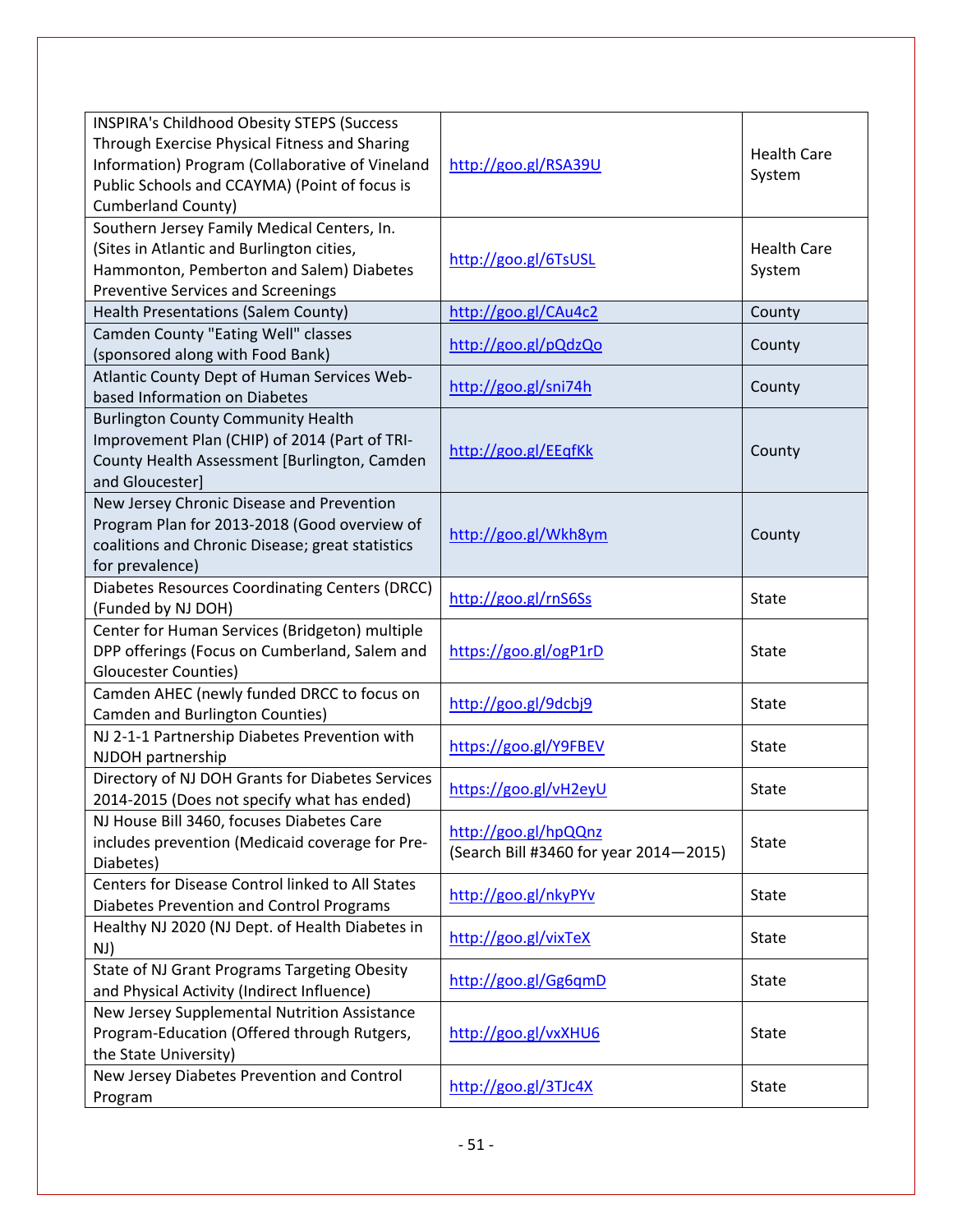| New Jersey Department of Health, Department<br>of Human Services, Department of Children and<br>Families Diabetes Action Plan Report (April 13,<br>2016) | http://goo.g /4qD5FZ                         | <b>State</b> |
|----------------------------------------------------------------------------------------------------------------------------------------------------------|----------------------------------------------|--------------|
| Medicare Diabetes Prevention Act of 2015<br>(Sponsored by Sen. Al Franken and referred to<br>subcommittee on 5/1/2015)                                   | http://goo.gl/bBNKgl                         | Federal      |
| CDC's Information on Prevention and<br><b>Treatment; National Diabetes Prevention</b><br>Program                                                         | http://goo.gl/o2fPRI                         | Federal      |
| Federally Qualified Health Centers of New Jersey<br>provide numerous services and primary care                                                           | http://goo.gl/Bu4nuw                         | Federal      |
| <b>FQHC Diabetes Care is Primarily Treatment</b><br>Focused, 20 Centers and Satellites                                                                   | http://goo.gl/AdnuqU<br>http://goo.gl/CwtR9v | Federal      |
| Quality Improvement Organization, Quality<br>Improvement Network patient & provider<br>Diabetes Resources on Prevention                                  | http://goo.gl/JOoyTi                         | Federal      |
| National Institute of Diabetes and Digestive and<br>Kidney Diseases (NIDDK)                                                                              | https://goo.gl/r7Ygkq                        | Federal      |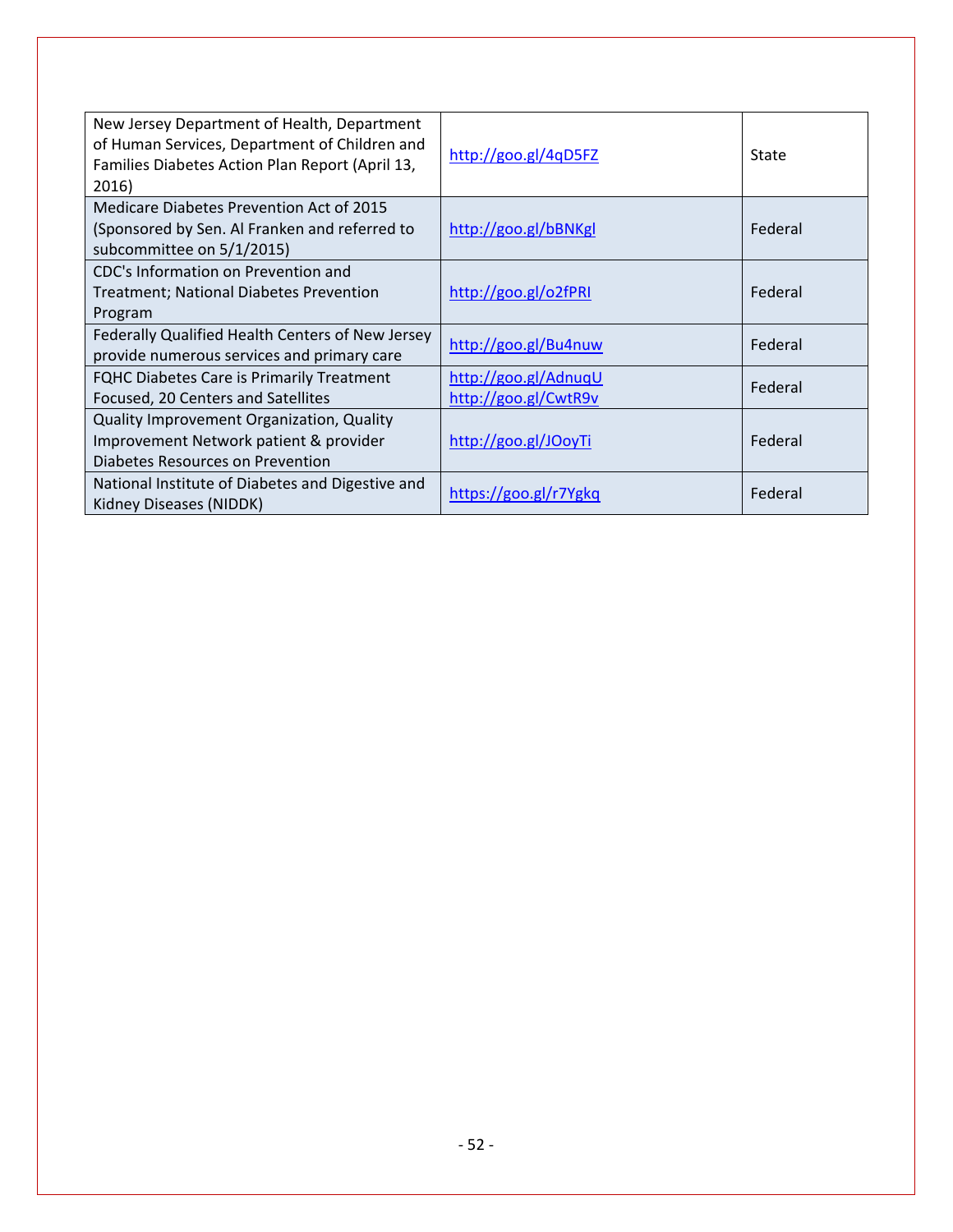# **Table 6 Index of Treatment Sources**

| <b>Resource</b>                                  | <b>Website</b>            | <b>Type</b> |
|--------------------------------------------------|---------------------------|-------------|
| ADA (American Diabetes Association)'s Home-      | 1-800-DIABETES (342-2383) | Private     |
| <b>Based Self-Management Program</b>             | http://goo.gl/bf9JXp      |             |
| National Association of Chronic Disease          |                           |             |
| Directors - Has web-based materials for how to   | http://goo.gl/VnxwnL      | Private     |
| offer Diabetes Self-Management Education         |                           |             |
| (DSME) Training URL                              |                           |             |
| School of Medicine, Stanford University -        |                           |             |
| Information on New Jersey organizations          | http://goo.gl/MBVGkc      | Private     |
| offering licensed Chronic Disease Self-          |                           |             |
| <b>Management Programs</b>                       |                           |             |
| New Jersey Data Bank - Good Statistics on        |                           |             |
| Diabetes Management form the Rutgers School      | http://goo.gl/fBuwso      | Private     |
| of Public Health                                 |                           |             |
| Project Hope Camden's Classes on Healthy         | http://goo.gl/Xowh83      |             |
| Cooking for Diabetes Management Purposes         | http://goo.gl/iKgSiZ      | Private     |
| (Founded by CVS + NACHC)                         |                           |             |
| Bristol-Myers Squibb Foundation's Together on    |                           |             |
| Diabetes Initiative with CCHP - Camden Coalition | http://goo.gl/LsNmdO      | Private     |
| of Healthcare Providers (Focus on Management     |                           |             |
| issues)                                          |                           |             |
| Merck Foundation's Partnership with CCHP -       |                           |             |
| Camden Citywide Diabetes Collaborative           | http://goo.gl/TaqBv6      | Private     |
| Alliance to Reduce Disparities in Diabetes       |                           |             |
| Rutgers & Nicholson Foundation's Healthcare      |                           |             |
| Delivery Challenge Diabetes Management "APP"     | http://goo.gl/VwH1ZF      | Private     |
| (Smartphone application)                         |                           |             |
| Stanford University Better Choices Better Health | http://goo.gl/DgAcKI      |             |
| Online Works with National Council on Aging      | http://goo.gl/jP9lmv      | Private     |
| DM Workshops (Free)                              |                           |             |
| PATHS Report for NJ, by from BMS Foundation      |                           |             |
| and Center for Health Law & Policy Innovation    | http://goo.gl/LsNmdO      | Private     |
| Center, Harvard Law School                       |                           |             |
| The Diabetes Foundation Inc. Helps With          |                           |             |
| Treatment of Diabetes in New Jersey (Provides    | http://goo.gl/SwZZdc      | Private     |
| short-term medical assistance)                   |                           |             |
| The Cornerstones 4 Care Diabetes Health Coach.   |                           |             |
| Novo-Nordisk (Digital Coaching Program for       | https://goo.gl/P4kn1g     | Private     |
| <b>Diabetes</b>                                  |                           |             |
| Camden AHEC (Camden Area Health Educational      |                           |             |
| Center) - Nonprofit Agency providing senior      | http://goo.gl/BZT6lq      | Private     |
| services, which include the Stanford CDSMP)      |                           |             |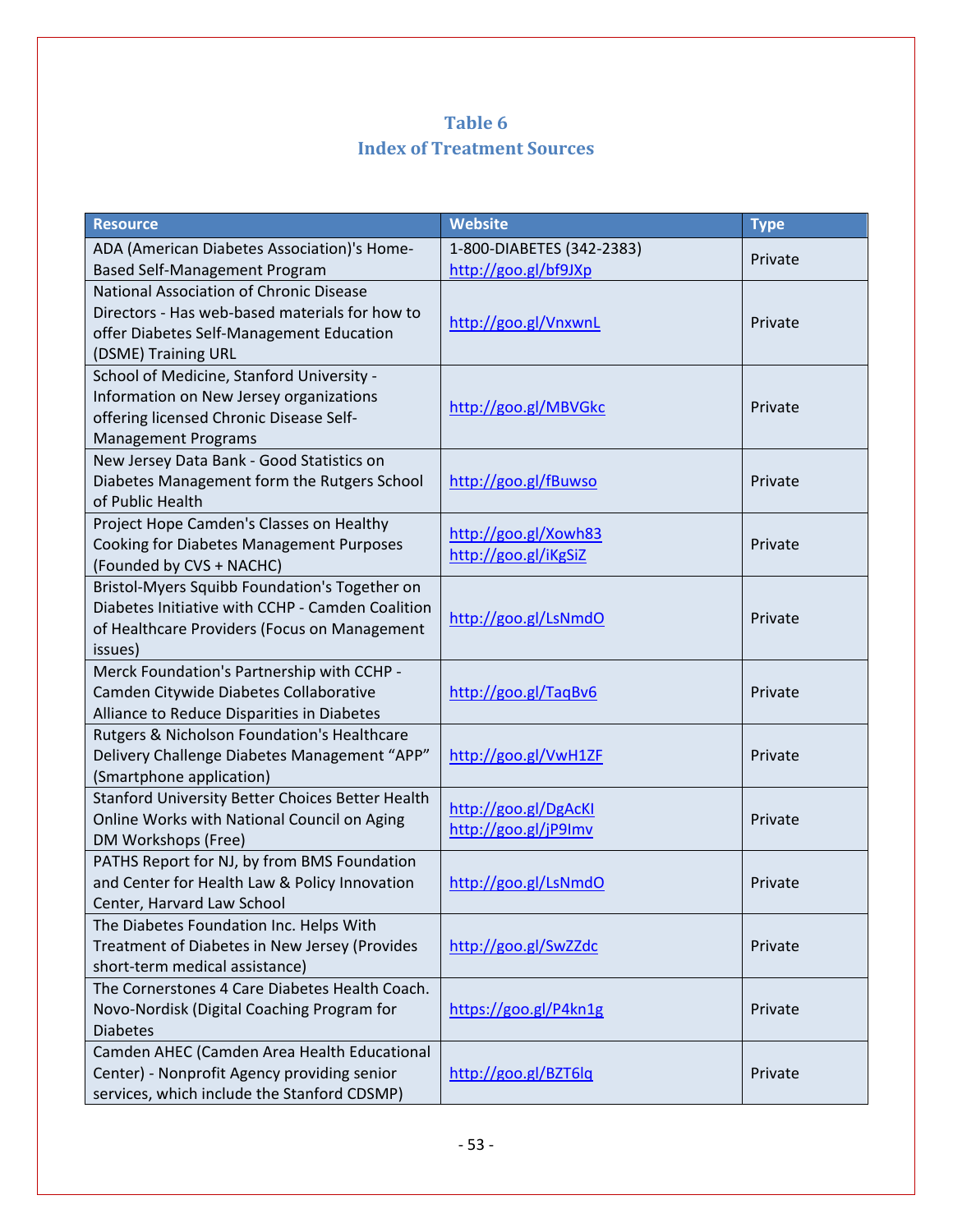| Shore AHEC, serves: Atlantic, Cape May and<br>Ocean Counties (Now called New Jersey AHEC) | http://goo.gl/pdmtl2  | Private            |
|-------------------------------------------------------------------------------------------|-----------------------|--------------------|
| Garden AHEC, serves: Cumberland, Gloucester                                               |                       |                    |
| and Salem Counties (Part of INSPIRA Health)                                               | http://goo.gl/y1wpaq  | Private            |
| (Classes on Obesity & Diabetes Management)                                                |                       |                    |
| American Association of Diabetes Educators                                                |                       |                    |
| <b>Accredited Diabetes Education Programs</b>                                             | http://goo.gl/xfGLwA  | Private            |
| <b>INSPIRA Health Network's Diabetes Education</b>                                        |                       |                    |
| Classes at the following counties: Elmer,                                                 | http://goo.gl/TpG7va  | <b>Health Care</b> |
| Woodbury and Vineland. (Focus on Diabetes                                                 |                       | System             |
| Self-Management)                                                                          |                       |                    |
| <b>INSPIRA Health Network's Diabetes in Pregnancy</b>                                     | http://goo.gl/AGyZTX  | <b>Health Care</b> |
| Program                                                                                   |                       | System             |
| <b>INSPIRA Health Network's One-on-One Small</b>                                          | https://goo.gl/l03k7q | <b>Health Care</b> |
| <b>Groups Programs</b>                                                                    |                       | System             |
| AtlantiCare Health System - Offers "TEAM                                                  |                       | <b>Health Care</b> |
| Diabetes" Classes (Focus on Diabetes                                                      | http://goo.gl/1bX9TF  | System             |
| Management) (Fee based)                                                                   |                       |                    |
| Advocare Publishes Web Page for Diabetes                                                  | http://goo.gl/uyUTUd  | <b>Health Care</b> |
| <b>Management Support Service</b>                                                         |                       | System             |
| Cape Regional Health System, County's Diabetes                                            | http://goo.gl/JRG1cc  | <b>Health Care</b> |
| Control & Management courses                                                              |                       | System             |
| Memorial Hospital of Salem County's Diabetes                                              | http://goo.gl/3Hg0HI  | <b>Health Care</b> |
| Education Program, for diagnosed diabetics                                                |                       | System             |
| Shore Medical Center - DSME, focused on                                                   |                       | <b>Health Care</b> |
| patients with diagnosis, need Physician referral<br>program and fee-based)                | http://goo.gl/Qkzbeu  | System             |
| Kennedy Health System - Diabetes Health Center                                            |                       |                    |
| (Focus on People with Diabetes) (Classes at:                                              | http://goo.gl/86YiEF  | <b>Health Care</b> |
| Cherry Hill, Somerdale and Sewell sites)                                                  |                       | System             |
| Lourdes Health System has both Diabetes Clinic                                            |                       |                    |
| and treatment Center and offers webpage on                                                | http://goo.gl/G8up4C  | <b>Health Care</b> |
| <b>Diabetes Prevention</b>                                                                |                       | System             |
| <b>Cooper University Health Care Diabetes</b>                                             |                       |                    |
| Education Center, DSME (fee-based) (Focuses on                                            | http://goo.gl/IOeojg  | <b>Health Care</b> |
| Management for Diagnosed diabetics)                                                       |                       | System             |
| Deborah Hospital's Joslin Diabetes TEAM (Focus                                            |                       | <b>Health Care</b> |
| on DM & Treatment)                                                                        | http://goo.gl/octl2J  | System             |
| Virtua Health System's Nutrition and Diabetes                                             |                       | <b>Health Care</b> |
| Care (focuses on people with Diabetes)                                                    | https://goo.gl/vUXsUs | System             |
| DSMP Information from NJ Dept. of Health's                                                |                       |                    |
| Division of Aging                                                                         | http://goo.gl/nVRmec  | County             |
| NJ Statute (N.J.S.A. 18A:40-12.11-21 on In-                                               |                       |                    |
| <b>School Services for Diabetic Students</b>                                              | http://goo.gl/Ktg1By  | County             |
| Health Presentations (Salem and Camden                                                    | http://goo.gl/CAu4c2  |                    |
| <b>Counties) Nutrition and Diabetes Management</b>                                        | http://goo.gl/r73NVq  | County             |
| Classes (Camden) Diabetes Treatment (Salem)                                               |                       |                    |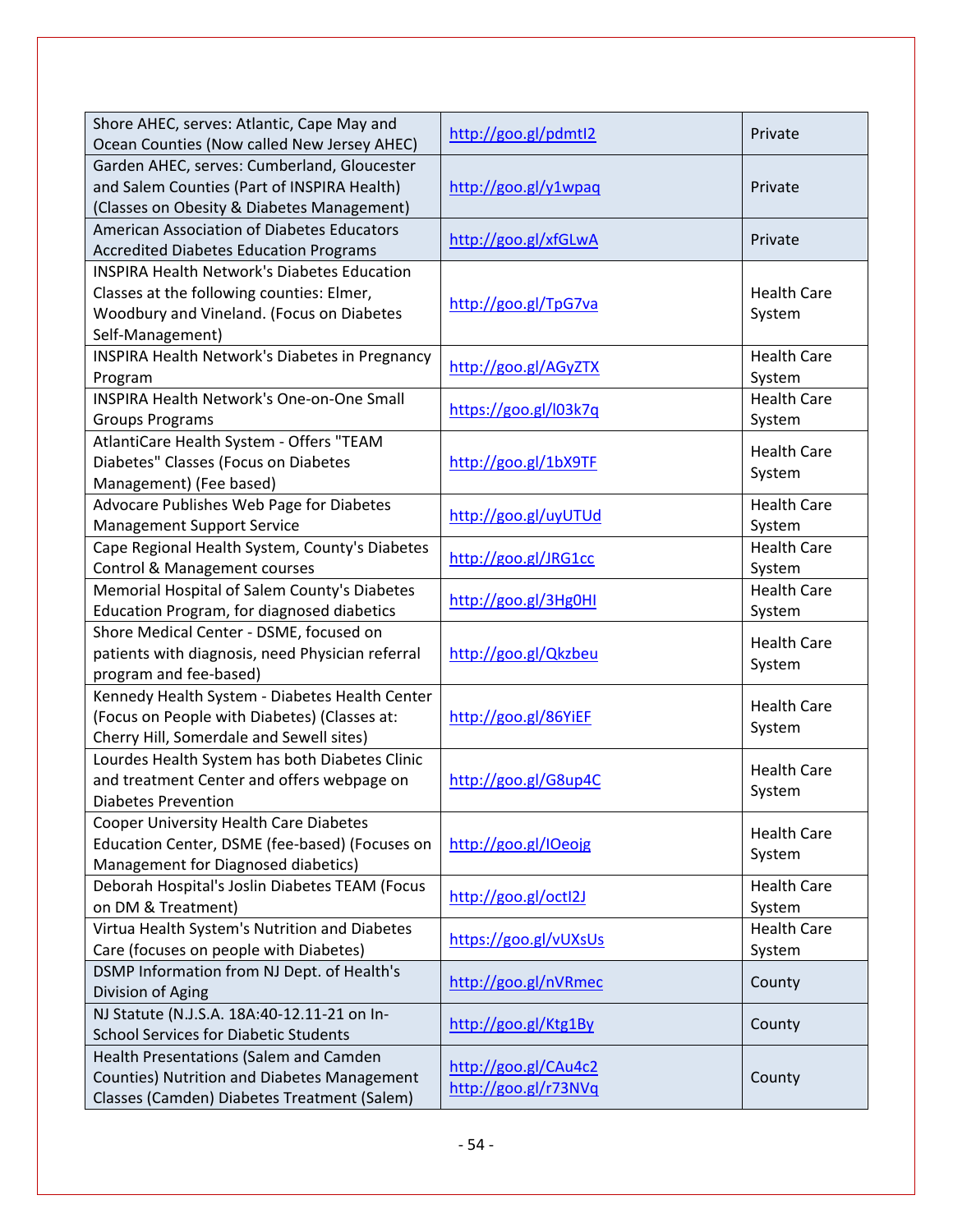| Atlantic County Department of Human Services<br>Web-Based Information on Diabetes Treatment                                                                                       | http://goo.gl/SXzPqC | County  |
|-----------------------------------------------------------------------------------------------------------------------------------------------------------------------------------|----------------------|---------|
| Chronic DSMP (Stanford Model) & DSMP (only<br>DM management focus) Information on<br>Webpage of State of New Jersey Sites in<br><b>Counties Posted</b>                            | http://goo.gl/nVRmec | State   |
| Southern New Jersey Diabetes Outreach and<br>Education Services (DOES) (For Atlantic, Cape<br>May, Cumberland, Salem and Ocean Counties).<br>Partners with Local Organizations    | http://goo.gl/xjCS7J | State   |
| Federally Qualified Health Centers (FQHC) in<br>New Jersey - These provide Diabetes Care and<br><b>Primary Care</b>                                                               | http://goo.gl/Bu4nuw | Federal |
| <b>CMS Quality Improvement Organization's</b><br>Quality Insights & Quality Innovation Network,<br>which offers Diabetes Classes, works in<br>partnership with stakeholders in NJ | http://goo.gl/aOjIND | Federal |
| Project H.O.P.E. Medical Services (Diabetes care<br>for Homeless in Camden (FQHC)                                                                                                 | http://goo.gl/pw14De | Federal |
| National Diabetes Education Program (NDEP)<br>(NIH, CDC, Private Partners) (Has both<br>prevention but more management focus)                                                     | http://goo.gl/IWuXOe | Federal |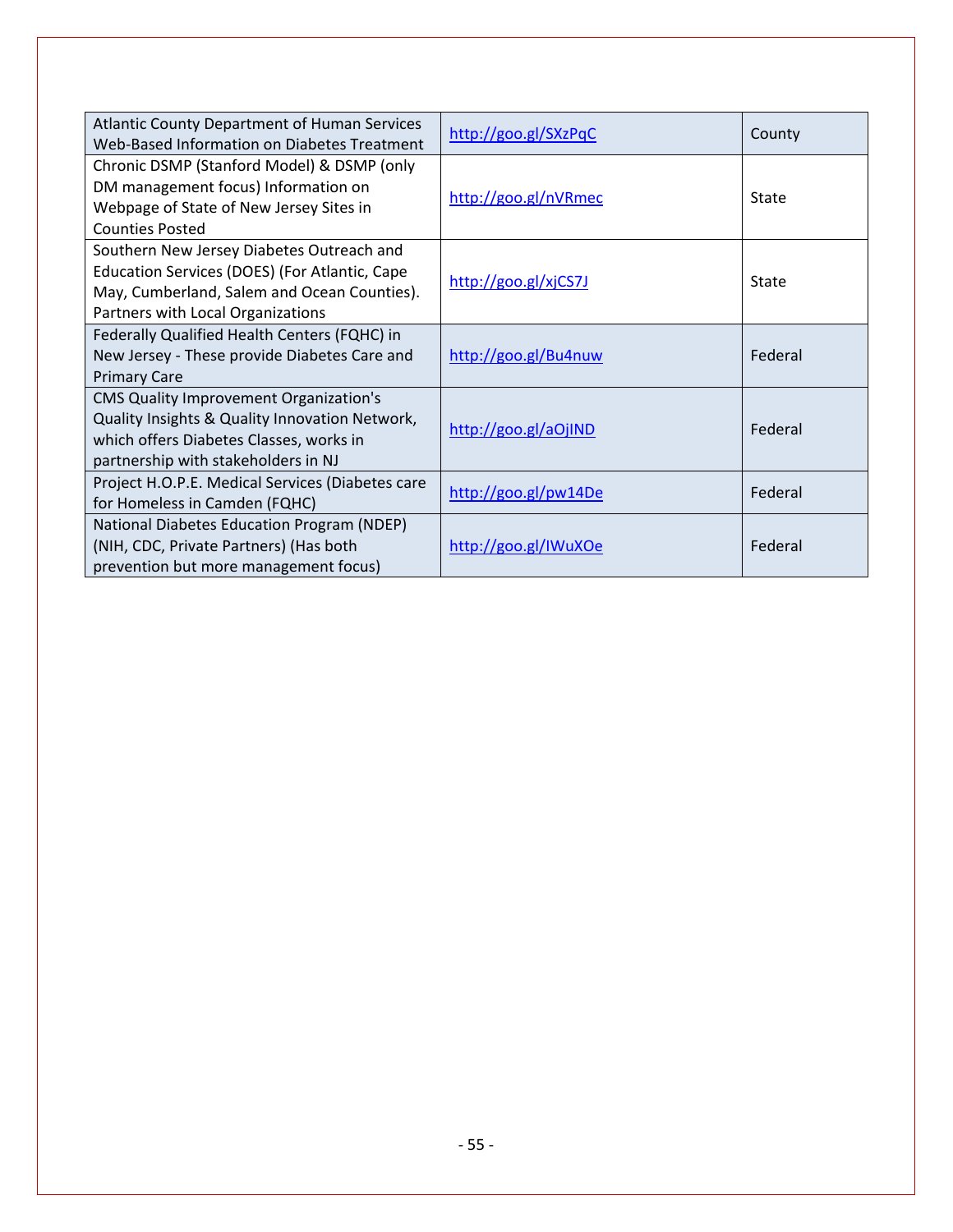#### **Table 7**

#### **Diabetes Prevention and Support Services Survey Responses Summary**

**Five Question Survey: 76 persons invited; 11 responses; 14 % response rate**

#### **1. What Diabetes Prevention services or activities are occurring in these counties? Please specify county if known.**

Burlington-Camden County Regional Chronic Disease Coalition partners with public-private partners for chronic disease self-management (treatment focused [Diabetes Self-Management Education {DSME}]).

Camden County's Health Department; has Diabetes Screenings available through a mobile unit (van).

Hospitals, at county level (within Camden and Burlington) and the Camden Diabetes Coalition provide

management services on diabetes for persons diagnosed with Diabetes; can refer at-risk patients to CamCare.

Cumberland County's YMCA offers free a Diabetes Prevention Program, in collaboration with the Vineland Health Department (program is free currently).

Burlington, Camden, Cumberland Counties – Hospitals offer Diabetes Self-Management (Virtua, Lourdes, Inspira & Cooper). (Diabetes Management focused)

Camden AHEC operates under the Stanford Management Model. A diabetes prevention focused program in development.

Cumberland – Complete Care (Health Network under the Community Health Improvement Program [CHIP]) has a DSME program and does not require diagnosis of Diabetes. They do require a previous diagnosis of Diabetes for the classes that diabetes educators at their facilities may offer, as well as for coordinating classes on locations outside of. The individual has to be one of their own in order for them to be able to work the case. They do provide screenings, but they have to come accompanied by a referral from the primary care provider.

Several Hospitals across the counties run diabetes management programs; Not sure about prevention per se

#### **2. What Diabetes Prevention services or activities would you like to see in these counties?**

Collaboration of community agencies with Primary Care Practices and providers, could refer patients with, or atrisk for, Diabetes to education programs.

Increased activities for Diabetes Prevention run through health ministries in churches.

Use of current pre-hospital paramedic care providers to engage diabetic patients and those with pre-diabetes with frequent hospital admissions for health promotion/disease prevention interventions.

Need more classes across the seven counties for intensive diabetes prevention (*almost non-existent*) and diabetes management (still necessary, as we cannot leave those already suffering from it out in the cold).

More available "Healthy Living" type programs (walking programs |safe walking activities)

More available and affordable nutrition counseling rewards for primary care physicians

Free YMCA Diabetes Prevention Programs across all the seven counties of SJ, using the CDC Diabetes Prevention Program approach.

Development of Mobile Programs taken to High-Risk Communities for diabetes prevention

Free Apps for Phones; Could be effective if used well.

More use of Stanford/YMCA program and modeling of said programs with a Bilingual approach for minority communities, which are abundant within SJ.

Increased Diabetes screenings at schools, food pantries, soup kitchens and places of employment.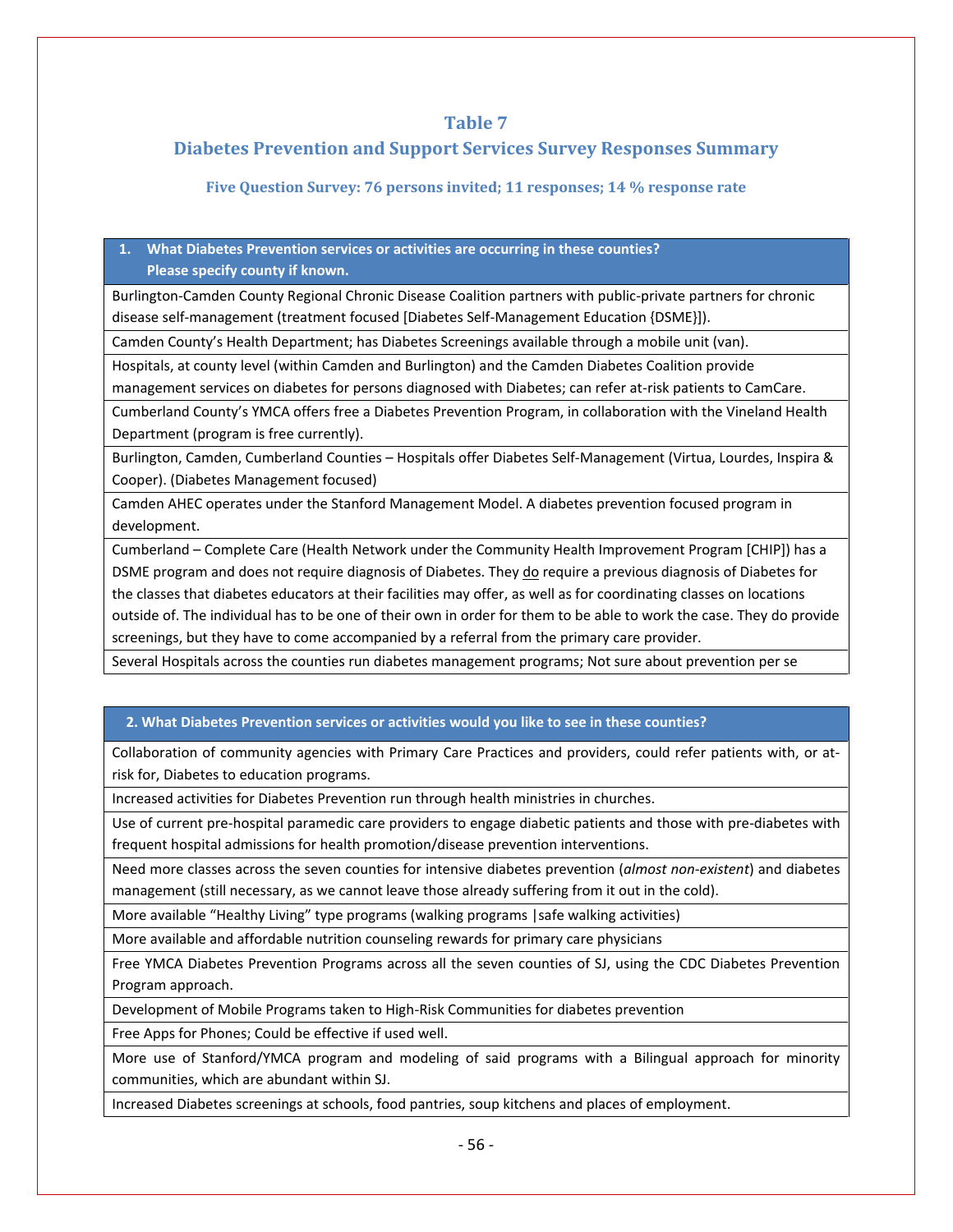#### **3. What Diabetes Prevention services or activities would you like to see in these counties?**

Collaboration of community agencies with Primary Care Practices and providers, could refer patients with, or atrisk for, Diabetes to education programs.

Increased activities for Diabetes Prevention run through health ministries in churches.

Use of current pre-hospital paramedic care providers to engage diabetic patients and those with pre-diabetes with frequent hospital admissions for health promotion/disease prevention interventions.

Need more classes across the seven counties for intensive diabetes prevention (*almost non-existent*) and diabetes management (still necessary, as we cannot leave those already suffering from it out in the cold).

More available "Healthy Living" type programs (walking programs |safe walking activities)

More available and affordable nutrition counseling rewards for primary care physicians

Free YMCA Diabetes Prevention Programs across all the seven counties of SJ, using the CDC Diabetes Prevention Program approach.

Development of Mobile Programs taken to High-Risk Communities for diabetes prevention

Free Apps for Phones; Could be effective if used well.

More use of Stanford/YMCA program and modeling of said programs with a Bilingual approach for minority communities, which are abundant within SJ.

Increased Diabetes screenings at schools, food pantries, soup kitchens and places of employment.

**4. What are some factors or activities that are occurring that are helping prevent Diabetes? Please be specific and name the county, if possible.**

BCCRCDC has programs somewhat pertaining to Diabetes which tackle Obesity control specifically.

Camden County has classes on healthy food preparation and healthy eating offered by Food Bank, Campbell Soup and Rutgers Extension Service. Universities and Colleges should require students to take courses like this, which would hopefully allow what is learned to be passed onto others. The campus I attended back home required a similar course on proper food preparation to guarantee the safety and well-being of the community if you were a member of a student organization.

Camden County has a Planet Fitness with inexpensive monthly memberships. Which is not accessible to those who live in the city or north of the county, as it is located in the south of and closer to Gloucester Co.

Cumberland Co. – Vineland Health Dept. and CCYMCA has a grant from the CDC; Program to target physical activity and healthy eating in the hopes of increasing it.

Cumberland Co. has the STEPS (Success Through Exercise, Physical Fitness and Sharing Information) Program. Some Hospitals have sponsored weight management programs.

All counties have EDNEP and SNAP-Ed programs, with nutrition and healthy eating classes.

Food Bank of SJ provides healthy cooking/food shopping classes for adults/children in Camden Co. Gloucester Co. Burlington Co. and Salem Co.

Nutrition Education offered as a form of diabetes prevention in Burlington, Camden, Gloucester and Salem counties from Food Trust and Rutgers SNAP-Ed.

YMCA of Burlington and Camden Counties have designated programs for physical activity.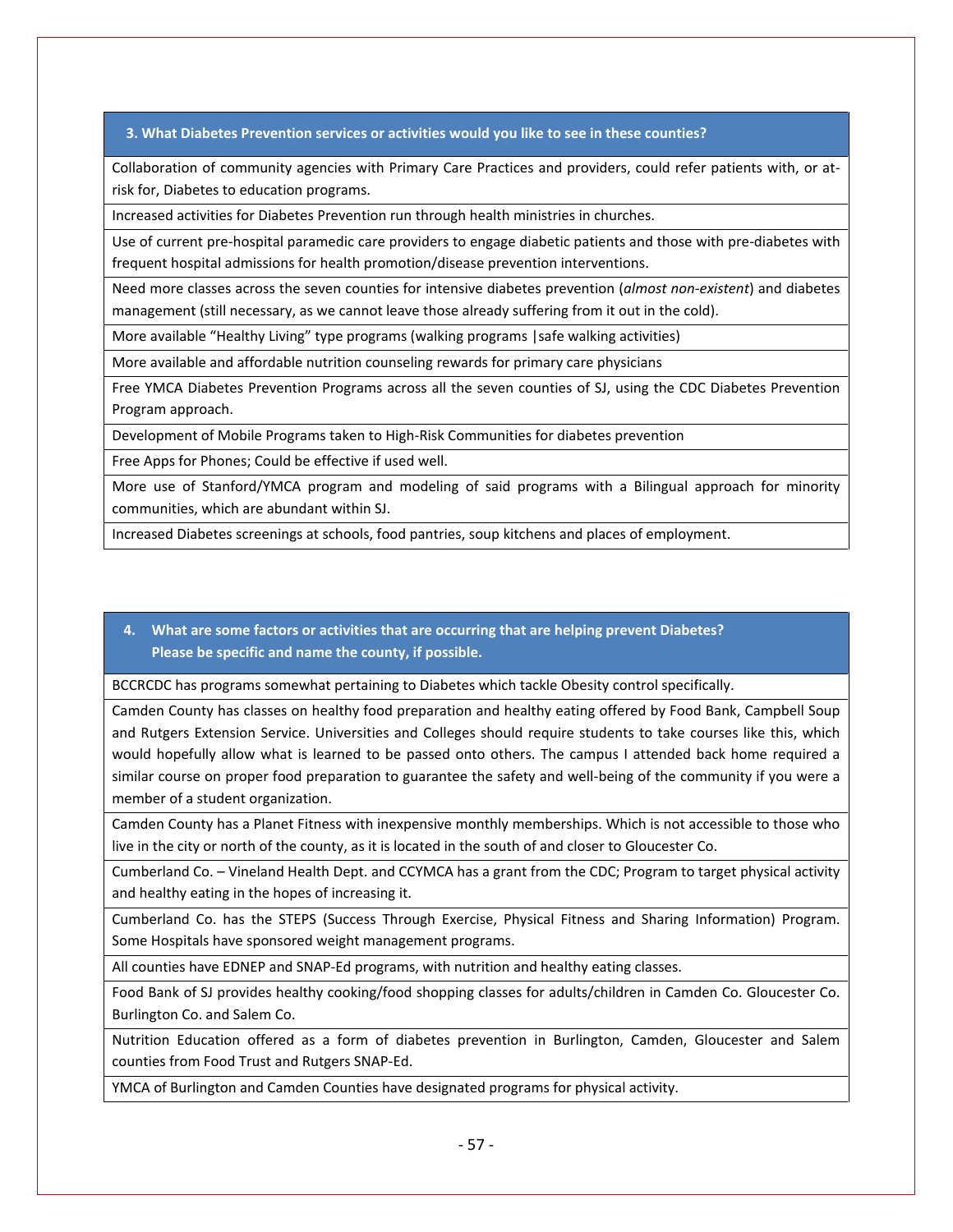#### **5. In your opinion, what are the greatest challenges you see to Diabetes Prevention in these counties and/or South Jersey?**

A perceived (or real) sense of competition among organizations affects Public Health initiatives and their cohesive ability to prevent diabetes.

Convincing people that Diabetes Mellitus is a serious illness with long-term consequences.

Some places are food deserts and the only real access to food comes in the form of highly sweetened, salted and processed food.

Cultural resistance to changing eating habits, which is mostly impacted by the lack of fresh produce or availability of healthier options for the particular traditional lifestyle mentioned above.

For low-income families and senior citizens, it is hard to lead healthy lifestyles as their funds are usually restrained by the day-to-day struggle for survival. Social inequity in an economy that is still facing challenges from every angle keeps them from really developing different behaviors. Vouchers for farmer markets are in short supply.

Insufficient private investment buy-in and funding.

Inability of general public, private developers, and public administrators to see real cost savings impact of prevention measures.

Greatest challenge in South Jersey is obesity rates: i.e., Cumberland Co. dead last in County Health Rankings.

Lack of safe outdoor space (parks, sidewalks, walking trails, etc.)

Too easy to access fast food, but not supermarkets in Camden.

Lack of health education and resources for under and uninsured populations (especially undocumented).

Need increased coordination of services and working cooperativity across counties. There is a lot of repetition and redundancy. Should be a united front. [The United Counties of Southern New Jersey or United Cohort of Public Agencies and Private Entities Against Diabetes of Southern New Jersey (Needs to be worked out, but there is dire need for a southern block for action,, discussion, collaboration, lobbying and negotiation}]

National insurance system for preventive services.

Inadequate public transportation and transformation.

Low literacy | low health literacy.

Poor self-care habits.

Food companies continue to "invent" unhealthy patterns continuously.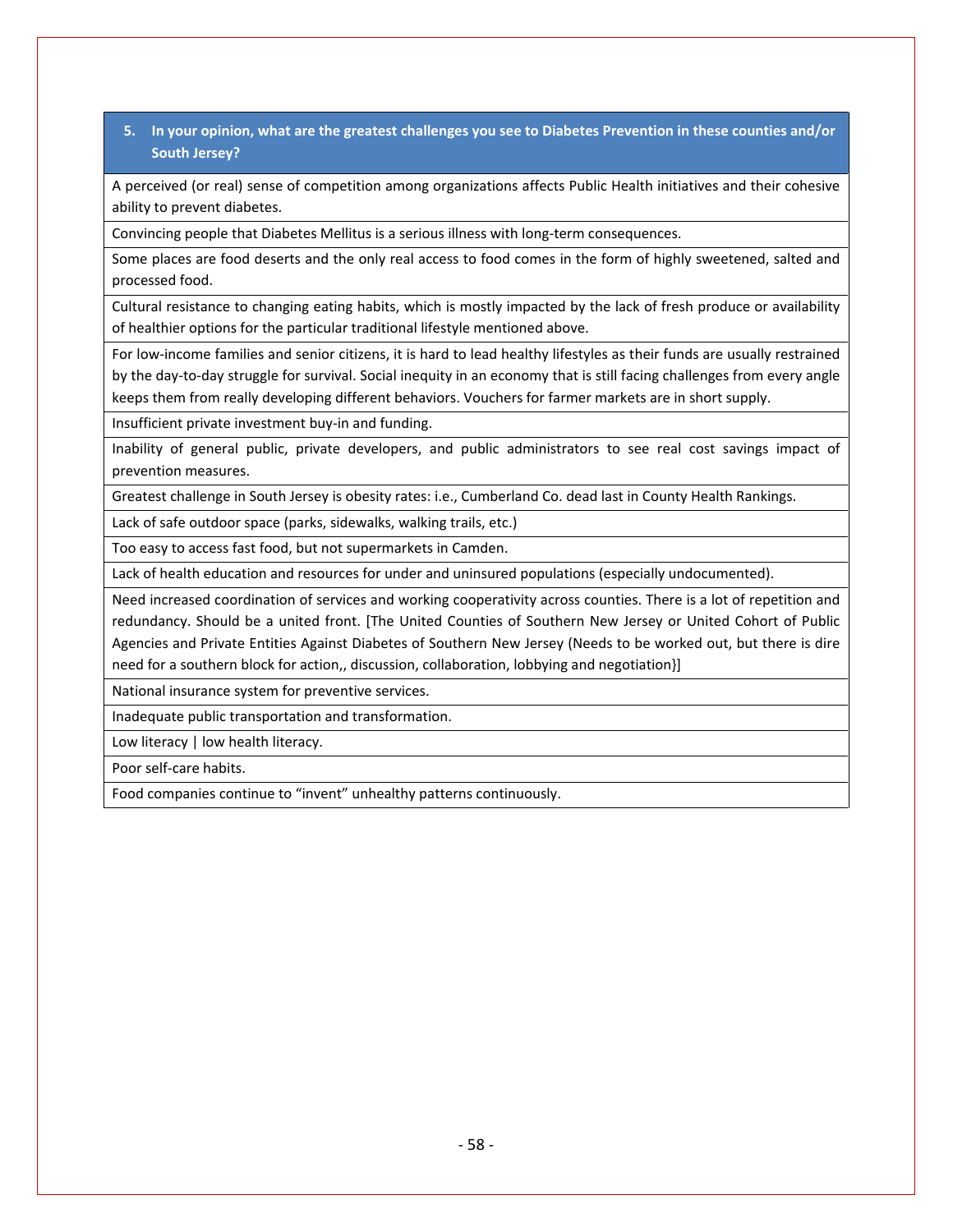**6. Please offer suggestions for improving current deficiencies or situations where diabetes prevention services are lacking.**

Would like a diabetes summit for multiple Southern New Jersey Counties. (Cohesive Regional Coalitions)

Recommend two or three summits to include all seven counties, so as to have tangible goals and deliverables.

Engage primary care providers, businesses, communities and faith-based organizations.

Engage schools.

Have primary care providers and public health talk to each other.

Mount a marketing campaign, making everyone aware of diabetes prevention, treatment and maintenance.

Convince primary care doctors to routinely educate about diabetes prevention and to refer to support programs (but need to increase the support programs).

Incentivizing corner stores and bodegas to increase healthy foods offering, as well as farmers/orchards to bring Jersey Fresh into cities and provide reasonable prices. They receive tax breaks and incentives, after all.

Incorporate health and wellness principles into construction of affordable housing projects.

Need more registered dietitians (e.g., as promoted by ShopRite) to help in better food shopping.

Create a coalition of existing organizations and services, to provide coordination in the hopes of reducing duplicity.

Obtain reimbursement for regional coalitions to promote sustainability.

Provide free programs (DSME) that are geographically diverse and disperse, to avoid travel issues.

Create mobile resources that can reach populations in more suburban and rural areas.

Market prevention services so people know about them.

Incentivize to refer patients to existing services.

There has to be more access to healthier sources. Incentivizing sustainable, organic and local, urban agriculture operations/hubs/markets could be one solution to mitigate the rising Diabetes crisis in this southern region of the Garden State. There needs to be ample access to healthier and fresh, nutrient-rich foods.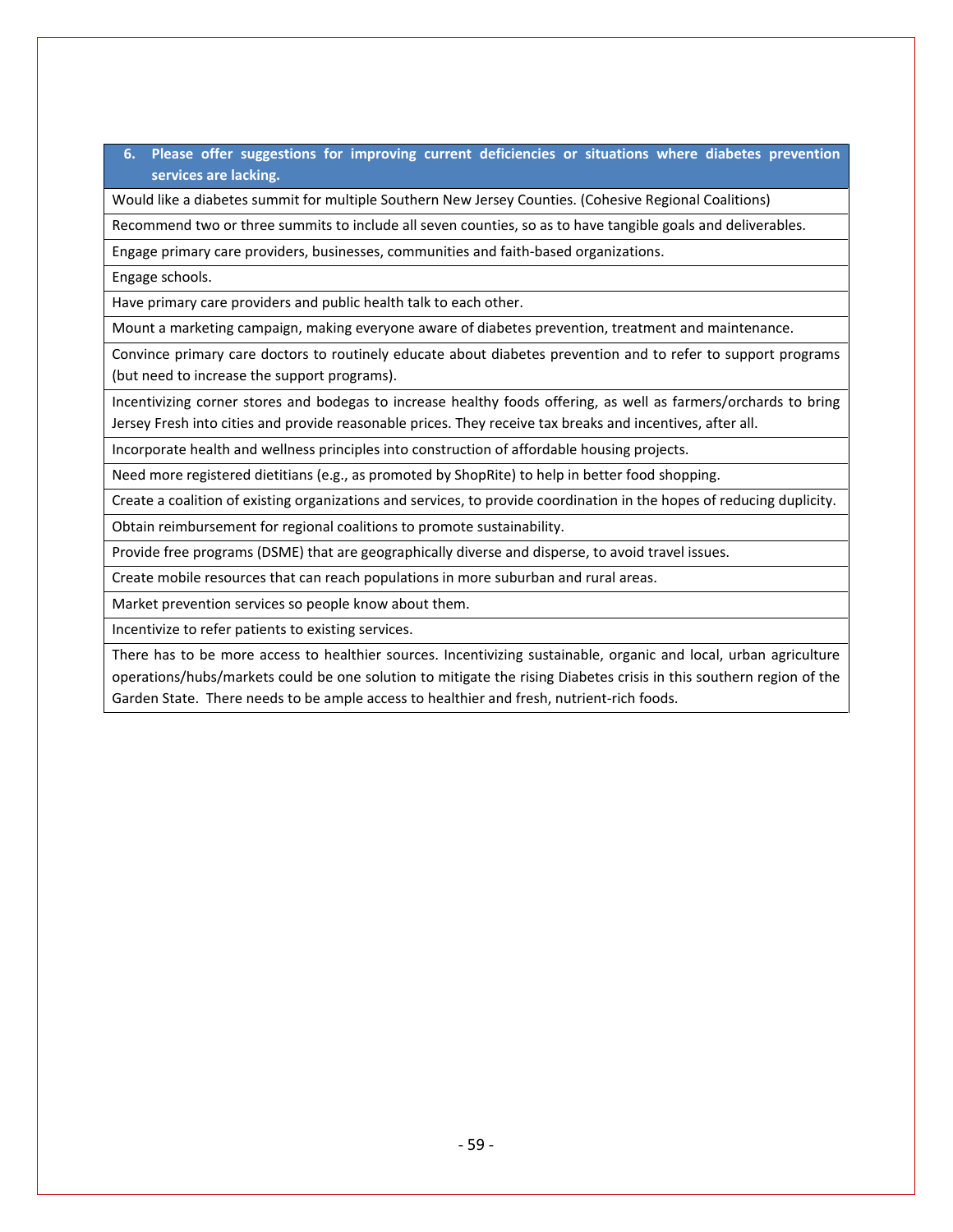#### **Table 8**

# **Federally Qualified Health Centers in South Jersey (FQHCs) April 2016**

**NJ Department of Health (http://web.doh.state.nj.us/apps2/fhs/cphc/cphcSearch.aspx)**

| <b>Resource</b>                                      | <b>Address</b>                                           | <b>County</b> |  |
|------------------------------------------------------|----------------------------------------------------------|---------------|--|
| <b>AtlantiCare Health Services</b>                   | 2009 Bacharach Blvd.                                     | Atlantic      |  |
|                                                      | Atlantic City, NJ 08401                                  |               |  |
|                                                      | 1401 Atlantic Avenue                                     |               |  |
| <b>AtlantiCare Health Services</b>                   | <b>Suite 2600</b>                                        | Atlantic      |  |
|                                                      | Atlantic City, NJ 08401                                  |               |  |
| Southern Jersey Family Medical Center -              | 1125 Atlantic Avenue                                     | Atlantic      |  |
| Women's & Children's Pavilion                        | Atlantic City, NJ 08041                                  |               |  |
| Southern Jersey Family Medical Centers               | 860 S. White Horse Pike - Bldg. A<br>Hammonton, NJ 08037 | Atlantic      |  |
| Southern Jersey Family Medical Centers -             | 1301 Atlantic Avenue                                     |               |  |
| <b>Atlantic City Center</b>                          | Atlantic City, NJ 08401                                  | Atlantic      |  |
| Southern Jersey Family Medical Centers -             | 932 South Main Street                                    |               |  |
| Pleasantville Center                                 | Pleasantville, NJ 08232                                  | Atlantic      |  |
| Southern Jersey Family Medical Centers - The         | 860 S. White Horse Pike, Bldg. A                         |               |  |
| <b>Mobile Medic</b>                                  | Hammonton, NJ 08037                                      | Atlantic      |  |
| Southern Jersey Family Medical Center - New          | 600 Pemberton/Browns Mills Road                          |               |  |
| Lisbon Center                                        | Pemberton, NJ 08068                                      | Burlington    |  |
|                                                      | 651 High Street                                          |               |  |
| Southern Jersey Family Medical Centers               | Burlington City, NJ 08016                                | Burlington    |  |
| Southern Jersey Family Medical Centers - The         | 600 Pemberton/Browns Mills Rd.                           |               |  |
| Mobile Medic for Mt. Holly                           | Pemberton, NJ 08068                                      | Burlington    |  |
|                                                      | 121 Whitehorse Pike                                      | Camden        |  |
| <b>CAMcare Health Corporation - Clementon Office</b> | Clementon, NJ 08021                                      |               |  |
| <b>CAMcare Health Corporation - East Office</b>      | 2610 Federal Street                                      | Camden        |  |
|                                                      | Camden, NJ 08105                                         |               |  |
| <b>CAMcare Health Corporation - Gateway Health</b>   | 817 Federal Street, Suite 300                            | Camden        |  |
| Center                                               | Camden, NJ 08103-1539                                    |               |  |
| CAMcare Health Corporation - North Office            | 6th and Erie Streets                                     | Camden        |  |
|                                                      | Camden, NJ 08102-1820                                    |               |  |
| CAMcare Health Corporation - Odessa Polk             | 813 Ferry Ave                                            | Camden        |  |
| Jones Health Center                                  | Camden, NJ 08105                                         |               |  |
| <b>CAMcare Health Corporation - South Office</b>     | 8th and Carl Miller Blvd                                 | Camden        |  |
|                                                      | Camden, NJ 08103-1025                                    |               |  |
| Project H.O.P.E. - West Street Health Center         | 519-525 West Street                                      | Camden        |  |
|                                                      | Camden, NJ 08103                                         |               |  |
| CompleteCare Health Network - CompleteCare           | 3 Broadway                                               | Cape May      |  |
| <b>Medical &amp; Dental Professionals</b>            | Cape May Court House, NJ 08210                           |               |  |
| CompleteCare Health Network - RiteCare               | 1700 New Jersey 47                                       | Cape May      |  |
|                                                      | Rio Grande, NJ 08242                                     |               |  |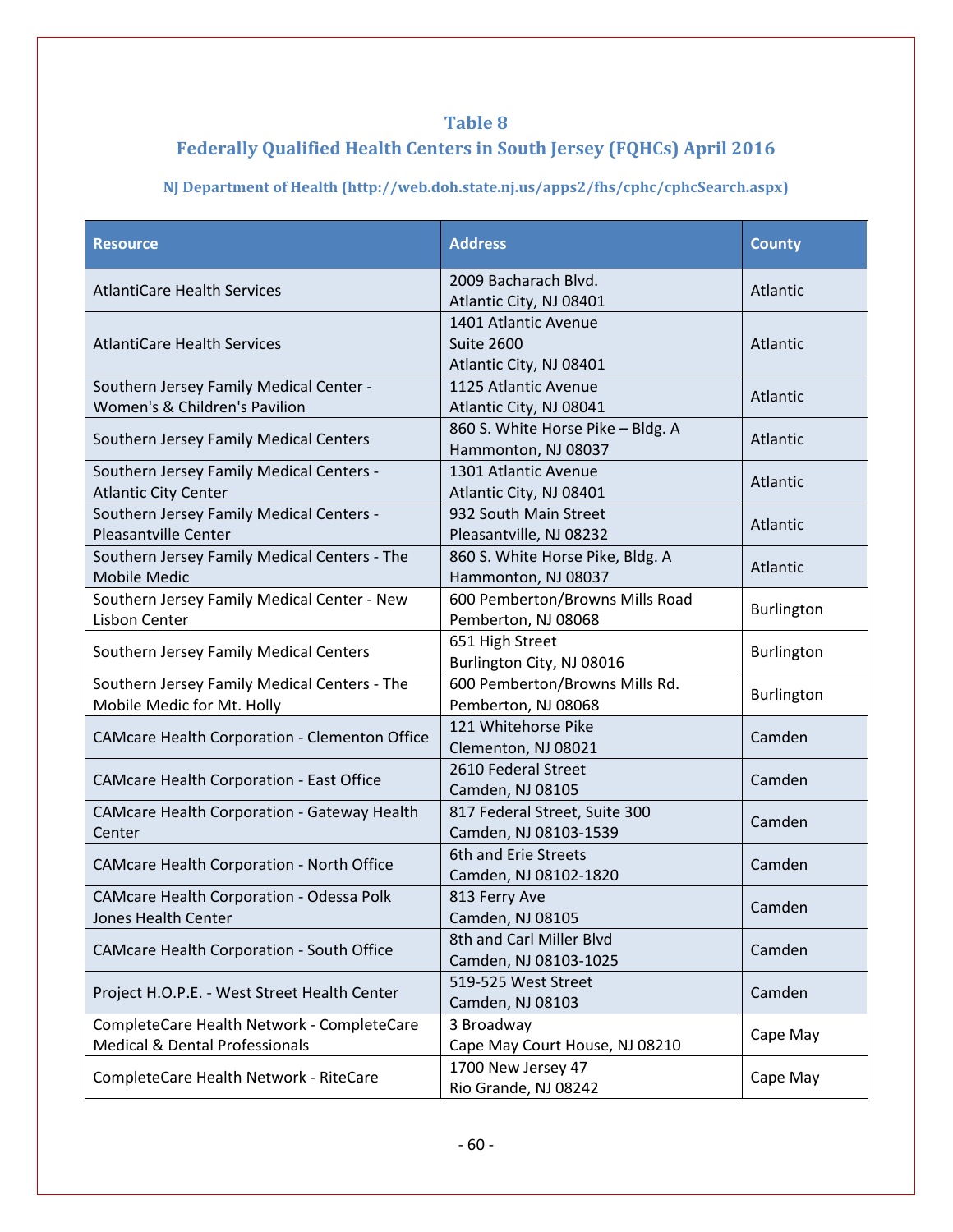| CompleteCare Health Network - Wildwood Crest   | 3700 New Jersey Avenue     | Cape May   |
|------------------------------------------------|----------------------------|------------|
| <b>Community Health Center</b>                 | Wildwood Crest, NJ 08260   |            |
|                                                | 105 Manheim Avenue         | Cumberland |
| CompleteCare Health Network                    | Bridgeton, NJ 08302        |            |
|                                                | 785 W Sherman Avenue       | Cumberland |
| CompleteCare Health Network                    | Vineland, NJ 08360         |            |
| CompleteCare Health Network - Bridgeton        | 265 Irving Avenue          |            |
| Family and Youth Health and Fitness Center     | Bridgeton, NJ 08302        | Cumberland |
| CompleteCare Health Network - Bridgeton High   | 111 N. West Ave.           | Cumberland |
| School                                         | Bridgeton, NJ 08302        |            |
|                                                | 251W. Broad Street         |            |
| CompleteCare Health Network - Broad Street     | Bridgeton, NJ 08302        | Cumberland |
| School                                         |                            |            |
| CompleteCare Health Network - Cohansey         | 70 Cohansey Street         |            |
| <b>Medical Center</b>                          | Bridgeton, NJ 08302        | Cumberland |
| CompleteCare Health Network - Community        | 1255 West Landis Ave.      |            |
| <b>Health Care-Rite Care</b>                   | Vineland, NJ 08360         | Cumberland |
| CompleteCare Health Network - Deerfield        | 1000 North Pearl St.       | Cumberland |
| <b>Community Health Center</b>                 | Bridgeton, NJ 0830         |            |
| CompleteCare Health Network - Millville        | 1200 N. High Street        | Cumberland |
| <b>Community Health Center</b>                 | Millville, NJ 08332        |            |
| CompleteCare Health Network - Upper Deerfield  | 1369 Highway 77            | Cumberland |
| School                                         | Seabrook, NJ 08302         |            |
| CompleteCare Health Network - Vineland         | 484 South Brewster Rd      | Cumberland |
| OB/GYN Professional Assoc.                     | Vineland, NJ 08360         |            |
|                                                | 1315 North Delaware Street | Gloucester |
| CAMcare Health Corporation - Paulsboro Office  | Paulsboro, NJ 08066        |            |
| CompleteCare Health Network - CompleteCare     | 75 West Red Bank Ave.      | Gloucester |
| Family Medicine Center in Woodbury             | Woodbury, NJ 08096         |            |
| CompleteCare Health Network - Glassboro        | 335 N. Delsea Drive        | Gloucester |
| <b>Community Health Center</b>                 | Glassboro, NJ 08028        |            |
| Southern Jersey Family Medical Centers - Salem | 238 East Broadway          | Salem      |
| Center                                         | Salem, NJ 08079            |            |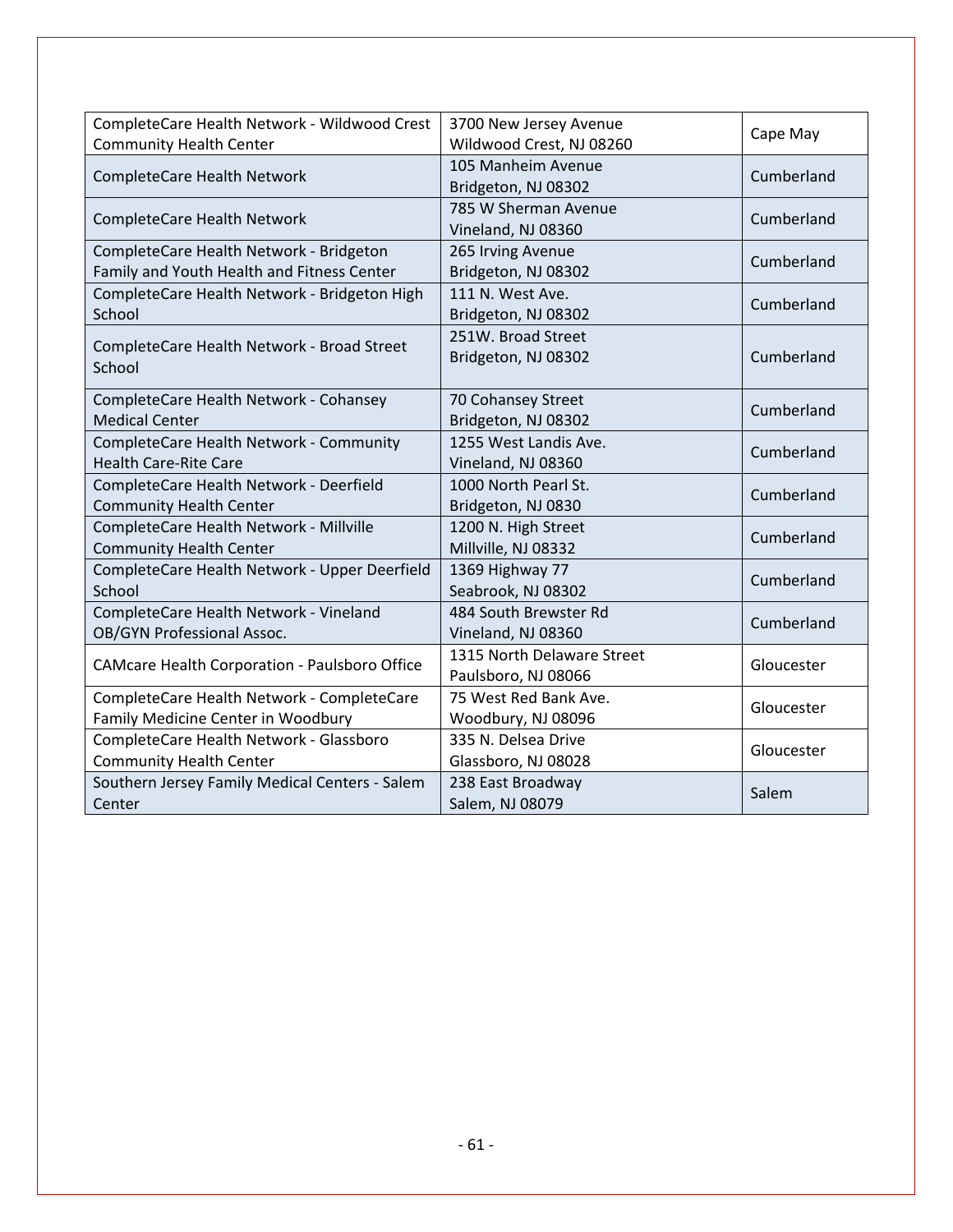# **Table 9 Patient Centered Medical Homes in New Jersey**

#### **New Jersey Primary Care Association Website & Home Websites for each Health Center**

| <b>Address</b><br><b>County</b><br><b>Resource</b>                                                             |  |
|----------------------------------------------------------------------------------------------------------------|--|
| AtlantiCare Regional Medical Center                                                                            |  |
| 1925 Pacific Avenue<br>Atlantic<br>AtlantiCare Health Services NCQA PCMH                                       |  |
| Atlantic City, NJ 08401                                                                                        |  |
| 353 12th Street South<br>AtlantiCare Health Services NCQA PCMH<br>Atlantic                                     |  |
| Brigantine, NJ 08203                                                                                           |  |
| <b>HealthPlex</b>                                                                                              |  |
| Atlantic<br>AtlantiCare Health Services NCQA PCMH<br>1401 Atlantic Avenue                                      |  |
| Atlantic City, NJ 08401                                                                                        |  |
| <b>AtlantiCare Health Park</b>                                                                                 |  |
| 2500 English Creek Avenue<br>Atlantic<br>AtlantiCare Health Services NCQA PCMH                                 |  |
| Building 900, Suite 910                                                                                        |  |
| Egg Harbor Township, NJ 08234                                                                                  |  |
| AtlantiCare Regional Medical Center<br>65 W. Jimmie Leeds Road                                                 |  |
| Atlantic<br>AtlantiCare Health Services NCQA PCMH                                                              |  |
| Pomona, NJ 08240                                                                                               |  |
| AtlantiCare Health Park at Hammonton                                                                           |  |
| 219 N. White Horse Pike<br>Atlantic<br>AtlantiCare Health Services NCQA PCMH                                   |  |
| Hammonton, NJ 08037                                                                                            |  |
| 1601 Tilton Road<br>AtlantiCare Health Services NCQA PCMH<br>Atlantic                                          |  |
| Northfield, NJ 08225<br>443 Shore Rd                                                                           |  |
| Atlantic<br>AtlantiCare Health Services NCQA PCMH<br>Somers Point, NJ 08244                                    |  |
| 6725 Ventnor Avenue                                                                                            |  |
| Atlantic<br>AtlantiCare Health Services NCQA PCMH<br>Ventnor, NJ 08406                                         |  |
|                                                                                                                |  |
| <b>Atlantic City Center</b><br>Southern Jersey Family Medical Center: NCQA<br>1301 Atlantic Avenue<br>Atlantic |  |
| <b>PCMH</b><br>Atlantic City, New Jersey 08401                                                                 |  |
| Women and Children's Health Pavilion                                                                           |  |
| Southern Jersey Family Medical Center: NCQA<br>Atlantic<br>1125 Atlantic Avenue                                |  |
| <b>PCMH</b><br>Atlantic City, New Jersey 08401                                                                 |  |
| <b>Hammonton Medical and Dental Center</b>                                                                     |  |
| Southern Jersey Family Medical Center: NCQA<br><b>Augusta Professional Building</b>                            |  |
| Atlantic<br><b>PCMH</b><br>860 South White Horse Pike                                                          |  |
| Hammonton, New Jersey 08037                                                                                    |  |
| Pleasantville Center                                                                                           |  |
| Southern Jersey Family Medical Center: NCQA<br>932 South Main Street<br>Atlantic                               |  |
| <b>PCMH</b><br>Pleasantville, New Jersey 08232                                                                 |  |
| <b>Burlington City Health Center</b>                                                                           |  |
| Southern Jersey Family Medical Center: NCQA<br>651 High Street<br>Burlington                                   |  |
| <b>PCMH</b><br>Burlington City, NJ 08016                                                                       |  |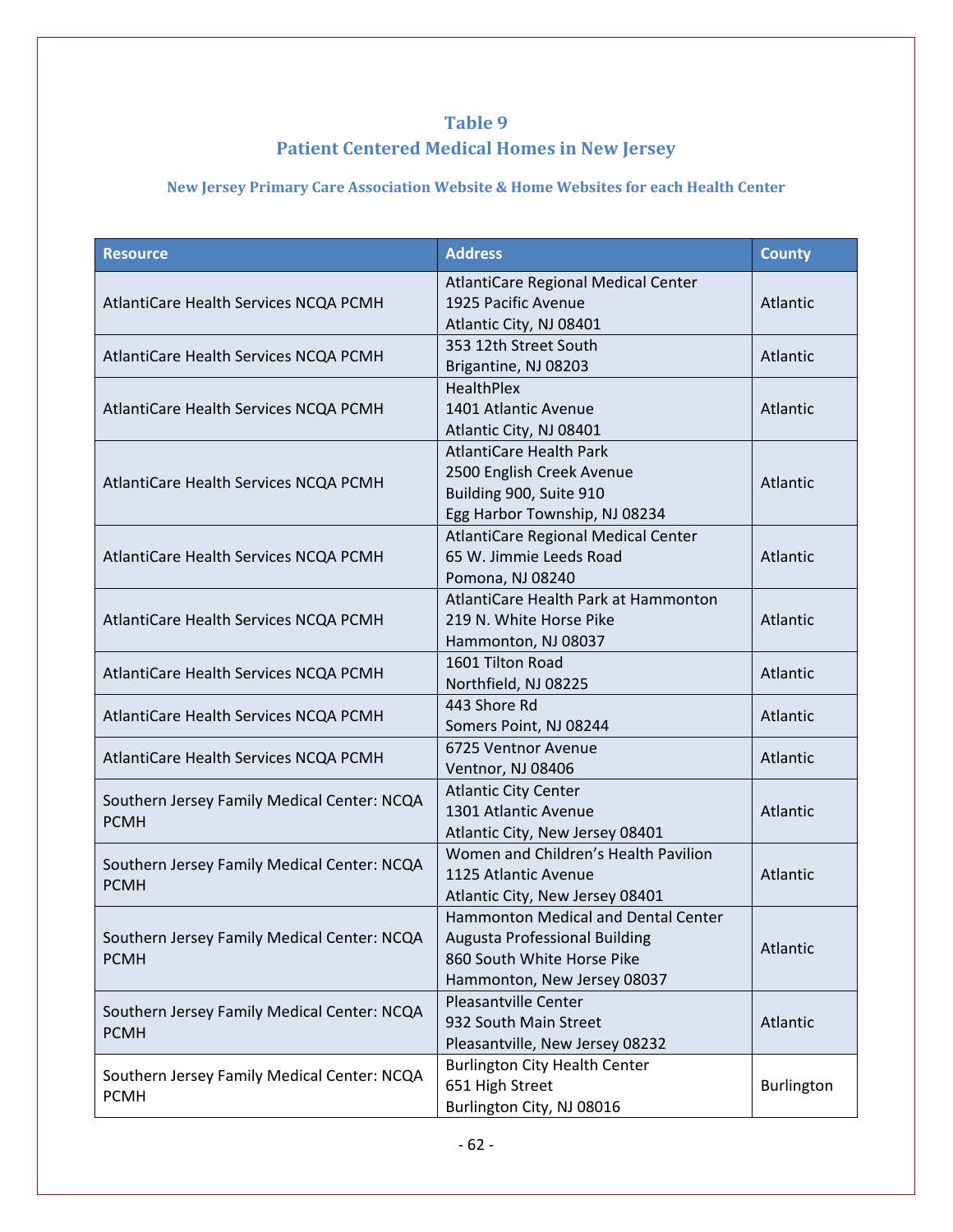| Southern Jersey Family Medical Center: NCQA<br><b>PCMH</b>                               | <b>Buttonwood Medical and Dental Center</b><br>600 Pemberton-Browns Mills Road<br>Pemberton, New Jersey 08064          | Burlington |
|------------------------------------------------------------------------------------------|------------------------------------------------------------------------------------------------------------------------|------------|
| <b>CAMcare Health Corporation: Joint</b><br>Commission Medical Home and NCQA PCMH        | <b>Gateway Health Center</b><br><b>CAMcare Administrative Office</b><br>817 Federal Street<br>Camden, New Jersey 08103 | Camden     |
| <b>CAMcare Health Corporation: Joint</b><br>Commission Medical Home and NCQA PCMH        | North Office<br>6th and Erie Streets<br>Camden, New Jersey 08102                                                       | Camden     |
| <b>CAMcare Health Corporation: Joint</b><br>Commission Medical Home and NCQA PCMH        | <b>East Office</b><br>2610 Federal Street<br>Camden, New Jersey 08105                                                  | Camden     |
| <b>CAMcare Health Corporation: Joint</b><br>Commission Medical Home and NCQA PCMH        | South Office<br>8th and (Van Hook) Carl Miller Blvd.<br>Camden, New Jersey 08103                                       | Camden     |
| <b>CAMcare Health Corporation: Joint</b><br><b>Commission Medical Home and NCQA PCMH</b> | <b>Clementon Office</b><br>121 White Horse Pike<br>Clementon, New Jersey 08021                                         | Camden     |
| <b>CAMcare Health Corporation: Joint</b><br><b>Commission Medical Home and NCQA PCMH</b> | <b>Odessa Paulk-Jones</b><br>813 Ferry Avenue<br>Camden, NJ 08104                                                      | Camden     |
| Project H.O.P.E.: NCQA PCMH                                                              | <b>West Street Health Center</b><br>519-525 West Street<br>Camden, NJ 08103                                            | Camden     |
| AtlantiCare Health Services NCQA PCMH                                                    | 106 South Dennis Road<br>Bldg. 200, Suite 202<br>Cape May Court House, NJ 08210                                        | Cape May   |
| AtlantiCare Health Services NCQA PCMH                                                    | <b>Hope Medical Commons</b><br>210 South Shore Road - Suite 201<br>Marmora, NJ 08223                                   | Cape May   |
| AtlantiCare Health Services NCQA PCMH                                                    | 650 Town Bank Road<br>Cape May, NJ 08204                                                                               | Cape May   |
| AtlantiCare Health Services NCQA PCMH                                                    | 201 West Avenue<br>Ocean City, NJ 08226                                                                                | Cape May   |
| AtlantiCare Health Services NCQA PCMH                                                    | 6410 New Jersey Ave<br>Wildwood Crest, NJ                                                                              | Cape May   |
| CompleteCare Health Network: Joint<br>Commission Medical Home and NCQA PCMH              | <b>CompleteCare Medical Professionals</b><br>3 Broadway<br>Cape May Court House, NJ 08210                              | Cape May   |
| CompleteCare Health Network: Joint<br>Commission Medical Home and NCQA PCMH              | RiteCare - Rio Grande (Inside ShopRite)<br>1700 New Jersey 47<br>Rio Grande, NJ 08242                                  | Cape May   |
| CompleteCare Health Network: Joint<br>Commission Medical Home and NCQA PCMH              | CompleteCare Medical & Dental<br>Professionals - Wildwood<br>3700 New Jersey Avenue<br>Wildwood, NJ 08260              | Cape May   |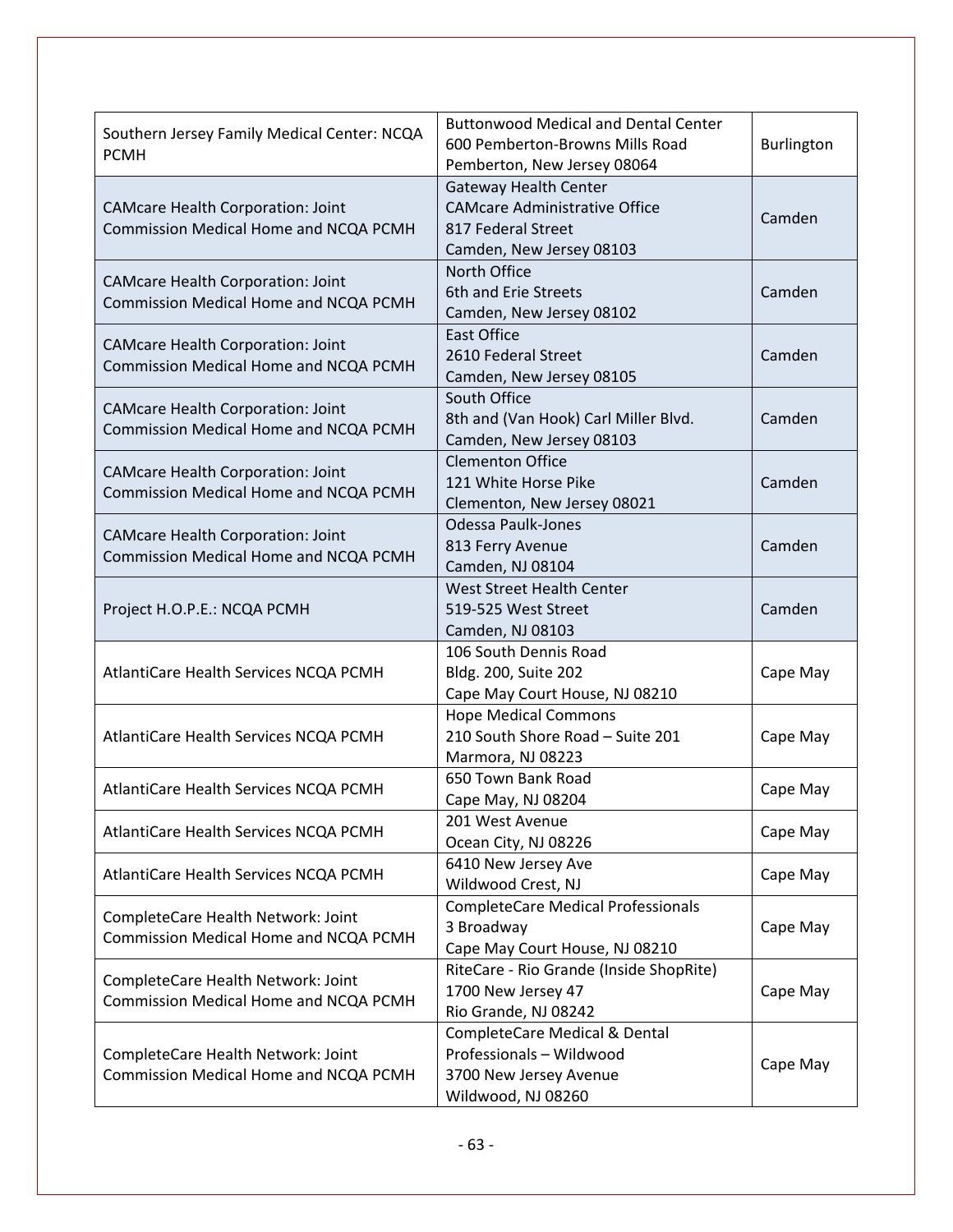| CompleteCare Health Network: Joint<br>Commission Medical Home and NCQA PCMH        | CompleteCare Upper Deerfield Medical<br>Professionals - Seabrook<br>1369 Highway 77<br>Seabrook, NJ 08302                 | Cumberland |
|------------------------------------------------------------------------------------|---------------------------------------------------------------------------------------------------------------------------|------------|
| CompleteCare Health Network: Joint<br><b>Commission Medical Home and NCQA PCMH</b> | RiteCare - Vineland (Inside ShopRite) 1255<br><b>West Landis Avenue</b><br>Vineland, NJ 08360                             | Cumberland |
| CompleteCare Health Network: Joint<br>Commission Medical Home and NCQA PCMH        | CompleteCare Women's Medical<br>Professionals - Vineland<br>484 South Brewster Avenue<br>Vineland, NJ 08361               | Cumberland |
| CompleteCare Health Network: Joint<br>Commission Medical Home and NCQA PCMH        | RiteCare - Upper Deerfield (Inside<br>ShopRite)<br>1000 North Pearl Street<br>Bridgeton, NJ 08302                         | Cumberland |
| CompleteCare Health Network: Joint<br><b>Commission Medical Home and NCQA PCMH</b> | CompleteCare Vineland Health Campus -<br>Vineland<br>785 West Sherman Avenue<br>Vineland, NJ 08360                        | Cumberland |
| CompleteCare Health Network: Joint<br>Commission Medical Home and NCQA PCMH        | CompleteCare Smile Center - Bridgeton<br>105 Manheim Avenue<br>Suite 11<br>Bridgeton, NJ 08302                            | Cumberland |
| CompleteCare Health Network: Joint<br>Commission Medical Home and NCQA PCMH        | <b>CompleteCare Women's Medical</b><br>Professionals - Bridgeton<br>105 Manheim Avenue<br>Ste. 7-9<br>Bridgeton, NJ 08210 | Cumberland |
| CompleteCare Health Network: Joint<br>Commission Medical Home and NCQA PCMH        | CompleteCare Pediatric & Family Medical<br>Professionals - Bridgeton<br>265 Irving Avenue<br>Bridgeton, NJ 08302          | Cumberland |
| CompleteCare Health Network: Joint<br>Commission Medical Home and NCQA PCMH        | CompleteCare Adult & Specialty Medical<br>Professionals - Bridgeton<br>70 Cohansey Street<br>Bridgeton, NJ 08302          | Cumberland |
| CompleteCare Health Network: Joint<br>Commission Medical Home and NCQA PCMH        | CompleteCare Medical & Dental<br>Professionals - Millville<br>1200 North High Street<br>Millville, NJ 08332               | Cumberland |
| <b>CAMcare Health Corporation: Joint</b><br>Commission Medical Home and NCQA PCMH  | Paulsboro Office<br>1315 North Delaware Avenue<br>Paulsboro, NJ 08066                                                     | Gloucester |
| CompleteCare Health Network: Joint<br>Commission Medical Home and NCQA PCMH        | CompleteCare Medical & Dental<br>Professionals - Glassboro<br>335 North Delsea Drive<br>Glassboro, NJ 08028               | Gloucester |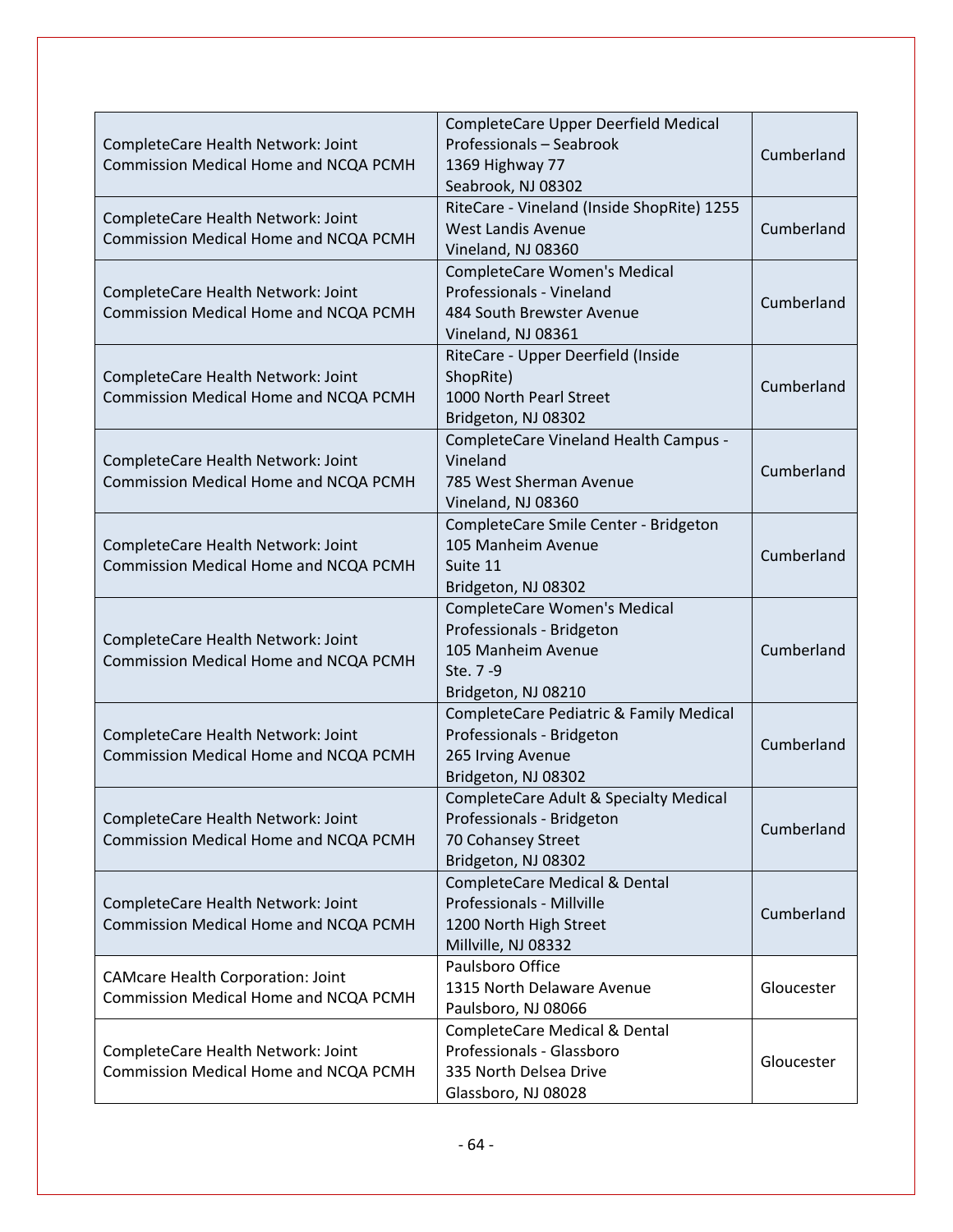| CompleteCare Health Network: Joint<br>Commission Medical Home and NCQA PCMH | CompleteCare Family Medicine Center at<br>Inspira Medical Center<br>75 West Red Bank Avenue<br>Woodbury, NJ 08096 | Gloucester |
|-----------------------------------------------------------------------------|-------------------------------------------------------------------------------------------------------------------|------------|
| AtlantiCare Health Services NCQA PCMH                                       | <b>AlantiCare Home Care</b><br>(888) 569-1000<br>(888) 686-8773<br>(609) 484-7300                                 | N/A        |

*Note - None of the health networks are specific with the indication or use of the words 'Patient Centered Medical Homes'. The public would likely not know this designation unless they first found this terminology on the New Jersey Primary Care Association's materials*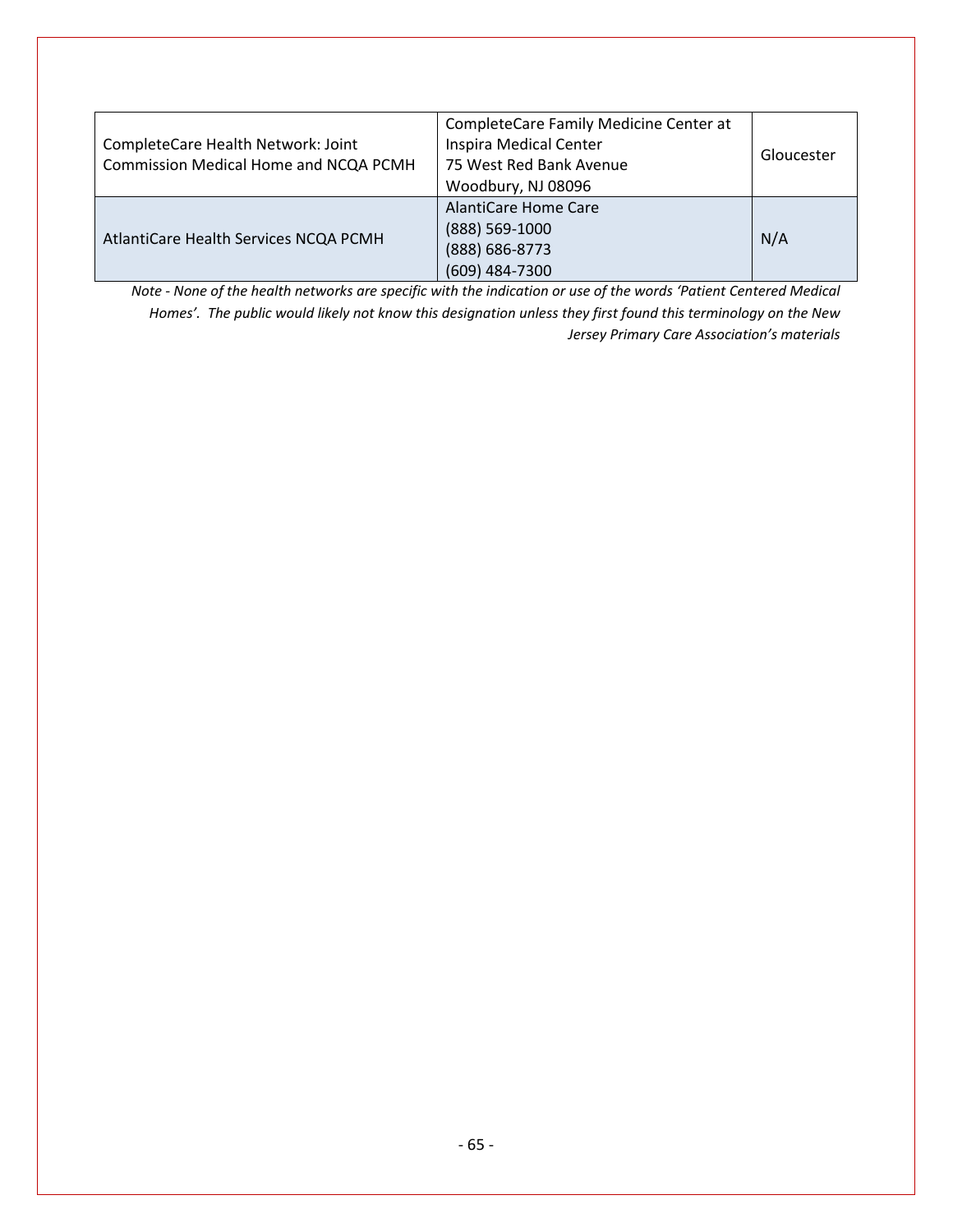# **Table 10 ADA Recognized Programs in South Jersey**

# **American Diabetes Association (http://professional.diabetes.org/erp\_list.aspx)**

| <b>Atlanticare</b>                                   | <b>CamCare Health Corporation</b>                      |
|------------------------------------------------------|--------------------------------------------------------|
| <b>Atlanticare Team Diabetes, AC</b>                 | <b>Diabetes Management Program</b>                     |
| 1401 Atlantic Avenue                                 | 817 Federal Street                                     |
| Atlantic City NJ 08401                               | Camden NJ 08103                                        |
| <b>ABC Diabetes Programs</b>                         | <b>Virtua Center for Nutrition &amp; Diabetes Care</b> |
| <b>Lourdes Medical Center</b>                        | 1000 Atlantic Avenue                                   |
| 1601 Haddon Avenue                                   | Camden, NJ 08104                                       |
| Camden NJ 08103                                      |                                                        |
| <b>Cape Regional Medical Center</b>                  | <b>Cooper University Hospital</b>                      |
| <b>Diabetes Self-Management Education Program</b>    | <b>Center for Health and Wellness</b>                  |
| 2 Stone Harbor Blvd.                                 | 1210 Brace Rd., Suite 101                              |
| Cape May Court House, NJ 08210                       | Cherry Hill, NJ 08034                                  |
| <b>Atlanticare</b>                                   | <b>Atlanticare</b>                                     |
| Alanticare - Team Diabetes - EHT                     | <b>Atlanticare Team Diabetes - Galloway</b>            |
| 2500 English Creek Avenue Building 800               | 310 South Chris Gaupp Drive, Suite 102                 |
| Egg Harbor Township, 08234                           | Galloway, NJ 08205                                     |
| <b>Atlanticare</b>                                   | <b>Virtua</b>                                          |
| <b>Atlanticare Team Diabetes, Hammontown</b>         | <b>Virtua Center for Nutrition &amp; Diabetes Care</b> |
| 120 South White Horse Pike                           | 401 Young Avenue, Suite 305                            |
| Hammontown, NJ 08037                                 | Moorestown, NJ 08057                                   |
| <b>Kennedy Health System</b>                         | <b>Kennedy Health system</b>                           |
| <b>Washington Township</b>                           | Somerdale                                              |
| 445 Hurftville - Crosskeys Rd.                       | 1 Somderdale Square                                    |
| Sewell, NJ 08080                                     | Somerdale, NJ 08083                                    |
| <b>Virtua Health</b>                                 | <b>Atlanticare</b>                                     |
| <b>Virtua Center for Nutrition and Diabetes Care</b> | <b>Atlanticare Team Diabetes, Northfield</b>           |
| 2225 Evesham Rd., Suite 103                          | 1601 Tilton Rd.                                        |
| Voorhees, NJ 08043                                   | Northfield, NJ 08225                                   |
| <b>ABC Diabetes Program</b>                          | Virtua                                                 |
| <b>Memorial Hospital of Salem County</b>             | <b>Virtua Center for Nutrition &amp; Diabetes Care</b> |
| 310 Woodstown Rd.                                    | 239 Hurfville-Cross Keys Rd., Suite 365                |
| Salem, NJ 08079                                      | Sewell, NJ 08080                                       |
| <b>ABC Diabetes Program</b>                          | <b>Inspira Medical Center Woodbury</b>                 |
| <b>Lourdes Health System</b>                         | <b>Diabetes Self-Management Education Program</b>      |
| 218 Sunset Road                                      | 509 North Broad St.                                    |
| Willingboro, NJ 08046                                | Woodbury, NJ 08096                                     |
| Deborah Heart & Lung Center Operated by              |                                                        |
| <b>Deborah Cardiovascular Group</b>                  |                                                        |
| Joslyn Diabetes Center Affiliate at Deborah Heart    |                                                        |
| & Lung                                               |                                                        |
| 212 Trenton Rd.                                      |                                                        |
| Browns Mills, NJ 08015                               |                                                        |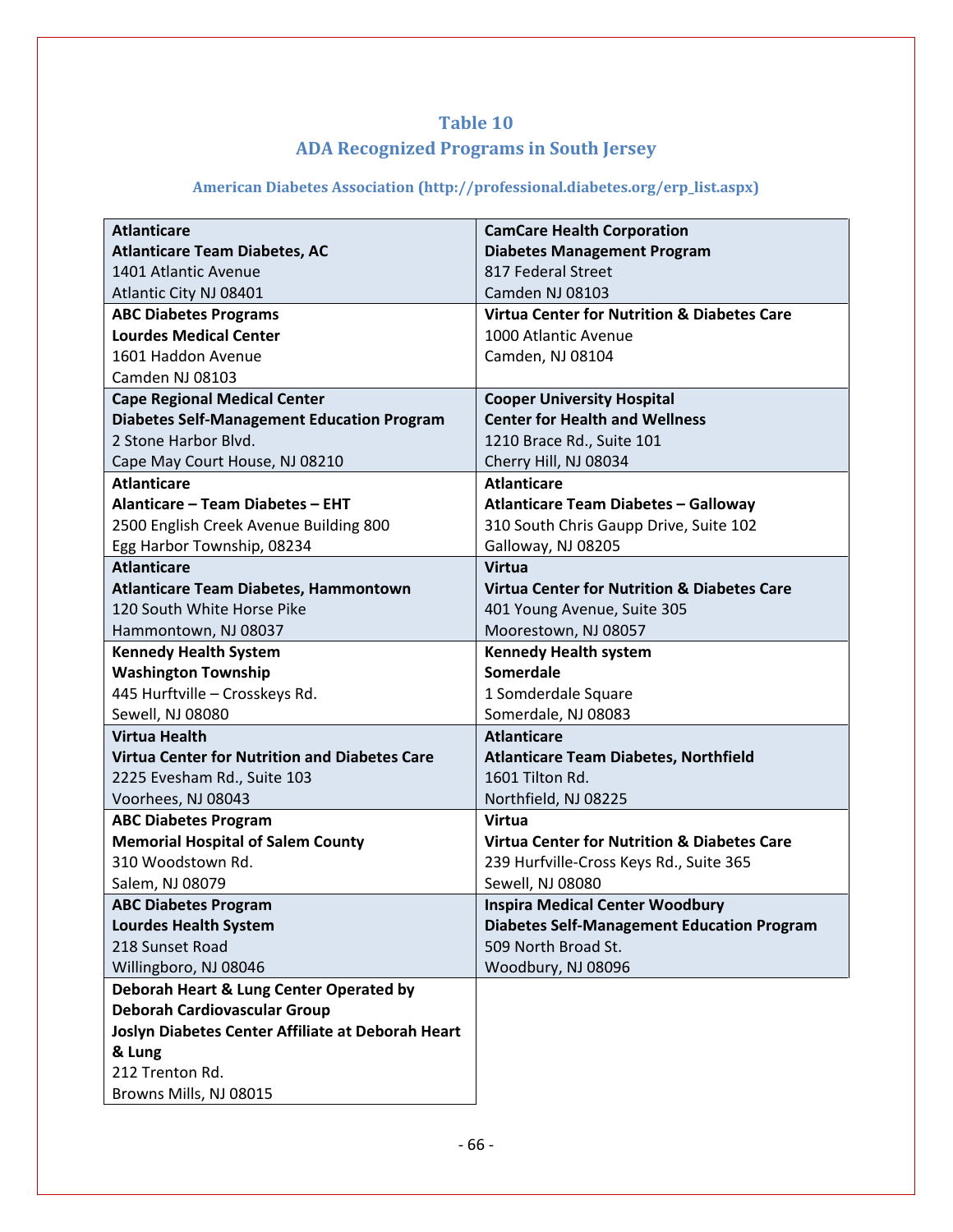# **Appendix I URL Shortcode Index**

| <b>Shortcode</b>     | <b>URL</b>                                                                                                                                                                                                                                       |
|----------------------|--------------------------------------------------------------------------------------------------------------------------------------------------------------------------------------------------------------------------------------------------|
| http://goo.gl/HLxBRb | completecarenj.org/news-extended.php?68                                                                                                                                                                                                          |
| http://goo.gl/sni74h | http://aclink.org/publichealth/mainpages/diabetes.asp                                                                                                                                                                                            |
| http://goo.gl/TaqBv6 | http://ardd.sph.umich.edu                                                                                                                                                                                                                        |
| http://goo.gl/dUF8Jw | http://capemaycountynj.gov/documentcenter/view/1743                                                                                                                                                                                              |
| http://goo.gl/Xowh83 | http://cvshealth.com                                                                                                                                                                                                                             |
| http://goo.g /iM6qQo | http://diabetesfoundationinc.org/publiceducation                                                                                                                                                                                                 |
| http://goo.gl/5kjUBL | http://diabetesfoundationinc.org/resources/                                                                                                                                                                                                      |
| http://goo.gl/hRgORH | http://gethealthycumberlandsalem.org                                                                                                                                                                                                             |
| http://goo.gl/OmtEzj | http://gethealthycumberlandsalem.org/?id=5998&sid=11                                                                                                                                                                                             |
| http://goo.gl/CAu4c2 | http://health.salemcountynj.gov/education/programs/                                                                                                                                                                                              |
| http://goo.gl/Gg6qmD | http://healthapps.state.nj.us/noticeofgrant/noticegrants.aspx                                                                                                                                                                                    |
| http://goo.gl/Ktg1By | http://lis.njleg.state.nj.us/cgi-<br>bin/om isapi.dll?clientID=527576&Depth=4&TD=WRAP&advquery=diabetes<br>%2c%20student&headingswithhits=on&infobase=statutes.nfo&rank=&recor<br>d={8615}&softpage=Doc Frame Pg42&wordsaroundhits=2&x=0&y=0&zz= |
| http://goo.gl/jP9Imv | http://ncoa.org/resources/better-choices-better-health-diabetes-overview/                                                                                                                                                                        |
| http://goo.gl/VwH1ZF | http://news.rutgers.edu/news/treating-diabetes-help-<br>app/20150503#.Vzx0nk32aUk                                                                                                                                                                |
| http://goo.gl/Bu4nuw | http://nj.gov/health/fhs/fqhc/index.shtml                                                                                                                                                                                                        |
| http://goo.gl/mdLpGS | http://njdatabank.newark.rutgers.edu/county-comparisons                                                                                                                                                                                          |
| http://goo.gl/fBuwso | http://njdatabank.newark.rutgers.edu/health                                                                                                                                                                                                      |
| http://goo.gl/DgAcK  | http://patienteducation.stanford.edu/                                                                                                                                                                                                            |
| http://goo.gl/MBVGkc | http://patienteducation.stanford.edu/organ/cdsitenewjersey.html                                                                                                                                                                                  |
| http://goo.gl/iKgSiZ | http://projecthopecamden.org                                                                                                                                                                                                                     |
| http://goo.gl/pw14De | http://projecthopecamden.org/about/                                                                                                                                                                                                              |
| http://goo.gl/SXzPqC | http://www.aclink.org/PublicHealth/health_topics/pdf_files/diabetes_fact_s<br>heet.pdf                                                                                                                                                           |
| http://goo.gl/uyUTUd | http://www.advocare.com/science/faqs.aspx                                                                                                                                                                                                        |
| http://goo.gl/F8UgRB | http://www.ama-assn.org/ama                                                                                                                                                                                                                      |
| http://goo.gl/OaZDeu | http://www.ama-assn.org/sub/prevent-diabetes-stat/                                                                                                                                                                                               |
| http://goo.gl/EQO3XK | http://www.atlanticare.org/index.php/community-home                                                                                                                                                                                              |
| http://goo.gl/dWydKM | http://www.biospace.com/news/novo-nordisk-nj-diabetes-education-<br>program/351351                                                                                                                                                               |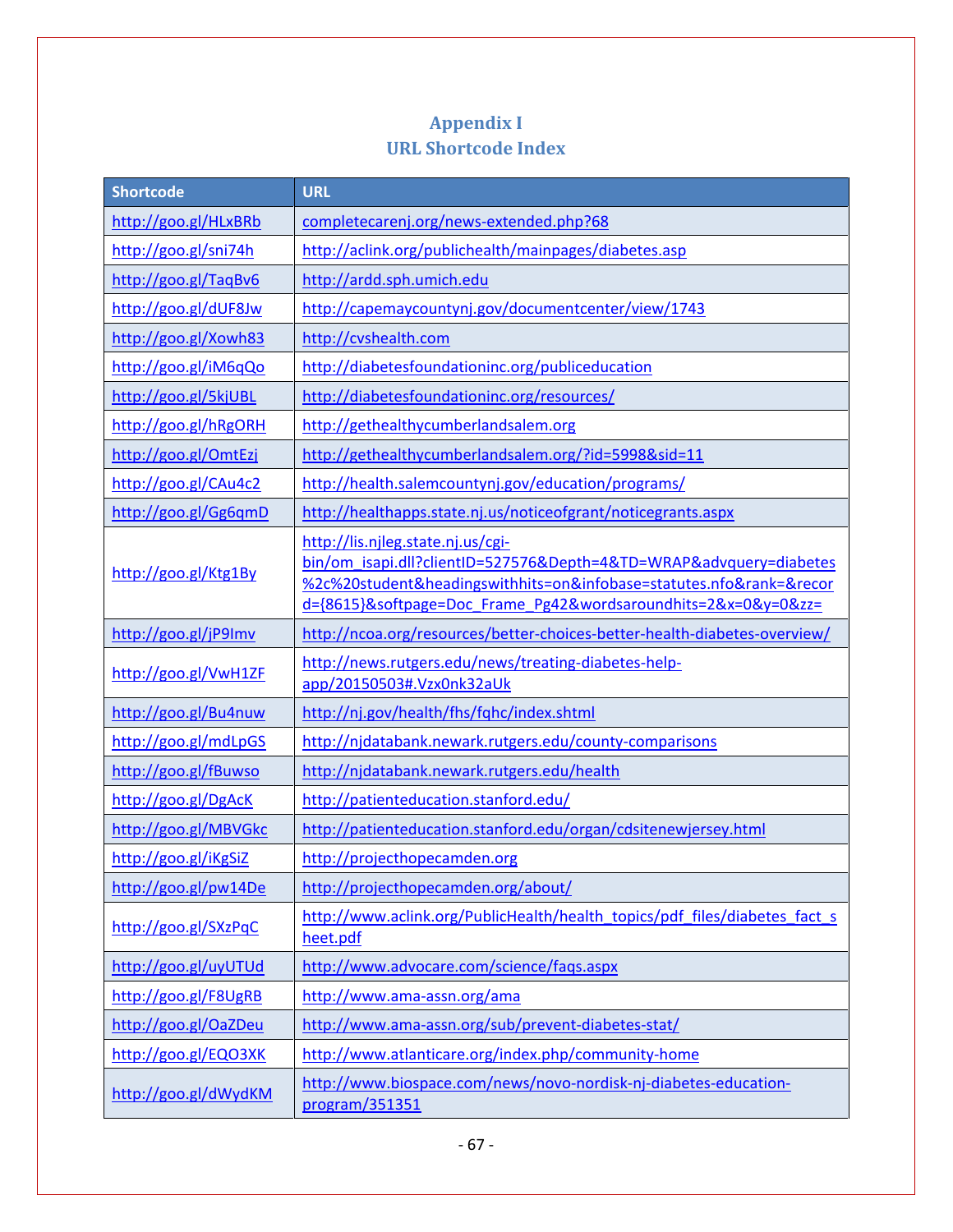| http://goo.gl/LsNmdO  | http://www.bms.com/togetherondiabetes/pages/home.aspx                                                |
|-----------------------|------------------------------------------------------------------------------------------------------|
| http://goo.gl/9dcbj9  | http://www.camden-ahec.org/                                                                          |
| http://goo.gl/pQdzQo  | http://www.camdencounty.com/events/eating-well-diabetes-class                                        |
| http://goo.gl/r73NVq  | http://www.camdencounty.com/health/health-human-services/public-<br>health-nursing-services          |
| http://goo.gl/JRG1cc  | http://www.caperegional.com/hospital-Diabetes.htm                                                    |
| http://goo.gl/o2fPRI  | http://www.cdc.gov/diabetes/prevention                                                               |
| http://goo.gl/LsNmdO  | http://www.chlpi.org/wp-<br>content/uploads/2013/12/PATHS NJ Report 3.18.14.pdf                      |
| http://goo.gl/VnxwnL  | http://www.chronicdisease.org/?page=DiabetesDSMEresource                                             |
| http://goo.gl/EEqfKk  | http://www.co.burlington.nj.us/documentcenter/view/2437                                              |
| http://goo.gl/bBNKgl  | http://www.congress.gov/bill/114th-congress/house-bill/2102/text                                     |
| http://goo.gl/IOeojg  | http://www.cooperhealth.org/departments-programs/diabetes-center                                     |
| http://goo.gl/t3gK8D  | http://www.cornerstones4care.com                                                                     |
| http://goo.gl/ZD9Wst  | http://www.defeatdiabetes.org/what-we-do/                                                            |
| http://goo.gl/octl2J  | http://www.demanddeborah.org                                                                         |
| http://goo.gl/bf9JXp  | http://www.diabetes.org                                                                              |
| http://goo.gl/yqpgYq  | http://www.diabetes.org/pathway/program                                                              |
| http://goo.gl/xfGLwA  | http://www.diabeteseducator.org/professionalresources/accred/programs.h<br>tml                       |
| http://goo.gl/TpG7va  | http://www.inspirahealthnetwork.org/diabetes-education                                               |
| http://goo.gl/y1wpaq  | http://www.inspirahealthnetwork.org/gardenahec                                                       |
| http://goo.gl/AGyZTX  | http://www.inspirahealthnetwork.org/high-risk-pregnancy                                              |
| http://goo.gl/pdmtl2  | http://www.inspirahealthnetwork.org/n-jersey-ahec                                                    |
| http://goo.gl/xE7vtN  | http://www.inspirahealthnetwork.org/steps-for-kids                                                   |
| http://goo.gl/COlpyu  | http://www.kennedyhealth.org/about-us/community-needs-<br>assessment.html                            |
| http://goo.gl/mcW9G4  | http://www.merck.com/about/featured-stories/diabetes_burden.html                                     |
| http://goo.gl/tcCYsd  | http://www.merck.com/index.html                                                                      |
| http://goo.gl/6WTkrn  | http://www.naccho.org                                                                                |
| http://goo.gl/IWuXOe  | http://www.ndep.nih.gov/                                                                             |
| https://goo.gl/r7Ygkq | https://www.niddk.nih.gov/health-information/diabetes                                                |
| http://goo.gl/Ffp1hD  | http://www.nj.com/news/index.ssf/2015/06/johnson johnson starts proje<br>ct to prevent type 1 d.html |
| http://goo.gl/Wkh8ym  | http://www.nj.gov/health/fhs/chronic/documents/chronic disease preventi<br>on plan.pdf               |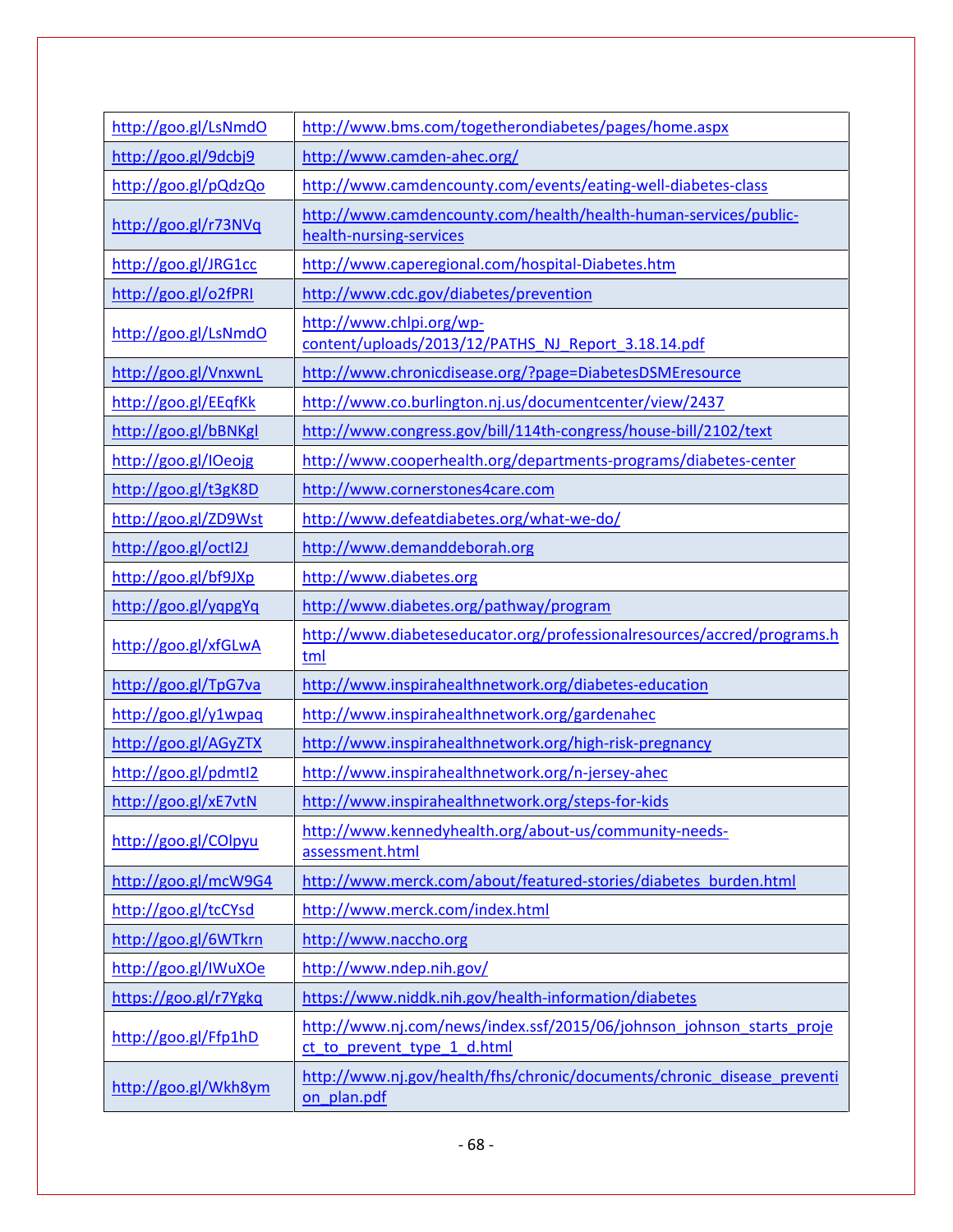| http://goo.gl/rnS6Ss  | http://www.nj.gov/health/fhs/diabetes/                                                                     |
|-----------------------|------------------------------------------------------------------------------------------------------------|
| http://goo.gl/4qD5FZ  | http://www.nj.gov/health/fhs/diabetes/documents/dap_report2016.pdf                                         |
| http://goo.gl/xjCS7J  | http://www.nj.gov/health/fhs/diabetes/what.shtml                                                           |
| http://goo.gl/OU7cY4  | http://www.njhealthykids.org/diabetes-prevention-underway-in-Vineland                                      |
| http://goo.gl/hpQQnz  | http://www.njleg.state.nj.us/bills/bills0001.asp                                                           |
| http://goo.gl/CwtR9v  | http://www.njpca.org/                                                                                      |
| http://goo.gl/oERFmm  | http://www.njpca.org/?page=quickfacts2015                                                                  |
| http://goo.gl/vxXHU6  | http://www.njsnap-ed.org/                                                                                  |
| http://goo.gl/6TsUSL  | http://www.SJFMC.org                                                                                       |
| http://goo.gl/AdnuqU  | http://www.spanadvocacy.org/                                                                               |
| http://goo.gl/P2DIYt  | http://www.startswithyou.com/healthstudio/1264 It s Never Too Early t<br>o Discuss Diabetes/               |
| http://goo.gl/vixTeX  | http://www.state.nj.us/health/chs/hnj2020/                                                                 |
| http://goo.gl/3TJc4X  | http://www.state.nj.us/health/fhs/diabetes/index.shtml                                                     |
| http://goo.gl/85wutU  | http://www.vinelandymca.org/programs/y diabetes prevention program.p<br>hp                                 |
| http://goo.gl/6FqLWE  | http://www.ymca.net/diabetes-prevention                                                                    |
| https://goo.gl/ogP1rD | https://chs-urc.org/                                                                                       |
| https://goo.gl/TiAPPj | https://dolhaveprediabetes.org                                                                             |
| https://goo.gl/vH2eyU | https://healthapps.state.nj.us/noticeofgrant/noticegrants.aspx                                             |
| https://goo.gl/koUAgg | https://legiscan.com/nj/bill/A3460/2016                                                                    |
| https://goo.gl/Y9FBEV | https://nj211.org/diabetes-management-and-prevention                                                       |
| https://goo.gl/pQsXgt | https://www.aanp.org/education/education-toolkits/diabetes                                                 |
| https://goo.gl/sVuGd3 | https://www.bacharach.org/wp-<br>content/uploads/2015/06/FinalCommunityAssessment2013.pdf                  |
| https://goo.gl/TPBpPn | https://www.camdenhealth.org/faith-based-health-initiative-kicks-off-<br>second-year/                      |
| https://goo.gl/yFRrjC | https://www.caperegional.com/community-health-needs-assessment.htm                                         |
| https://goo.gl/s8Kr0b | https://www.congress.gov/bill/114th-congress/house-bill/2102/all-info                                      |
| https://goo.gl/dhmF2F | https://www.cooperhealth.org/sites/cooper/files/site/pdf/CHNA_December<br>2013.pdf                         |
| https://goo.gl/bfB8XN | https://www.cornerstones4care.com/about-diabetes.html                                                      |
| https://goo.gl/P4kn1g | https://www.cornerstones4care.com/about-diabetes/making-your-care-<br>plan-work/diabetes-health-coach.html |
| https://goo.gl/8EehhQ | https://www.diabeteseducator.org/                                                                          |
| https://goo.gl/ogW5iE | https://www.diabeteseducator.org/practice/diabetes-prevention-                                             |